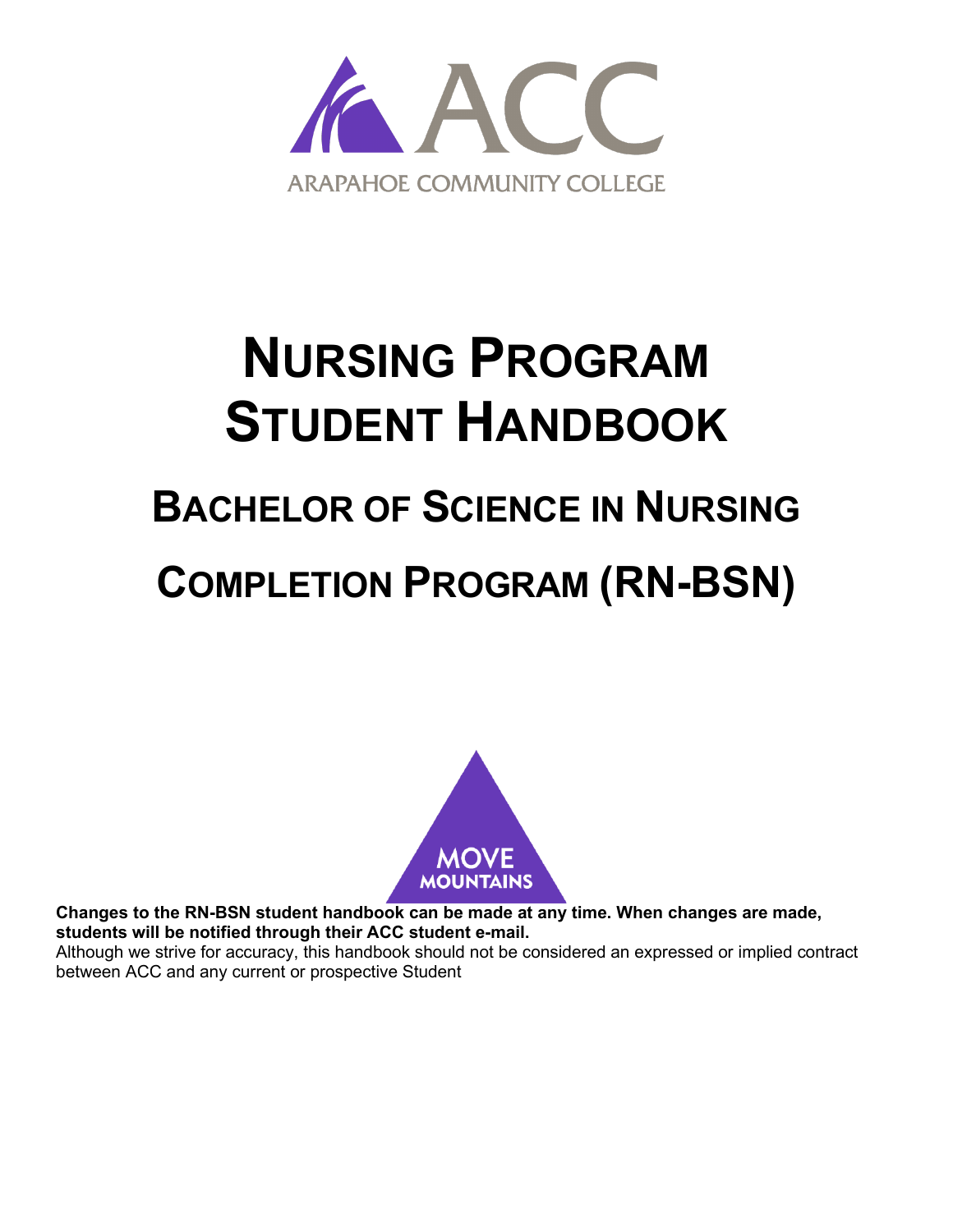# **Table of Contents**

|                 | <b>NURSING PROGRAM</b>                                                                              |  |
|-----------------|-----------------------------------------------------------------------------------------------------|--|
|                 |                                                                                                     |  |
|                 |                                                                                                     |  |
| Α.              |                                                                                                     |  |
| В.              |                                                                                                     |  |
| C.              |                                                                                                     |  |
| D.              |                                                                                                     |  |
| E.              |                                                                                                     |  |
| F.              |                                                                                                     |  |
| G.              |                                                                                                     |  |
| Н.              |                                                                                                     |  |
| I.              |                                                                                                     |  |
| J.              |                                                                                                     |  |
| К.              |                                                                                                     |  |
| $\mathcal{I}$ . | Retention/Graduation: At least 80% of the students enrolled in the RN-BSN will complete the nursing |  |
|                 |                                                                                                     |  |
|                 |                                                                                                     |  |
| Α.              |                                                                                                     |  |
| В.              |                                                                                                     |  |
| C.              |                                                                                                     |  |
| D.              |                                                                                                     |  |
| E.              |                                                                                                     |  |
| F.              |                                                                                                     |  |
| G.              |                                                                                                     |  |
|                 |                                                                                                     |  |
| Α.              |                                                                                                     |  |
| В.              |                                                                                                     |  |
| C.              |                                                                                                     |  |
| D.              |                                                                                                     |  |
| E.              |                                                                                                     |  |
|                 |                                                                                                     |  |
| Α.              |                                                                                                     |  |
|                 |                                                                                                     |  |
|                 |                                                                                                     |  |
| Α.              |                                                                                                     |  |
| В.              |                                                                                                     |  |
| C.              |                                                                                                     |  |
| D.              |                                                                                                     |  |
| E.              |                                                                                                     |  |
| F.              |                                                                                                     |  |
| G.              |                                                                                                     |  |
| Η.              |                                                                                                     |  |
| I.              |                                                                                                     |  |
| J.              |                                                                                                     |  |
|                 |                                                                                                     |  |
| Α.              |                                                                                                     |  |
| В.              |                                                                                                     |  |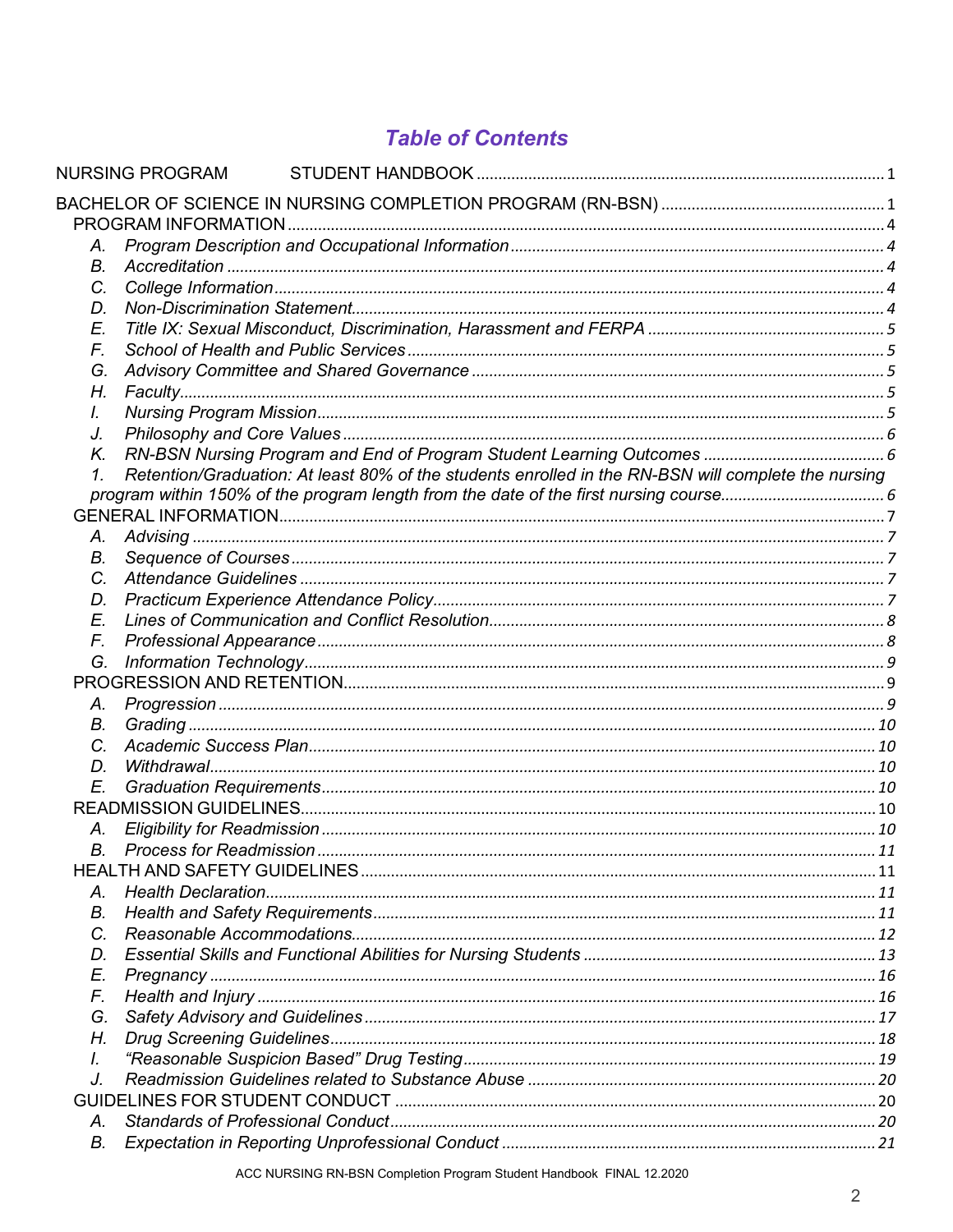| $C_{-}$        |                                                                                                    |  |
|----------------|----------------------------------------------------------------------------------------------------|--|
| D.             |                                                                                                    |  |
| E.             |                                                                                                    |  |
| F.             |                                                                                                    |  |
| G.             |                                                                                                    |  |
| H <sub>r</sub> |                                                                                                    |  |
| L              |                                                                                                    |  |
|                |                                                                                                    |  |
| А.             |                                                                                                    |  |
| B.             |                                                                                                    |  |
| $\mathcal{C}$  |                                                                                                    |  |
|                |                                                                                                    |  |
|                |                                                                                                    |  |
|                |                                                                                                    |  |
|                |                                                                                                    |  |
|                |                                                                                                    |  |
|                |                                                                                                    |  |
|                |                                                                                                    |  |
|                |                                                                                                    |  |
|                | EXAMPLE OF COURSE SEQUENCE FULL-TIME TRACK (4 SEMESTERS INCLUDES GENERAL EDUCATION REQUIREMENTS)28 |  |
|                | EXAMPLE OF COURSE SEQUENCE FULL-TIME TRACK (THREE SEMESTERS FOR STUDENTS WHO HAVE COMPLETED        |  |
|                | EXAMPLE OF COURSE SEQUENCE PART-TIME TRACK (INCLUDES REQUIRED GENERAL EDUCATION)                   |  |
|                |                                                                                                    |  |
|                | B.ACC RN-BSN NURSING PROGRAM GUIDELINES AND EXPECTATIONS FOR PRACTICUM STUDENT                     |  |
|                |                                                                                                    |  |
|                | C.ACC NON-PAID COOPERATIVE EDUCATION STUDENT VERIFICATION FORM FOR WORKER'S                        |  |
|                |                                                                                                    |  |
|                |                                                                                                    |  |
|                |                                                                                                    |  |
|                |                                                                                                    |  |
|                |                                                                                                    |  |
|                | AMERICAN NURSES ASSOCIATION (ANA)- STANDARDS OF PRACTICE AND STANDARDS OF PROFESSIONAL             |  |
|                |                                                                                                    |  |
|                |                                                                                                    |  |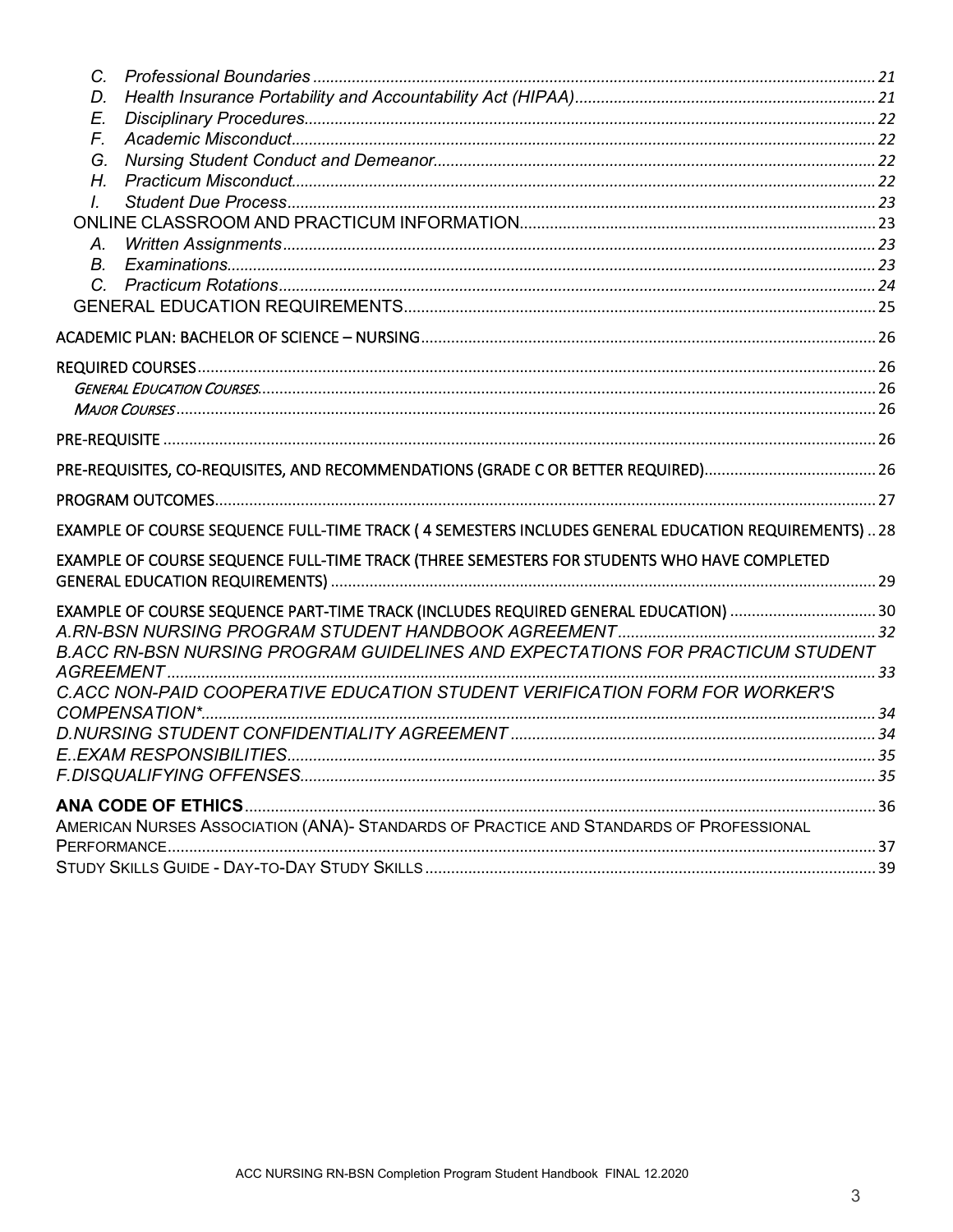# <span id="page-3-0"></span>**PROGRAM INFORMATION**

# <span id="page-3-1"></span>**A. Program Description and Occupational Information**

Graduates receiving a Bachelor of Science Degree in Nursing (BSN) are provided a broader spectrum of career opportunities (including specialties) within the nursing profession. The RN is educated as a generalist who delivers health care to clients and family groups and has competencies related to the art and science of nursing. The RN may be employed in a variety of acute, long-term and communitybased health care settings, in the areas of Maternal Child Nursing, Medical Surgical, Psychiatric and Public Health Nursing. Registered Nurses function within the legal scope of practice and use professional standards of care when caring for clients and families across the life span. The RN‐BSN Program is designed for Registered Nurses who wish to earn the baccalaureate nursing degree or for current nursing students (dual enrollment) who are enrolled in a Colorado Nursing AAS program who wish to earn the baccalaureate nursing degree. The focus of the program is to add value to nursing education through the interpretation of research, broaden perspectives of population and community care, enhance leadership and care coordination skills and promote life‐long learning within the nursing profession. The BSN degree is a step towards advanced nursing roles such as leadership or nurse educator positions.

# <span id="page-3-2"></span>**B. Accreditation**

Arapahoe Community College (ACC) is accredited by The Higher Learning Commission. The Commission can be reached at 312.263.0456 or by accessing website [www.hlcommission.org](http://www.hlcommission.org/) The College operates under the jurisdiction of the Community Colleges of Colorado (CCCS). ACC students regularly transfer credits to state colleges and universities within Colorado. Transfer information is available in the Academic Advising Office, Room M2010

Effective 12/02/2019, the RN to BSN nursing program at Arapahoe Community College, located in Littleton, Colorado, is a candidate for initial accreditation by the Accreditation Commission for Education in Nursing. This candidacy status expires on 12/02/2021.

Accreditation Commission for Education in Nursing (ACEN) 3390 Peachtree Road NE, Suite 1400 Atlanta, GA 30326 (404) 975-5000

View the public information disclosed by the ACEN regarding this candidate program at <http://www.acenursing.us/candidates/candidacy.asp>

### <span id="page-3-3"></span>**C. College Information**

General information about Arapahoe Community College, including and not limited to academic calendar, hours of operation, student services, employee directory, crime statistics, catalogs, schedules, etc. can be accessed through the ACC [website](https://www.arapahoe.edu/) .

### <span id="page-3-4"></span>**D. Non-Discrimination Statement**

Arapahoe Community College prohibits all forms of discrimination and harassment including those that violate federal and state law or the State Board for Community Colleges and Occupational Education Board Policies 3-120 or 4-120. The College does not discriminate on the basis of sex/gender, race, color, age, creed, national or ethnic origin, ancestry, physical or mental disability, veteran or military status, pregnancy status, religion, genetic information, gender identity, or sexual orientation in its employment practices or educational programs and activities. Arapahoe Community College will take appropriate steps to ensure that the lack of English language skills will not be a barrier to admission and participation in vocational education programs.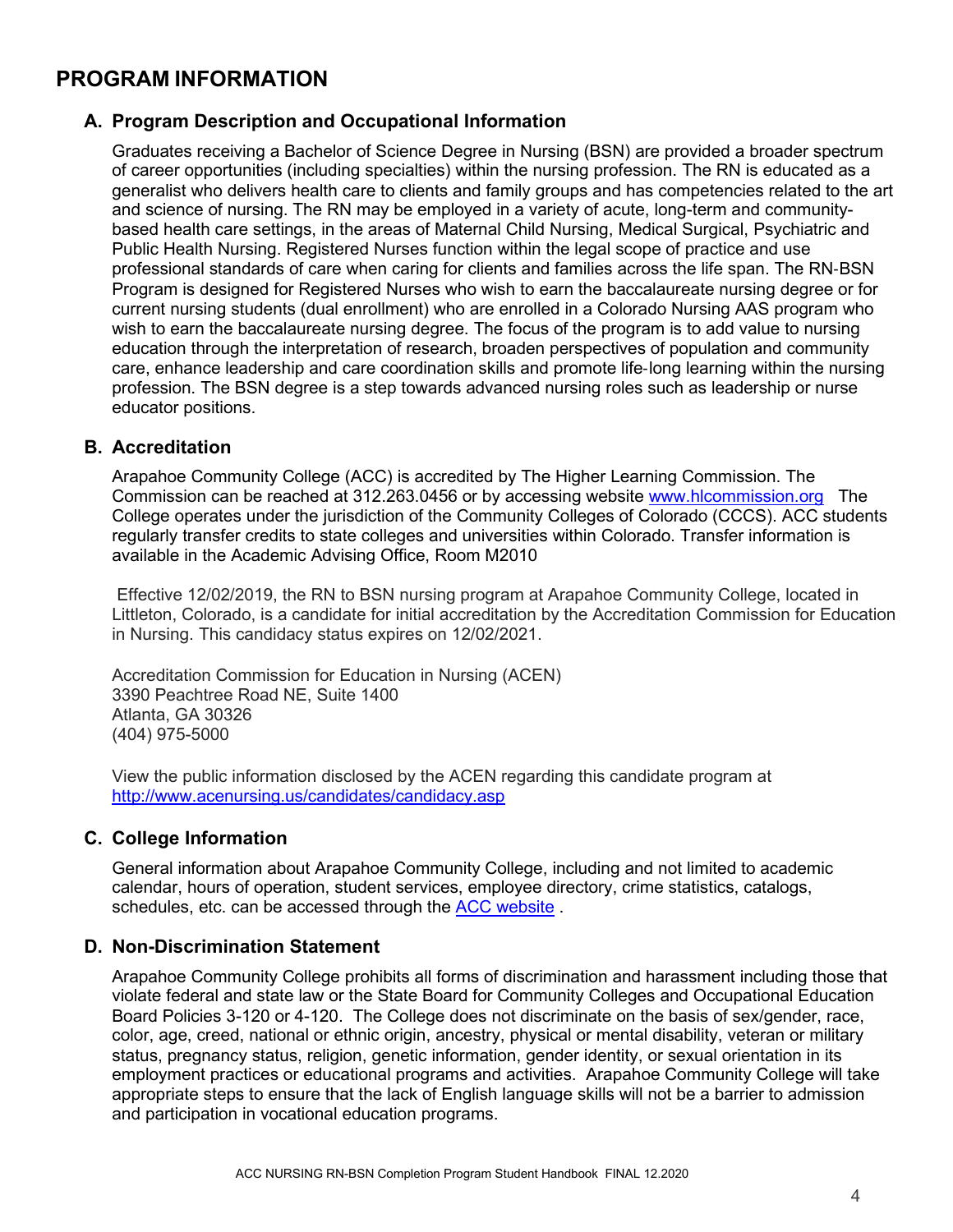# <span id="page-4-0"></span>**E. Title IX: Sexual Misconduct, Discrimination, Harassment and FERPA**

Under Title IX of the Education Amendments of 1972, "No person in the United States shall, on the basis of sex, be excluded from participation in, be denied the benefits of, or be subjected to discrimination under any education program or activity receiving federal financial assistance." In addition to protecting students, faculty, and staff from discrimination and harassment based upon sex, gender identity, and sexual orientation, Title IX of the Education Amendments of 1972 also prohibits any form of discrimination based upon pregnancy or related conditions.

The College has designated Angela Johnson, Human Resources Director, as its Affirmative Action Officer/Equal Opportunity Coordinator/Title IX Coordinator and Jennifer Husum, Associate Dean of Students for Equity and Compliance, as its Deputy Title IX/ Equal Opportunity/ADA Coordinator with the responsibility to coordinate its civil rights compliance activities and grievance procedures. For information, please contact Angela at 303.797.5715 or Jennifer at 303.797.5674, email [eoandtitleIXcoordinator@arapahoe.edu](mailto:eoandtitleIXcoordinator@arapahoe.edu) or Arapahoe Community College, 5900 S. Santa Fe Drive, Littleton, CO 80120.

You may also contact the Office for Civil Rights, U.S. Department of Education, Region VIII, Federal Building, 1244 North Speer Boulevard, Suite 310, Denver, CO 80204, telephone 303.844.3417.

**FERPA:** The Nursing program follows all Family Educational Rights and Privacy Act (FERPA) of 1974 guidelines as required by federal law and [ACC](https://www.arapahoe.edu/advising-support/student-support/legal-notices-and-consumer-information)

# <span id="page-4-1"></span>**F. School of Health and Public Services**

The Nursing Program is one of the health programs offered at ACC and is part of the School of Health and Public Services (HPS), ACC Instructional Division. The Dean of HPS is Darius Navran PhD and the Vice President of Instruction is Rebecca Woulfe PhD. Their offices are located in the Annex Building, Room 2000 (A2000) and are open during usual business hours, Monday through Friday, 8:00 a.m. to 5:00 p.m. **During COVID restrictions office hours may vary.**

# <span id="page-4-2"></span>**G. Advisory Committee and Shared Governance**

The Advisory Committee for the RN-BSN Nursing Program is composed of a representative group of respected nursing administrators and staff from several metropolitan health care institutions, faculty members, alumni, and students. The purpose of the committee is to review curriculum, policies, and procedures, and make recommendations to the faculty regarding their appropriateness to the current practice of nursing. The committee also provides accurate occupational information including trends in employment.

Student representation in the Nursing Program's governance activities is achieved by student volunteers who serve on one of the Nursing Program committees including Faculty and Student Affairs, Curriculum, and Evaluation. The Nursing Program committees have Nursing Program faculty and staff representation, and a volunteer student representative who has demonstrated leadership skills in their first year of the program. Students attend committee meetings and offer input to committee members about issues that impact student success and life within the program.

# <span id="page-4-3"></span>**H. Faculty**

ACC nursing faculty teaching in the RN-BS program hold Doctorate of Nursing Practice (DNP) and Master of Science Nursing (MSN) degrees in an area of specialization: Medical-Surgical, Pediatrics, Maternity, Psychiatric Nursing, Leadership, Public Health, and Nursing Education. All have had experience as nurses and educators prior to coming to ACC. For specific information about individual faculty, please see the [Arapahoe Community College website](http://www.arapahoe.edu/) or the faculty member.

# <span id="page-4-4"></span>**I. Nursing Program Mission**

The [mission of Arapahoe Community College, Department of Nursing](https://www.arapahoe.edu/nursing/mission-and-philosophy) is to advance professional nursing practice by delivering high quality, accessible education which prepares learners to meet complex health and wellness needs of diverse clients and communities.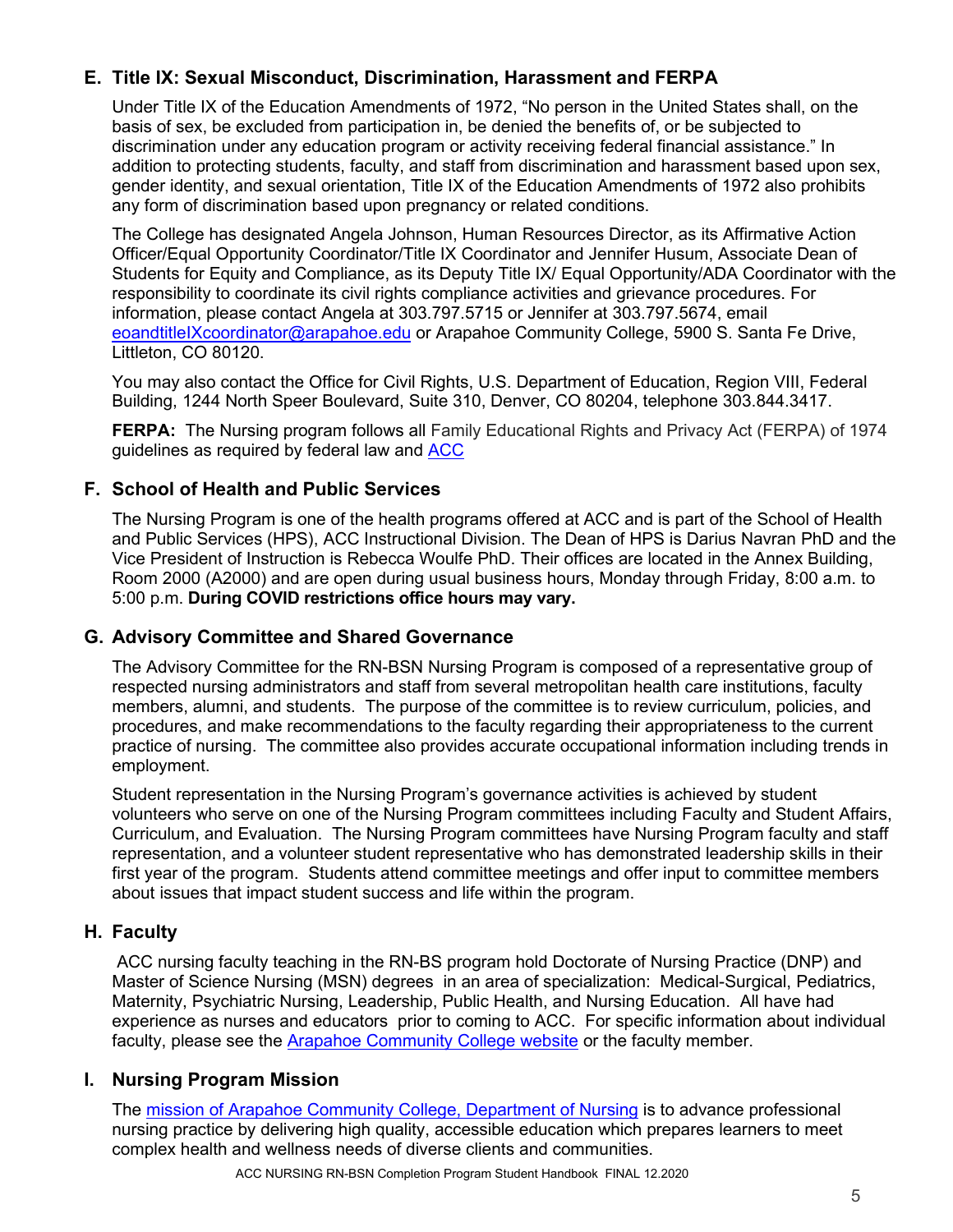# <span id="page-5-0"></span>**J. Philosophy and Core Values**

The [philosophy of the nursing faculty](https://www.arapahoe.edu/nursing/mission-and-philosophy) is in harmony with and supports the ACC mission statement. The philosophy of ACC's Nursing Department is based on the following core values:

**Life-long Learning** – Nursing practice is constantly evolving and information technologies are ever changing, the ability to adapt and grow professionally is essential.

**Respect for Differences** – Everyone is shaped and influenced by unique life experiences. Diversity enriches the environments in which we live, work, and learn.

**Culture of Caring** – Compassionate, culturally competent care better serves clients and communities and supports a holistic, patient-centered focus.

**Integrity** – Honesty, ethical practice, respect, and personal accountability in all interactions, personal, professional and academic.

**Quality** – Promoting a culture of inquiry and a mindset of continual quality improvement advances safe, evidence-based practice through the science of nursing.

**Community** – Fostering partnerships, teamwork and respectful communication with multiple disciplines as a collaborator and manager of care needs across the healthcare continuum.

### <span id="page-5-2"></span><span id="page-5-1"></span>**K. RN-BSN Nursing Program and End of Program Student Learning Outcomes**

- 1. Retention/Graduation: At least 80% of the students enrolled in the RN-BSN will complete the nursing program within 150% of the program length from the date of the first nursing course.
- 2. Job Placement: At least 85% of graduates who return the post-graduate survey are employed within 12 months of RN-BSN
- 3. Attainment of End of Program Student Learning Outcomes: 98% of students earn at least 77% or passing score on each evaluation criteria.

### **End of Program Student Learning Outcomes**

After completing the RN-BSN program, the graduate will be able to:

- **Quality care:** Interpret research to employ best practice. Use data to monitor the outcomes of care processes. Propose an evaluation process to continuously improve the quality and safety of health care systems and deliver quality care to individuals and diverse populations.
- **Professionalism:** Formulate a plan that demonstrates an enhanced commitment to professionalism embracing excellence, caring, legal and ethical practice, civility, accountability, and professional development.
- **Communication:** Evaluate communication and collaboration with colleagues, interprofessional groups and members of the community to promote health safety and well-being across the lifespan and across the continuum of healthcare environments.
- **Leadership:** Evaluate the contribution of leadership, quality improvement principles, and impact of organizational systems in transforming, managing, and coordinating safe, quality, cost effective, person-centered care.
- **Critical Thinking/Practicum Reasoning:** Integrate a systematic process of critical inquiry with nursing science, natural and behavioral sciences, arts and humanities to make evidence-based practice decisions to improve the care of individuals, families, populations, and communities.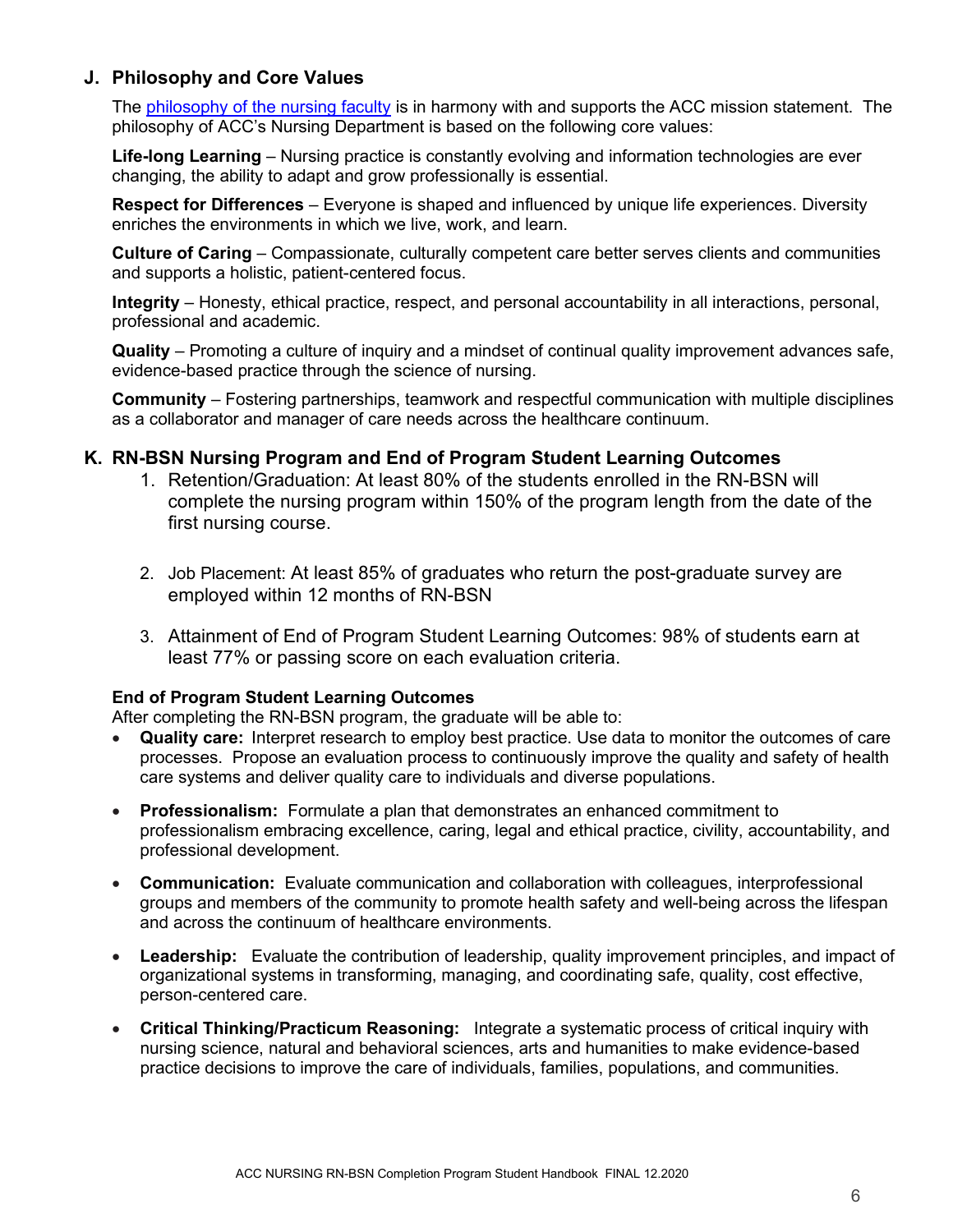# <span id="page-6-0"></span>**GENERAL INFORMATION**

# <span id="page-6-1"></span>**A. Advising**

Academic advising and general college information is available at all three ACC campuses and provides comprehensive services to assist new and current students to develop plans to complete Nursing Program courses, understand policies and procedures, and access campus resources to facilitate student success. Please refer to the Academic Advising hours for each campus on the [ACC Website.](http://www.arapahoe.edu/)

The BSN Coordinator provides individualized RN-BSN program admission, progression, and graduation advising to all enrolled RN-BSN students. She can be contacted for program information and creation of an individualized academic progression plan at [mary.steggall@arapahoe.edu.](mailto:mary.steggall@arapahoe.edu) General program information may be obtained from the program administrative assistant at nursing@arapahoe.edu.

# <span id="page-6-2"></span>**B. Sequence of Courses**

Nursing courses are sequential as provided in the academic plan. MAT 135 and ENG 122 are prerequisites before taking NUR303 – Research/Evidence Based Practice. All required 300 level courses should be completed before starting 400 level course work. NUR409 and NUR410, which include practicum hours, require an active unencumbered RN license as noted on academic plan. NUR411 Senior Seminar is the capstone course and should be completed in the final semester of the program.

Students may take an upper division nursing course at another college only with written permission of the Nursing Director or RN-BSN Coordinator and completion of required transfer paperwork of the school to which the student wishes to transfer. General education courses required for BSN should be completed prior to the final semester of course work.

# <span id="page-6-3"></span>**C. Attendance Guidelines**

Students must be registered for a class in order to participate in the class online.

*It is the responsibility of the student* to complete the withdrawal process should he or she wish to discontinue a course of study or attendance at the college. Please consult the ACC College Catalog for specific information regarding procedures, financial aid implications or academic standing information.

Nursing courses prepare students for safe client care and faculty expect students to participate in each course and practicum experience to develop the theoretical and practical components of the baccalaureate professional nursing role. It is the responsibility of the student to notify the instructor prior to an absence in the course.

**Theory/Didactic**: Students are expected to participate in all courses for which they are registered, except in cases of illness or other emergencies. Online course attendance policies are explained in individual course syllabi.

# <span id="page-6-4"></span>**D. Practicum Experience Attendance Policy**

In courses with a practicum experience, participation and attendance are mandatory. If a student is unable to complete the practicum experience, course failure may result. Behaviors leading to course failure will include:

- $\circ$  Failure to notify faculty of an absence or tardiness (no call/no show) during practicum experience.
- $\circ$  Incomplete practicum experience hours due to failure of the student to secure a practicum site, noncompliance with dress code, alleged violations of the Student Code of Conduct or established expectations.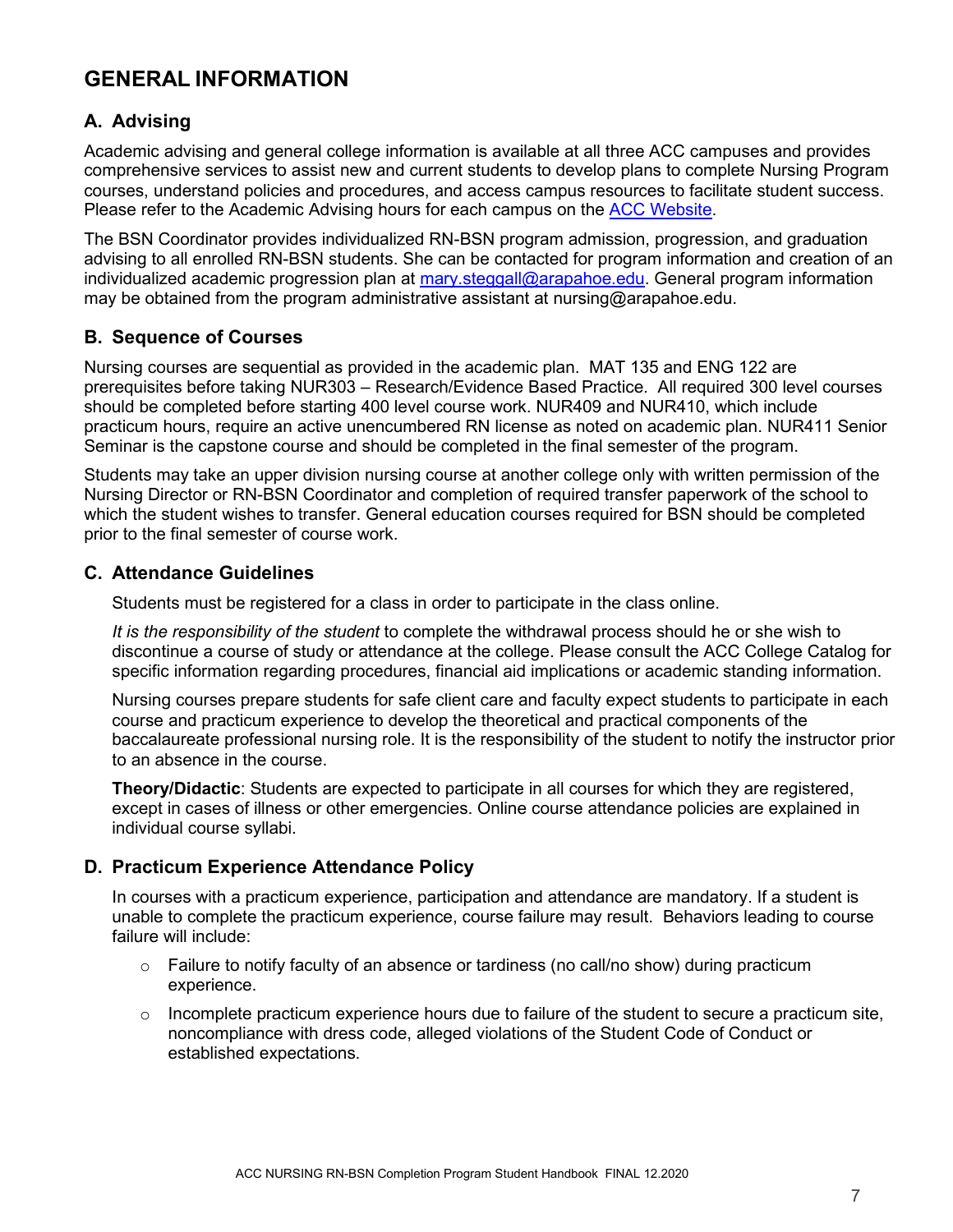# <span id="page-7-0"></span>**E. Lines of Communication and Conflict Resolution**

There is an expectation of mutual respect and civility between faculty and students. If an issue should arise, the student should schedule a meeting with the faculty member to discuss the issue. Quite often, issues can be resolved through direct communication between the faculty member and the student. If the issue is not resolved, involvement of the RN-BSN Coordinator or Nursing Program Director may be pursued.

Should a student feel that he or she has been treated unfairly or unjustly and is unable to resolve the matter informally, the student may elect to file a complaint by following the process established through the Student Grievance Procedure available in the [ACC Student Handbook.](https://www.arapahoe.edu/campus-life/student-handbook) Academic or instructional concerns, such as grading or course processes found in the course syllabus, should be directed initially to the Instructor or Faculty of that course. A Student could choose to escalate the concern beyond the Instructor or Faculty by contacting the RN-BSN Coordinator, Nursing Program Director, or Instructional Dean. Allegations that a decision was motivated by discrimination and/or harassment should be filed under the college's Civil Rights Grievance and Investigation Process.

### <span id="page-7-1"></span>**F. Professional Appearance**

Students must always present themselves in a professional manner while enrolled in the Nursing Program. Students must be in compliance with the professional dress code guidelines at all times to remain in the practicum setting. If there are exceptions, alternate styles of dress will be determined and described by the faculty member involved. The following guidelines are mandatory for students to remain in compliance with the dress code:

- Picture ID badges are always to be worn above the waist with the picture facing forward in the practicum setting.
- Jewelry worn at the practicum setting should be minimal. Small post earrings (single pair) and a wristwatch are acceptable. Earring gauges are not allowed. In certain practicum experiences, it may be advisable to not wear any jewelry. Medical alert jewelry is acceptable.
- No visible facial or body piercing jewelry or tattoos are allowed. No objects of any type may be worn in the tongue. If necessary, a small beige bandage is permitted to cover a visible piercing and all visible tattoos should be covered. In all cases, the student must be in compliance with the professional appearance policy of the practicum agency.
- Hair must be clean, natural in color (not pink, blue, etc.), and worn back from the face while in uniform to meet health and safety standards. Extreme hair styles are not permitted in practicum settings. Closely trimmed beards, sideburns and mustaches are permitted but must meet facility policy for client safety.
- Makeup should be minimal.
- Gum chewing while in the practicum setting is prohibited.
- Clothing must be clean and wrinkle-free. Undergarments should be worn at all times and cannot be visible.
- Students are expected to maintain appropriate personal hygiene, including oral care. Students will be free of offensive body odor and/or cigarette smell. No cologne, after-shave, scented lotions and/or perfume are permitted.
- Fingernails must be clean and short with no nail polish. Artificial nails, nail wraps or extenders are not permitted in the lab or practicum setting.

### **Unacceptable Attire in the Practicum Setting and Sponsored Events:**

- Thin, sheer, or see-through clothes.
- Sleeveless tops, sundresses, halter tops, tank tops, t-shirts, short shorts, mini dresses/skirts.
- Sweatpants, sweatshirts, track suits.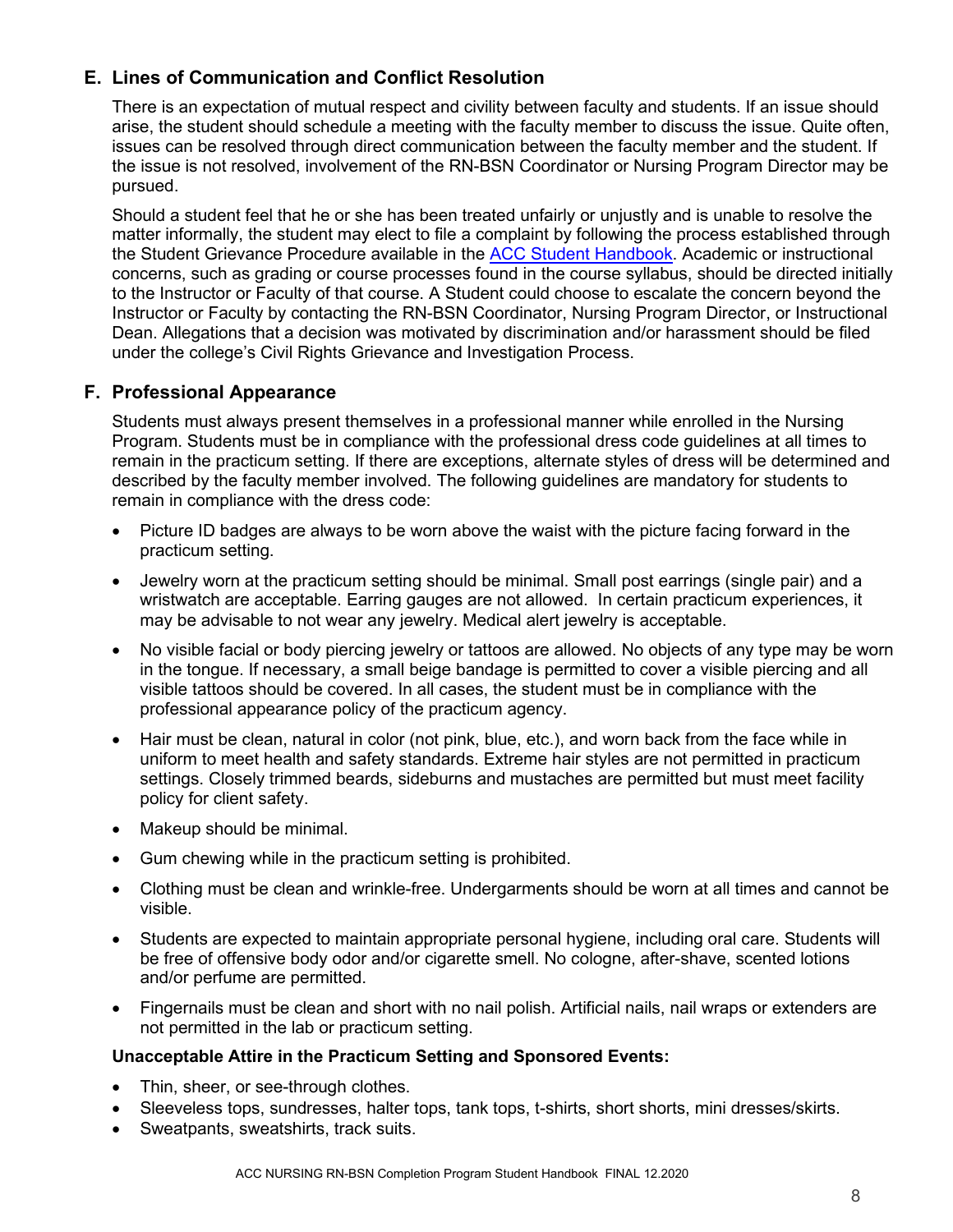# <span id="page-8-0"></span>**G. Information Technology**

Courses in the RN-BSN Nursing Program use online resources as a learning and communication tool between faculty and students. Students must have access to a computer and reliable network connection. Minimum technical requirements to access BrightSpace/Desire2Learn (D2L) the learning management system used by ACC and the Colorado Community College System (CCCS) can be found [here.](https://documentation.brightspace.com/EN/brightspace/requirements/all/browser_support.htm) ACC provides 24/7 technical support through the ACC [eLearning department.](https://www.arapahoe.edu/about-acc/locations/online)

[Information technology resources](https://www.arapahoe.edu/campus-community/technology-acc) related to campus or personal hardware or software may be accessed online or by phone 24/7.

Mobile devices can be a valuable tool for healthcare education when used appropriately. Criteria for use of mobile devices during practicum experiences include the following guidelines:

- Professional behavior and proper technology etiquette should be observed at all times when using cell phones, IPods, IPads, mobile devices, laptops or other electronic devices.
- These may be used only when authorized by faculty and for practicum activities, not personal use.
- Cell phones/mobile devices or mobile device apps must be on "airplane mode" or "silent" during practicum experiences.
- No photos may be taken by students in the practicum environments. Exceptions will only be made if it is part of a course assignment and is approved by the practicum facility.
- No personal phone calls or texting are allowed at any time while in a client area.
- In the case of smart phones, students are expected to have equipment turned off if required by agency policy and are expected to go to designated areas for cell phone use when accessing information on their mobile device as needed.
- Staff at the practicum setting may ask to see what programs you are using at any time. Use of facility computers for personal use is prohibited.
- In accordance with HIPAA policy, confidentiality of client information must be protected at all times.
- Mobile devices should be disinfected/decontaminated as needed in order to prevent the transfer of pathogens.
- Students who violate client privacy by use of mobile devices will be subject to HIPAA infractions of the practicum agency.
- Social networking sites: when contributing to a social networking site, such as Facebook, Twitter, etc. it is important to remember that everyone can see and read what is written on the site. Keep your interactions professional and err on the conservative side when posting comments or sharing pictures. **Never share client information.** What may seem harmless to you may in fact identify the client or their family members and could be a violation of The Health Insurance Portability and Accountability Act of 1996 (HIPAA)

Remember your online presence reflects you as a professional. Be aware that your actions captured via images, posts or comments can reflect on you and many recruiters routinely search social networking venues when considering someone as a new hire. Postings which may result in having an adverse impact on the program or college or violating client privacy rights may be subject to disciplinary action.

# <span id="page-8-1"></span>**PROGRESSION AND RETENTION**

# <span id="page-8-2"></span>**A. Progression**

ACC NURSING RN-BSN Completion Program Student Handbook FINAL 12.2020 In order to progress through the Nursing Program, a student must achieve a theory grade of "C" or better in every required nursing course; and maintain satisfactory practicum performance. Students are expected to maintain professional behaviors identified for the Nursing Program. A student who does not achieve these standards must withdraw from the Nursing Program. Dual enrolled students who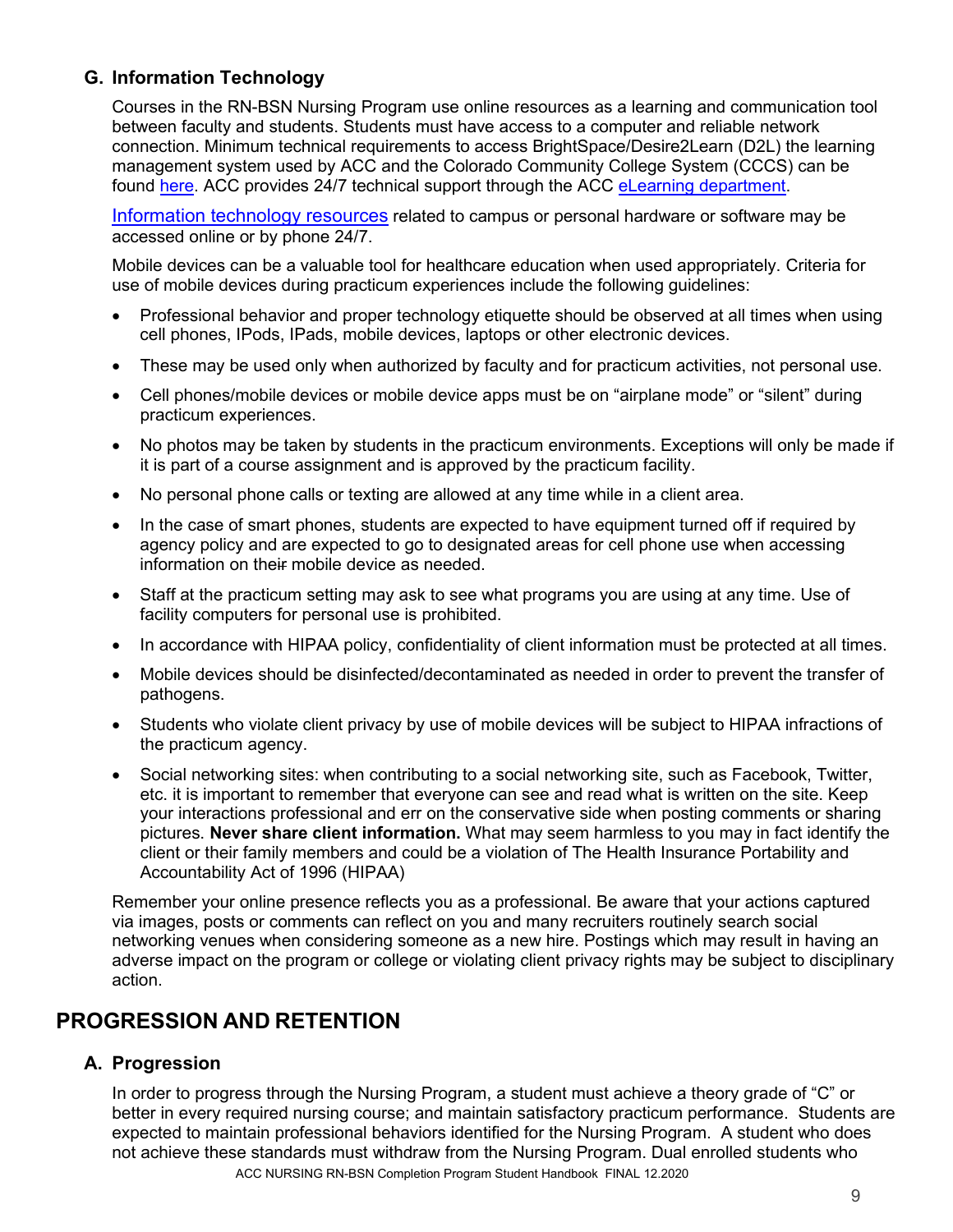have failed a course within the AAS nursing program will not be allowed to continue taking courses in the RN-BSN program until the student has successfully completed and passed the failed course. If the student is enrolled through a different college, the student must provide a letter from that college stating the student is ready to resume dual enrollment nursing course work at ACC.

# <span id="page-9-0"></span>**B. Grading**

Individual course syllabi/guides identify grading parameters. An "Unsatisfactory" practicum performance evaluation means the student does not pass the nursing course regardless of the theory grade. Students are expected to speak directly with the theory faculty member(s) about any concerns, i.e., grading course materials, disability accommodations, or special needs. It is the student's responsibility to contact the appropriate faculty member in a timely manner if an issue or problem should arise.

# <span id="page-9-1"></span>**C. Academic Success Plan**

Students who do not achieve a passing grade on the first assignment or exam (if applicable) of any nursing course are strongly encouraged to complete an Academic Success Plan with the course faculty. The Academic Success Plan identifies student strengths and barriers to success and provides resources to promote future success. For subsequent assignments a student who falls below a 77% overall grade average will be encouraged to complete an Academic Success Plan.

# <span id="page-9-2"></span>**D. Withdrawal**

Students MUST discuss their grade and class status with faculty before withdrawing from a course. Students are required to withdraw from the course themselves through approved college processes.

# <span id="page-9-3"></span>**E. Graduation Requirements**

- A minimum of 120 credit hours with a minimum of 30 credits to be earned at ACC
- Complete all courses required for the RN-BSN Completion Program
- Achieve a "C" or better in all required courses

# <span id="page-9-4"></span>**READMISSION GUIDELINES**

Students who meet the published readmission criteria below and follow the readmission procedure will be readmitted on a space available basis. Space is dependent upon attrition, faculty staffing, and legislative budgetary appropriations. Readmission cannot be guaranteed to every student who applies.

Readmission decisions are made at the discretion of the Nursing Program Director in consultation with the faculty. Students will be notified of their status by letter and email to the student's CCCS system email address prior to the semester in which readmission is requested.

# <span id="page-9-5"></span>**A. Eligibility for Readmission**

1. A student who withdraws from the program may be allowed readmission without reapplying if they are in good academic standing before withdrawing, the student commits to returning within one calendar year of withdrawal, and there is space available in the courses. The student must provide a written letter or email of intent to the RN-BSN Program Coordinator and must have met the criteria listed above. If a student does not meet the criteria listed, the student must reapply for readmission.

2. Students who have withdrawn, postponed, or have otherwise not maintained continuous enrollment for longer than 3 consecutive semesters must re-apply to the RN-BSN Completion Program.

3. If a student defers initial admission (delays start of nursing classes), and it has been fewer than 3 consecutive semesters since initial application (including the semester the student applied), students must notify the department that they wish to begin coursework and ensure all requirements (application paperwork) is up to date. If has been greater than 3 consecutive semesters since the initial application (including application semester), the student must re-apply to the RN-BSN Completion Program.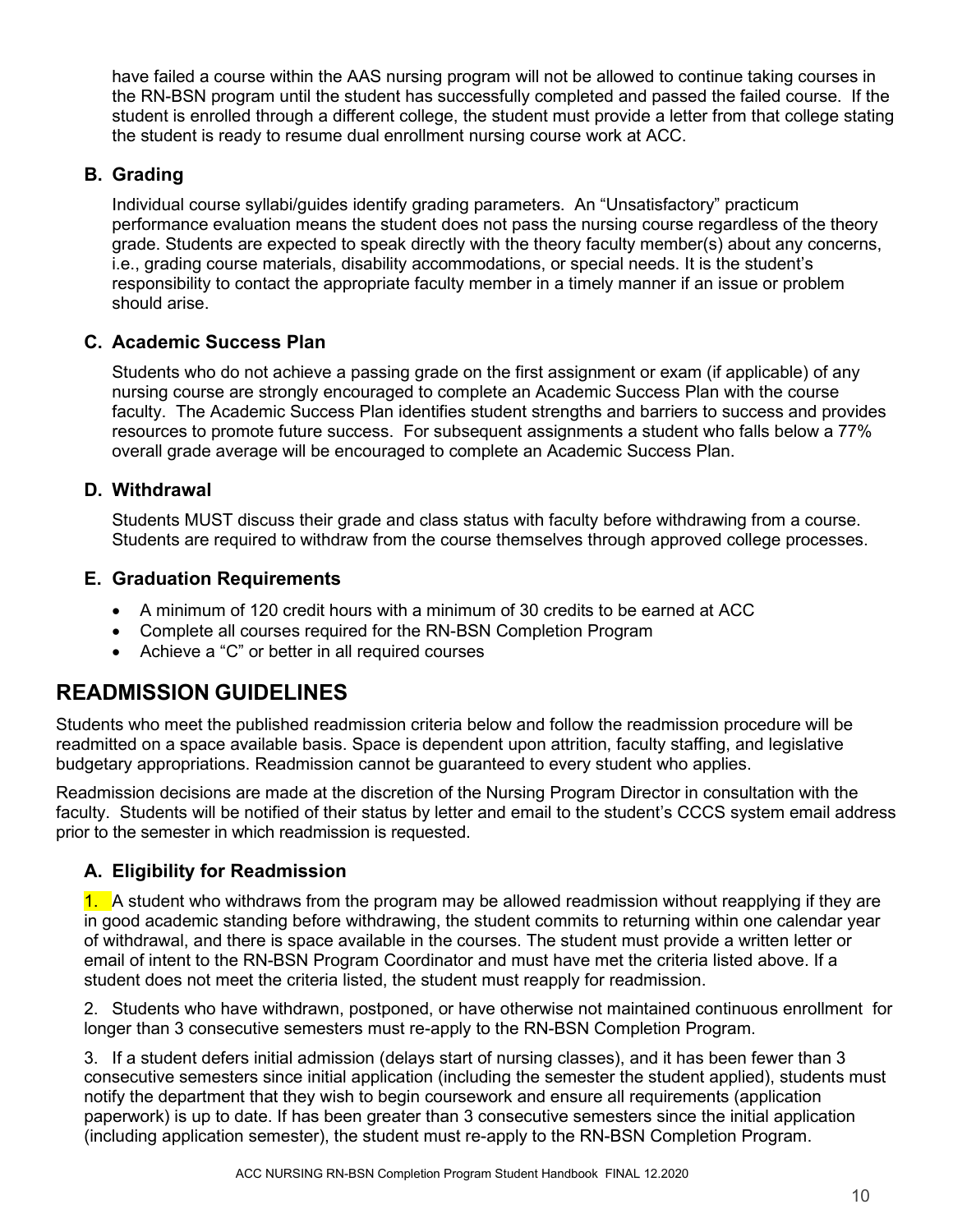4. A student may be dismissed from the program if they fail to progress (earn a D or F) in any three nursing courses within the program. Re-admission must be requested.

5. A student may be dismissed from the program after a third withdrawal from any nursing course. Readmission must be requested.

6. The Nursing Program Director or RN-BSN Coordinator reserves the right to deny a request for readmission if the student was dismissed for issues of academic integrity, unsafe client care, inappropriate conduct, and/or three or more course failures or withdrawals in the Nursing Program.

7. The student must supply accurate and verified information to support readmission eligibility.

# <span id="page-10-0"></span>**B. Process for Readmission**

- 1. Consult with RN-BSN Coordinator.
- 2. If requesting readmission following nursing course failure, the student must contact the RN-BSN Coordinator via a dated letter or email requesting readmission to the Nursing Program. Letter/email must include the student's current contact information including mailing and CCCS system email address, and telephone number. The student must explain why they believe they did not progress or pass the course, along with a plan of how the student will be successful in the future courses.
- 3. Deadline for submission of Readmission Packet is one month prior to the start of the course. *No late submissions will be accepted.*
- 4. The Nursing Program Director and faculty will consider the following for readmission:
	- a. Cumulative GPA of courses completed with passing grade in the RN-BSN Completion Program.
	- b. Student use of academic resources
	- c. Academic Standing

Students dismissed from the program as a result of disciplinary sanctions will be considered ineligible for readmission. (See [Arapahoe Community College Student Handbook,](https://www.arapahoe.edu/campus-life/student-handbook) [Student Code of Conduct:](https://www.arapahoe.edu/about-acc/college-business-services/policies-procedures/ap-4-30a-student-code-conduct-responsibilities-and-rights)  [Responsibilities and Rights: AP 4-30a](https://www.arapahoe.edu/about-acc/college-business-services/policies-procedures/ap-4-30a-student-code-conduct-responsibilities-and-rights) and CCCS System Presidents Procedures, Student Disciplinary Procedures, SP 4-30.)

# <span id="page-10-1"></span>**HEALTH AND SAFETY GUIDELINES**

# <span id="page-10-2"></span>**A. Health Declaration**

It is essential that nursing students be able to perform a number of physical activities in the practicum portion of the program. At a minimum, depending on the practicum site, students may be required to lift clients, stand for several hours at a time, and perform bending activities. Students who have chronic illnesses or conditions may be requested to provide a statement of ability to implement direct client care with no restrictions. The practicum nursing experience also places students under considerable mental and emotional stress as they undertake responsibilities and duties impacting clients' lives. Students must be able to demonstrate rational and appropriate behavior under stressful conditions to remain in the program. Individuals should give careful consideration to the mental and physical demands of the program.

# <span id="page-10-3"></span>**B. Health and Safety Requirements**

1. All students entering nursing courses must meet all facility mandated health and safety requirements to maintain enrollment status. Students will be required to provide a copy of their Immunization records, OSHA/HIPAA and CPR Course Completion prior to the start of their practicum courses (NUR 409 and NUR 410). In circumstances of student illness, injury or other health limitation and through an interactive process the student must supply an authorization from the medical provider to return to the practicum experience and meet the essential functions of the program. Disability Access Services may be consulted for reasonable accommodations by student request.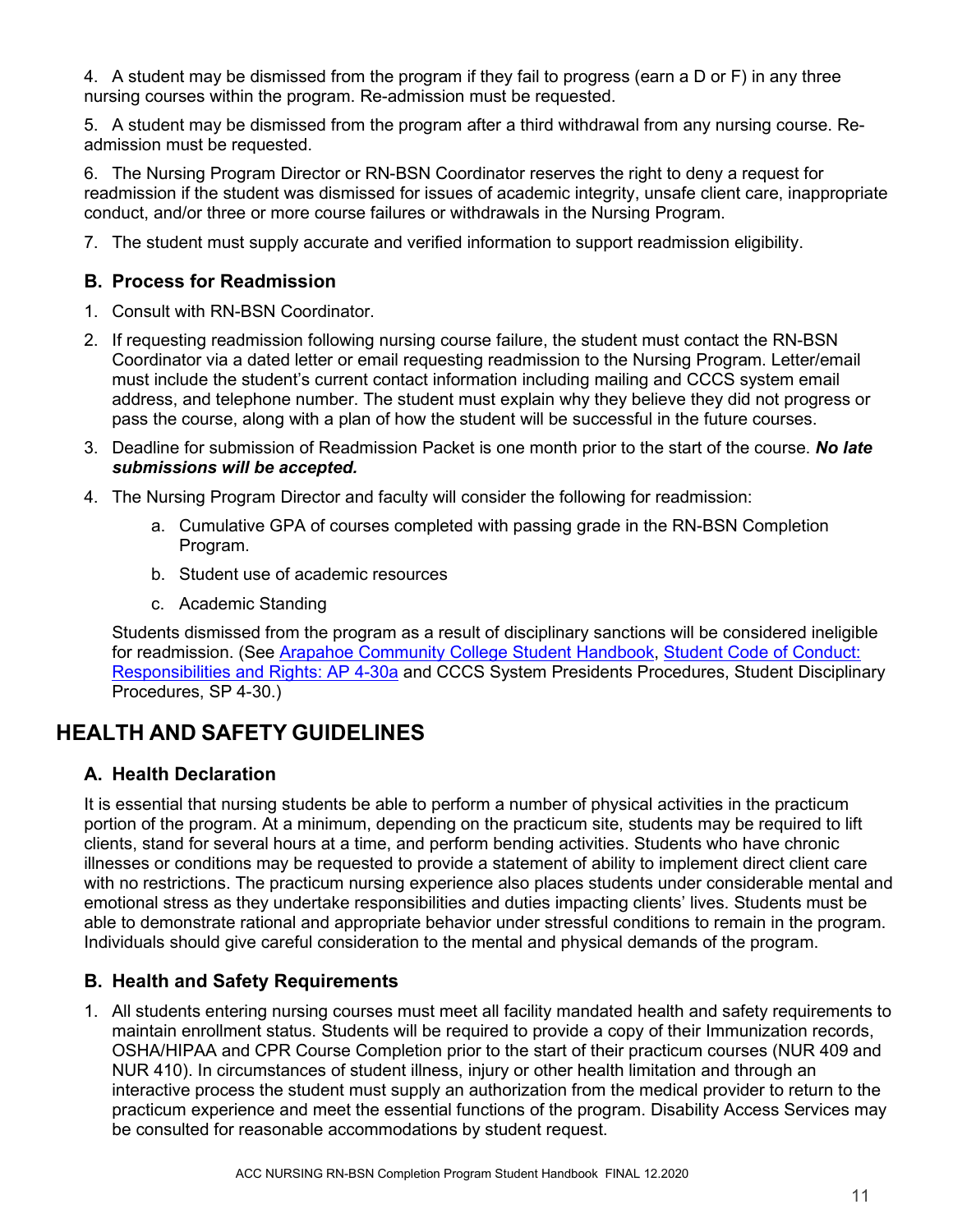- 2. Students unwilling or unable to provide documentation of compliance with health and safety requirements will not be permitted to continue in the RN-BSN nursing courses and will be asked to withdraw from the classes.
- 3. A current CPR course completion in Basic Life Support for Health Care Providers is required and must be provided to the nursing department before beginning the practicum courses (NUR409 and NUR410).
- 4. A completed criminal background check and evaluation for disqualifying offenses through the approved [CCCS vendor](https://cccs.castlebranch.com/) within 3 months prior to beginning the practicum courses. Dually enrolled students who are continuously enrolled at ACC may use ADN background check results, unless an update is required by the practicum site.

### *In addition to the above, students will not be able to attend practicum unless they have:*

- 5. Completed a random drug screen (included with background check package) before beginning the practicum courses (NUR409 and NUR410. Dually enrolled students who are continuously enrolled at ACC may use ADN drug screen results, unless an update is required by the practicum site.
- 6. Met the practicum facility requirements regarding Federal OSHA and HIPAA standards, which include annual testing on the standards and achieving a score of 100%, if applicable.
- 7. Completed any facility requirements (i.e. computer or equipment orientation) by specified deadline.
- 8. Completed additional criminal background check and/or drug screen required by clinical agency. Students are responsible for any costs incurred.

For continuing students, the requirements cannot expire during an academic semester. Returning students must show compliance biannually for BLS CPR classes, within one month prior to starting class for entrance into class.

*Failure to complete these requirements will result in mandatory absence from practicum and may jeopardize the course grade***.** *Health and safety requirements are subject to change without notice depending on practicum agency requirements.*

### <span id="page-11-0"></span>**C. Reasonable Accommodations**

- 1. Students are expected to participate fully in activities required by the program and will be expected to meet all program objectives/expectations/requirements.
- 2. Students requesting accommodations should first contact [Disability Access Services](https://www.arapahoe.edu/advising-support/disability-access-services) . It is recommended students set up their intake appointment with Disability Access Services prior to starting the Program. Specific information regarding the accommodation process can be accessed through the [Disability Access Services.](https://www.arapahoe.edu/advising-support/disability-access-services)
- 3. Students having a temporary medical condition, including pregnancy and related conditions, that inhibits or restricts their activities should connect with Disability [Access Services.](https://www.arapahoe.edu/advising-support/disability-access-services) Documentation from the medical provider may be helpful, or in some cases required. Accommodations will be made if reasonable and possible.
- 4. If a student becomes unable to participate fully in the program's activities and meet the essential functions of the program, the options for the student may include an incomplete or an administrative withdrawal. When a student is able to return to the course, program, or practicum experience, medical provider clearance may be required. This need may depend on previous conversations and documentation provided to Disability Access Services. Specific questions or concerns regarding returning to a program or course, after medical-related extended absences or medical leave, should be directed to Disability Access Services staff, who will work with the Nursing Program Director.
- 5. If a student requests accommodations for the practicum setting, an additional review is conducted. Through an interactive process, this additional review includes determination regarding whether or not there is an appropriate, reasonable accommodation needed for the student to demonstrate the ability to meet technical standards in the practicum setting. In addition, this review includes considerations of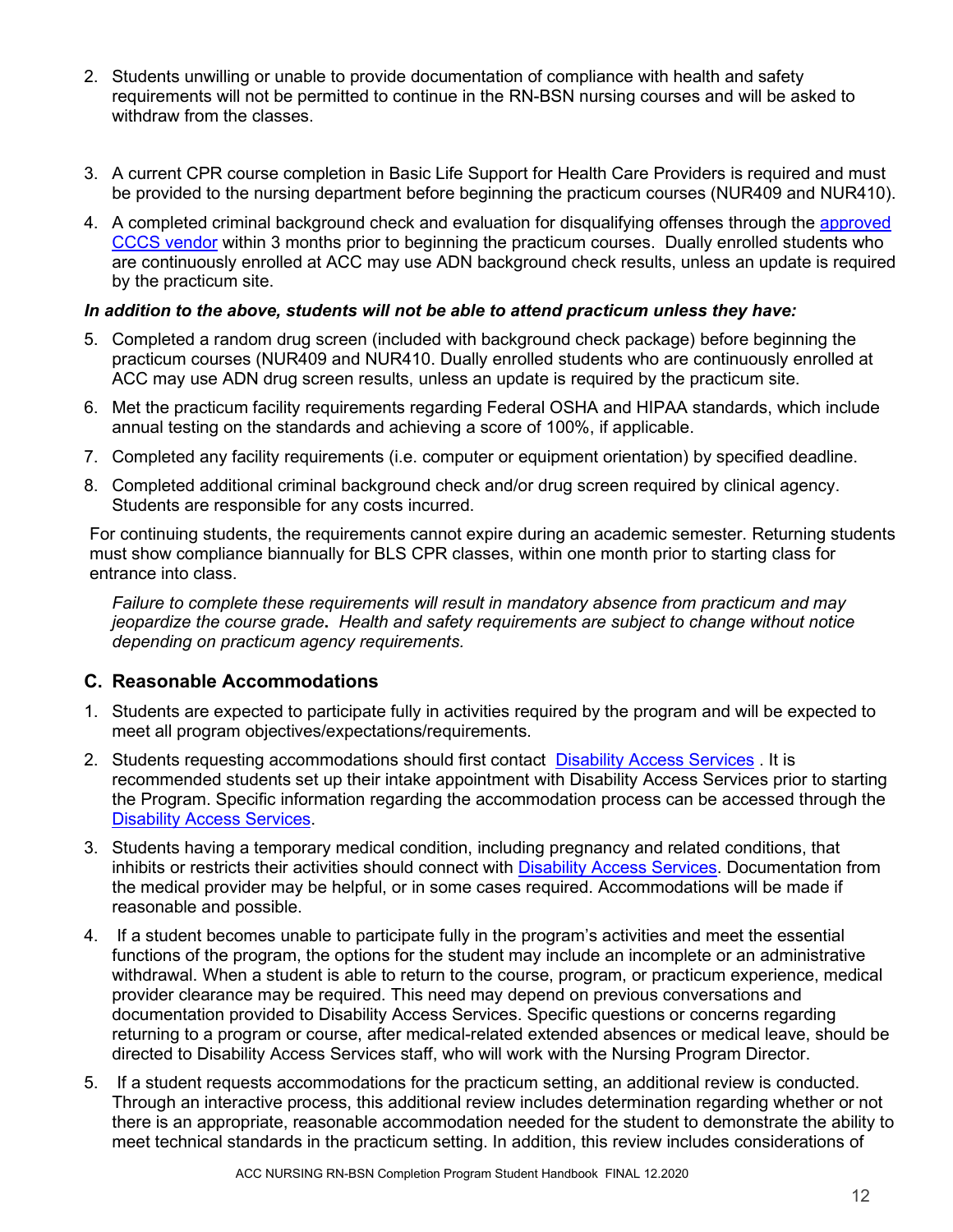both patient and student safety.

6. When the faculty/instructor receives a letter provided by Disability Access Services, accommodations are provided to the student. In most cases, accommodations are not retroactive.

# <span id="page-12-0"></span>**D. Essential Skills and Functional Abilities for Nursing Students**

Individuals enrolled in the ACC Nursing Program must be able to perform essential skills as required by the practicum setting. If a student believes that he or she cannot meet one or more of the standards without accommodations, the Nursing Program must determine, on a case by case basis and in collaboration with the Disability Access Services, whether a reasonable accommodation can be made. A student is not required to disclose the nature of any disability to the Program.

| <b>Functional</b><br><b>Ability</b>                      | <b>Standard</b>                                                                                                                                                                                                                                                                                                                                                                         | <b>Examples of Required Activities</b>                                                                                                                                                                                                                                                                                                |  |
|----------------------------------------------------------|-----------------------------------------------------------------------------------------------------------------------------------------------------------------------------------------------------------------------------------------------------------------------------------------------------------------------------------------------------------------------------------------|---------------------------------------------------------------------------------------------------------------------------------------------------------------------------------------------------------------------------------------------------------------------------------------------------------------------------------------|--|
| <b>Motor</b><br><b>Abilities</b>                         | Physical abilities and mobility<br>sufficient to execute gross motor<br>skills, physical endurance, and<br>strength, to provide patient care.                                                                                                                                                                                                                                           | Mobility sufficient to carry out patient<br>care procedures such as assisting<br>with ambulation of clients,<br>administering CPR, assisting with<br>turning and lifting patients, providing<br>care in confined spaces such as<br>treatment room or operating suite.                                                                 |  |
| <b>Manual</b><br><b>Dexterity</b>                        | Demonstrate fine motor skills<br>sufficient for providing safe nursing<br>care.                                                                                                                                                                                                                                                                                                         | Motor skills sufficient to handle small<br>equipment such as insulin syringe<br>and administer medications by all<br>routes, perform tracheotomy<br>suctioning, insert urinary catheter.                                                                                                                                              |  |
| Perceptual/<br><b>Sensory</b><br><b>Ability</b>          | Sensory/perceptual ability to monitor<br>and assess clients.                                                                                                                                                                                                                                                                                                                            | Sensory abilities sufficient to hear<br>alarms, auscultatory sounds, cries<br>for help, etc.<br>Visual acuity to read calibrations<br>on 1 cc syringe, assess color<br>(cyanosis, pallor, etc.).<br>Tactile ability to feel pulses,<br>temperature, palpate veins, etc.<br>Olfactory ability to detect smoke<br>or noxious odor, etc. |  |
| <b>Behavioral/</b><br>Interpersonal/<br><b>Emotional</b> | Ability to relate to colleagues,<br>$\bullet$<br>staff and patients with honesty,<br>civility, integrity and in a<br>nondiscriminatory manner.<br>Capacity for development of<br>$\bullet$<br>mature, sensitive and effective<br>therapeutic relationships.<br>Interpersonal abilities sufficient<br>$\bullet$<br>for interaction with individuals,<br>families and groups from various | Establish rapport with<br>patients/clients and colleagues.<br>Work with teams and workgroups.<br>Emotional skills sufficient to<br>remain calm in an emergency<br>situation.<br>Behavioral skills sufficient to<br>demonstrate the exercise of good<br>judgment and prompt completion                                                 |  |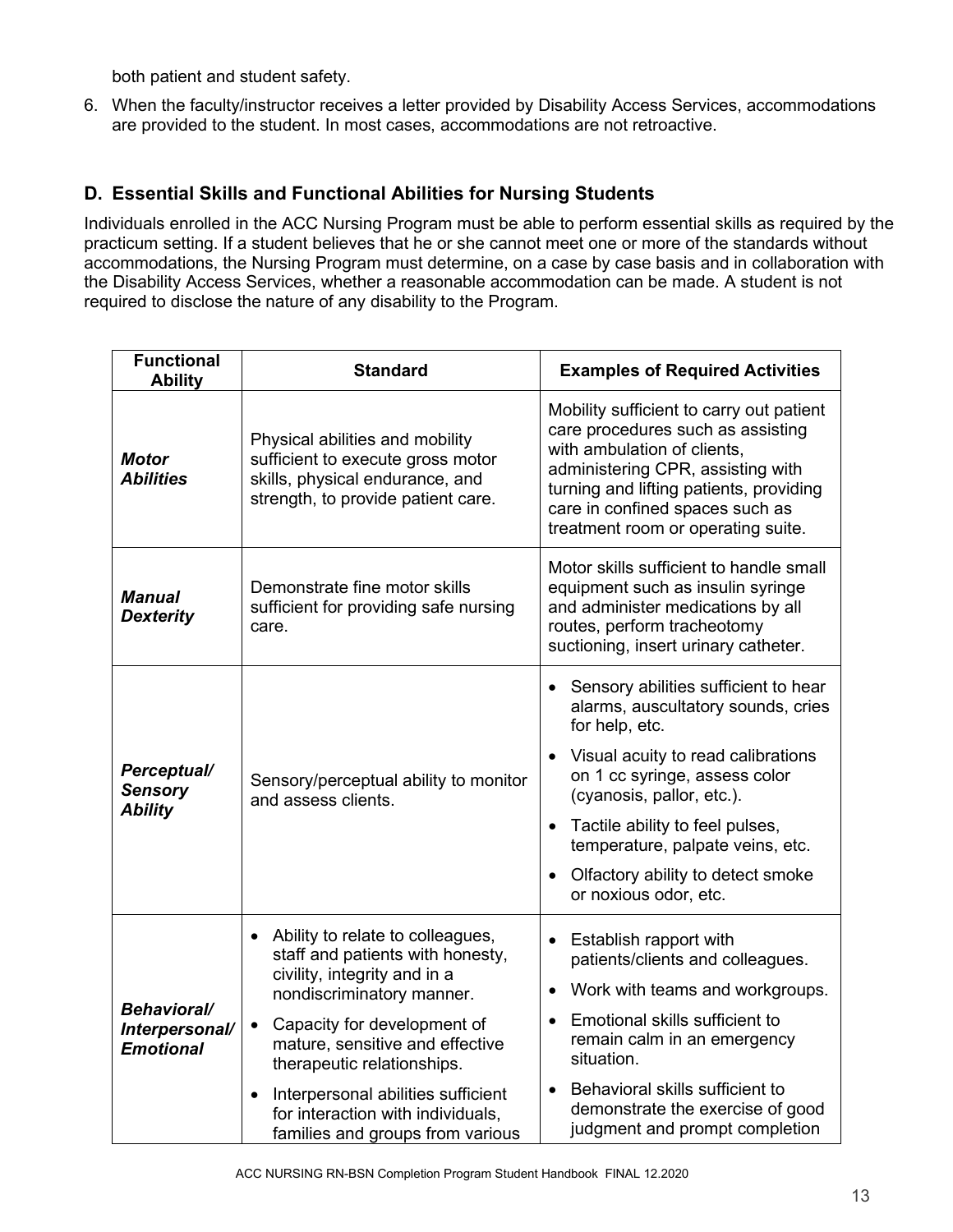| <b>Functional</b><br><b>Ability</b> | <b>Standard</b>                                                                                                                                              | <b>Examples of Required Activities</b>                                                                                             |
|-------------------------------------|--------------------------------------------------------------------------------------------------------------------------------------------------------------|------------------------------------------------------------------------------------------------------------------------------------|
|                                     | social, emotional, cultural and<br>intellectual backgrounds.                                                                                                 | of all responsibilities attendant to<br>the diagnosis and care of clients.                                                         |
|                                     | Ability to work constructively in<br>stressful and changing<br>environments with the ability to<br>modify behavior in response to<br>constructive criticism. | Adapt rapidly to environmental<br>changes and multiple task<br>demands.<br>Maintain behavioral decorum in<br>stressful situations. |
|                                     | Capacity to demonstrate ethical<br>behavior, including adherence to<br>the professional nursing code and<br>student code of conduct.                         |                                                                                                                                    |

| <b>Functional</b><br><b>Ability</b>              | <b>Standard</b>                                                                                                                                                                                 | <b>Examples of Required Activities</b>                                                                                                                                             |  |
|--------------------------------------------------|-------------------------------------------------------------------------------------------------------------------------------------------------------------------------------------------------|------------------------------------------------------------------------------------------------------------------------------------------------------------------------------------|--|
|                                                  | Ability to accurately identify<br>$\bullet$<br>patients.                                                                                                                                        |                                                                                                                                                                                    |  |
|                                                  | Ability to effectively<br>communicate with other<br>caregivers.                                                                                                                                 | Prioritizes tasks to ensure<br>patient safety and standard of<br>care.                                                                                                             |  |
| <b>Safe</b>                                      | Ability to administer medications<br>safely and accurately.                                                                                                                                     | Maintains adequate<br>$\bullet$<br>concentration and attention in<br>patient care settings.                                                                                        |  |
| environment<br>for patients,<br>families and co- | Ability to operate equipment<br>safely in the practicum area.                                                                                                                                   | Seeks assistance when<br>practicum situation requires a                                                                                                                            |  |
| workers                                          | Ability to recognize and minimize<br>$\bullet$<br>hazards that could increase                                                                                                                   | higher level or<br>expertise/experience.                                                                                                                                           |  |
|                                                  | healthcare associated infections.<br>Ability to recognize and minimize                                                                                                                          | Responds to monitor alarms,<br>emergency signals, call bell from                                                                                                                   |  |
|                                                  | accident hazards in the<br>practicum setting including<br>hazards that contribute to patient<br>family and co-worker falls.                                                                     | patients, and orders in a rapid<br>effective matter.                                                                                                                               |  |
|                                                  | Ability to communicate in English<br>with accuracy, clarity and<br>efficiency with patients, their<br>families and other members of<br>the health care team (including<br>spoken and non-verbal | Gives verbal directions to or<br>follows verbal directions from<br>other members of the healthcare<br>team and participates in health<br>care team discussions of patient<br>care. |  |
| <b>Communication</b>                             | communication, such as<br>interpretation of facial<br>expressions, affect and body<br>language).                                                                                                | Elicits and records information<br>$\bullet$<br>about health history, current<br>health state and responses to<br>treatment from patients or family<br>members.                    |  |
|                                                  | Required communication<br>$\bullet$<br>abilities, including speech,<br>hearing, reading, writing,                                                                                               | Conveys information to clients<br>$\bullet$<br>and others as necessary to<br>teach, direct and counsel                                                                             |  |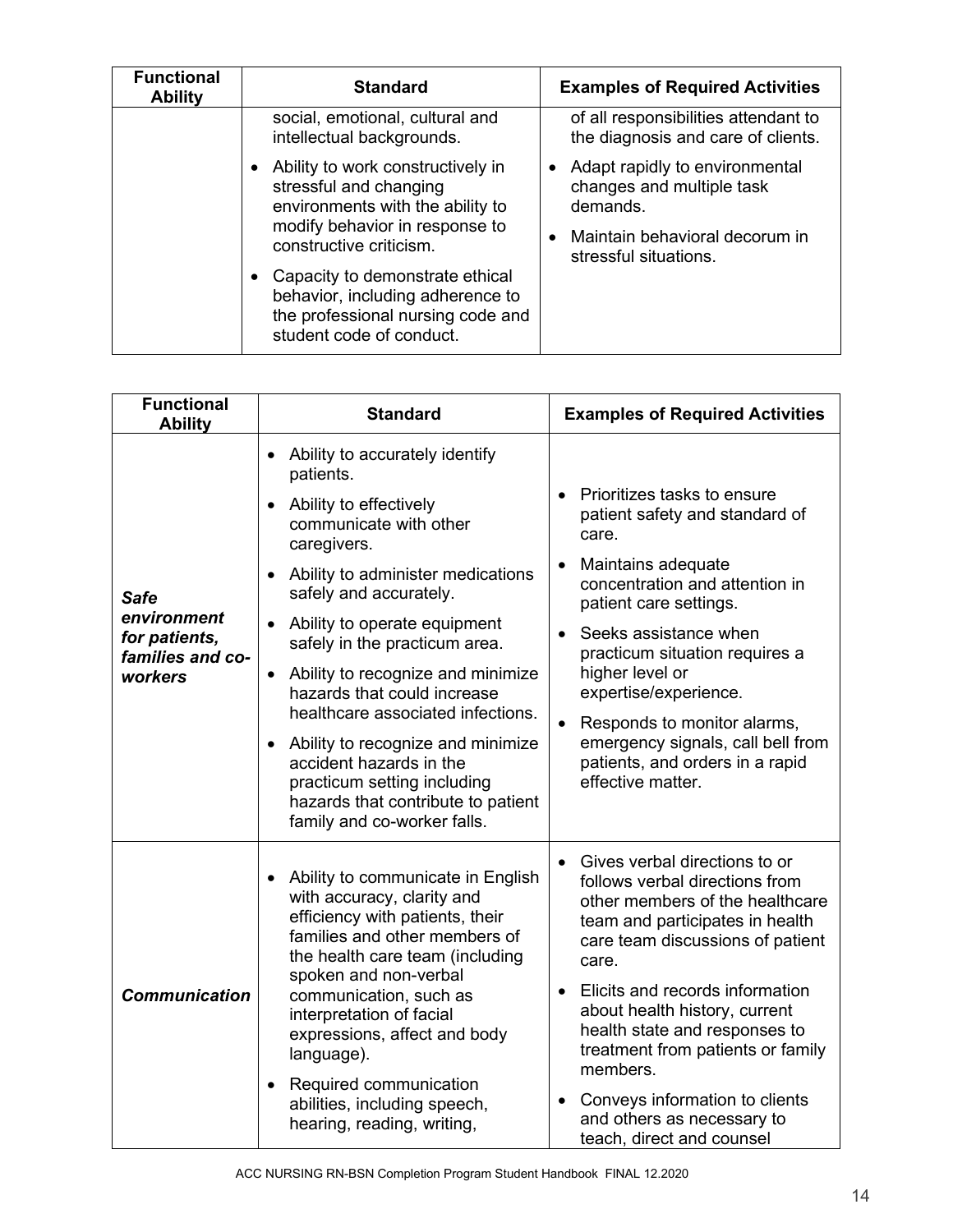<span id="page-14-0"></span>

| <b>Functional</b><br><b>Ability</b>                           | <b>Standard</b>                                                                                                                                                                                                                                                                                                                                                                                                                                                        | <b>Examples of Required Activities</b>                                                                                                                                                                                                                                                                                                                                                                                                                                                                                                                                                |  |
|---------------------------------------------------------------|------------------------------------------------------------------------------------------------------------------------------------------------------------------------------------------------------------------------------------------------------------------------------------------------------------------------------------------------------------------------------------------------------------------------------------------------------------------------|---------------------------------------------------------------------------------------------------------------------------------------------------------------------------------------------------------------------------------------------------------------------------------------------------------------------------------------------------------------------------------------------------------------------------------------------------------------------------------------------------------------------------------------------------------------------------------------|--|
|                                                               | language skills and computer<br>literacy.<br>Communicate professionally and<br>civilly to the healthcare team<br>including peers, instructors, and<br>preceptors.                                                                                                                                                                                                                                                                                                      | individuals in an accurate,<br>effective and timely manner.<br>Establishes and maintain<br>effective working relations with<br>patients and co-workers.<br>Recognizes and reports critical<br>patient information to other<br>caregivers.                                                                                                                                                                                                                                                                                                                                             |  |
| Cognitive/<br>Conceptual/<br>Quantitative<br><b>Abilities</b> | Ability to read and understand<br>written documents in English and<br>solve problems involving<br>measurement, calculation,<br>reasoning, analysis and<br>synthesis.<br>Ability to gather data, to develop<br>a plan of action, establish<br>priorities and monitor and<br>evaluate treatment plans and<br>modalities.<br>Ability to comprehend three-<br>dimensional and spatial<br>relationships.<br>Ability to react effectively in an<br>٠<br>emergency situation. | Calculates appropriate<br>medication dosage given<br>specific patient parameters.<br>Analyzes and synthesize data<br>and develop an appropriate plan<br>of care.<br>Collects data, prioritize needs<br>and anticipate reactions.<br>Comprehend spatial<br>$\bullet$<br>relationships adequate to<br>properly administer injections,<br>start intravenous lines or assess<br>wounds of varying depths.<br>Recognizes an emergency<br>situation and respond s<br>effectively to safeguard the<br>patient and other caregivers.<br>Transfers knowledge from one<br>situation to another. |  |
| <b>Punctuality/</b><br><b>Work habits</b>                     | Ability to adhere to policies,<br>procedures and requirements as<br>described in the Nursing Student<br>Handbook, ACC Student<br>Handbook, college catalog and<br>course syllabi.<br>Ability to complete online<br>٠<br>classroom and practicum<br>assignments and submit<br>assignments at the required<br>time.<br>Ability to adhere to classroom<br>and practicum schedules.                                                                                        | Participates in online class<br>$\bullet$<br>assignments punctually.<br>Reads, understands and<br>$\bullet$<br>adheres to all policies related to<br>online classroom and practicum<br>experiences.<br>Contact instructor in advance of<br>$\bullet$<br>any absence or late arrival.<br>Understand and complete<br>$\bullet$<br>classroom and practicum<br>assignments by due date and<br>time.                                                                                                                                                                                       |  |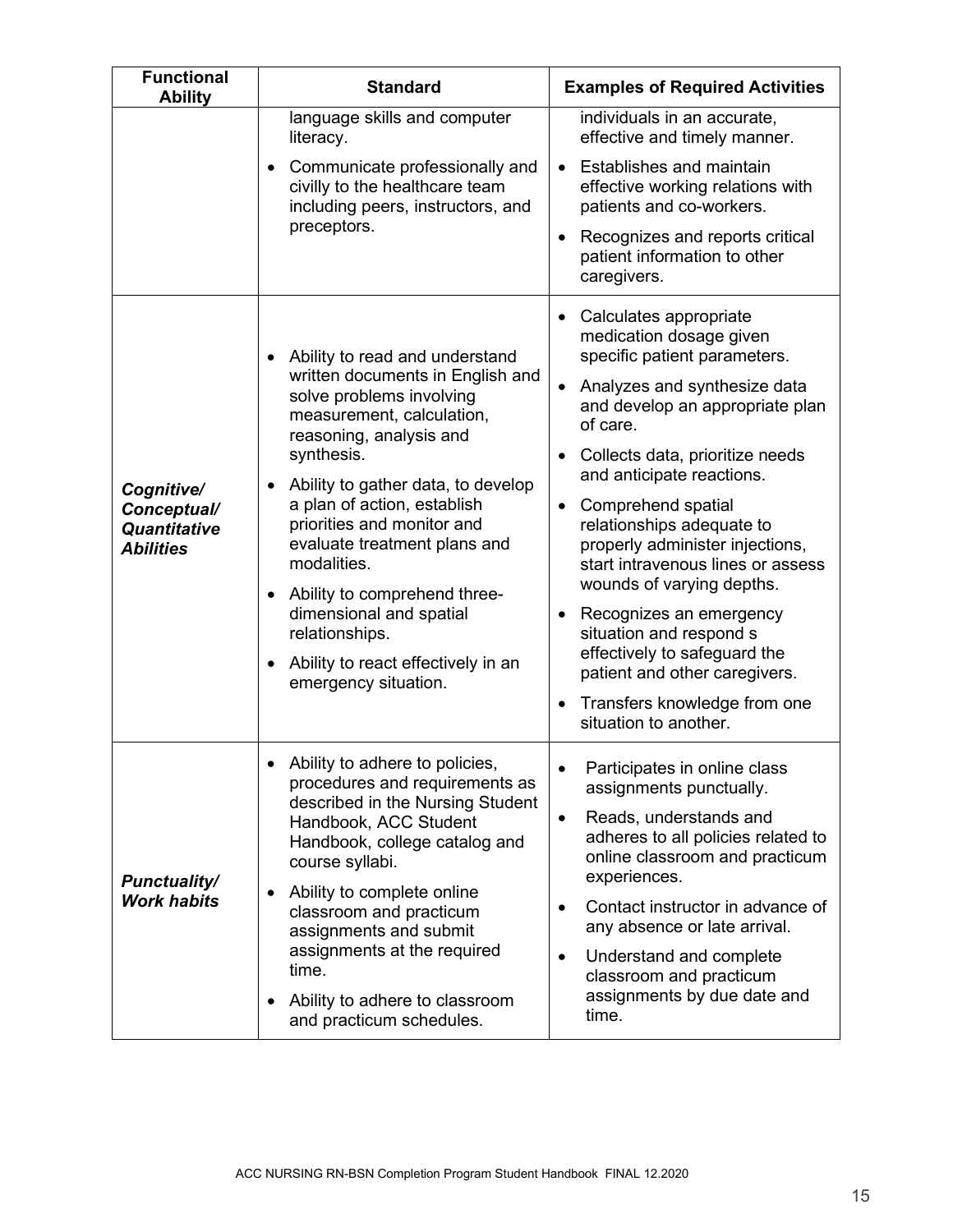# **E. Pregnancy**

If a student is pregnant or has a pregnancy related condition, the student may be granted accommodations through the interactive process and for as long as a medical provider deems them medically necessary. Nothing in these statements should be construed as a modification to the essential elements or functions of any academic program, course or practicum assignment.

- Students who are pregnant or have a pregnancy related condition, will be granted the same reasonable accommodations given to any other student with a temporary medical condition. Please see the Reasonable Accommodations section.
- Accommodations for pregnancy and related conditions may include, but are not limited to, allowance for makeup work, excused absences, extended deadlines, online learning options, and reasonable adjustments to a student's educational environment, even if they are outside of the instructor or faculty's typical practice, course syllabus or program handbook.
- Students are protected from any unwanted attention or reveal of a student's pregnancy status without their consent.
- When a pregnant student returns to school, ACC will take reasonable step to ensure the student is returned to the same academic status as before the student's medical leave began to the extent possible.
- Breastfeeding students will be allowed reasonable time and space to express breast milk and in an appropriate location.

A student can seek accommodations from Disability Access Services, not through their instructor, faculty or practicum site/supervisor. Students who are pregnant or with related conditions are encouraged to seek assistance for accommodations as quickly as possible. ACC is limited in its ability to implement accommodations retroactively. Students seeking assistance during the semester of enrollment will have better options than those notifying ACC of their situation after the semester has ended.

If a student is concerned about harassment or discrimination on the basis of sex, please contact the Title IX Coordinator or Deputy Title IX Coordinator. Please see the 'Non-Discrimination Statement' section for their contact information.

# <span id="page-15-0"></span>**F. Health and Injury**

- 1. Students are responsible for their own transportation and vehicle insurance to and from the practicum site. No coverage is provided for any motorized vehicle not supervised or provided by the college.
- 2. Arapahoe Community College provides annual malpractice/liability insurance coverage for students enrolled in the Nursing Program as part of the registration fees.
- 3. Students are covered by Workers' Compensation while in the practicum setting. In the event of an injury the student must do the following:

# **At Practicum Site:**

- 1. Report incident to faculty
- 2. If applicable, follow through with agency requirements for on-site treatment and documentation. Provide a copy of agency documentation to ACC Human Resources. *Follow-up care needs to be provided by ACC Workers' Compensation providers as listed below***.**
- 3. If applicable, check client chart for history of Hepatitis B or any other communicable disease, if applicable.

# **In addition, at ACC:**

1. Report to the Office of Human Resources, ACC Main Campus, Church Street Building, Room 1015, or call 303-797-5715 *within 48 business hours* of incident.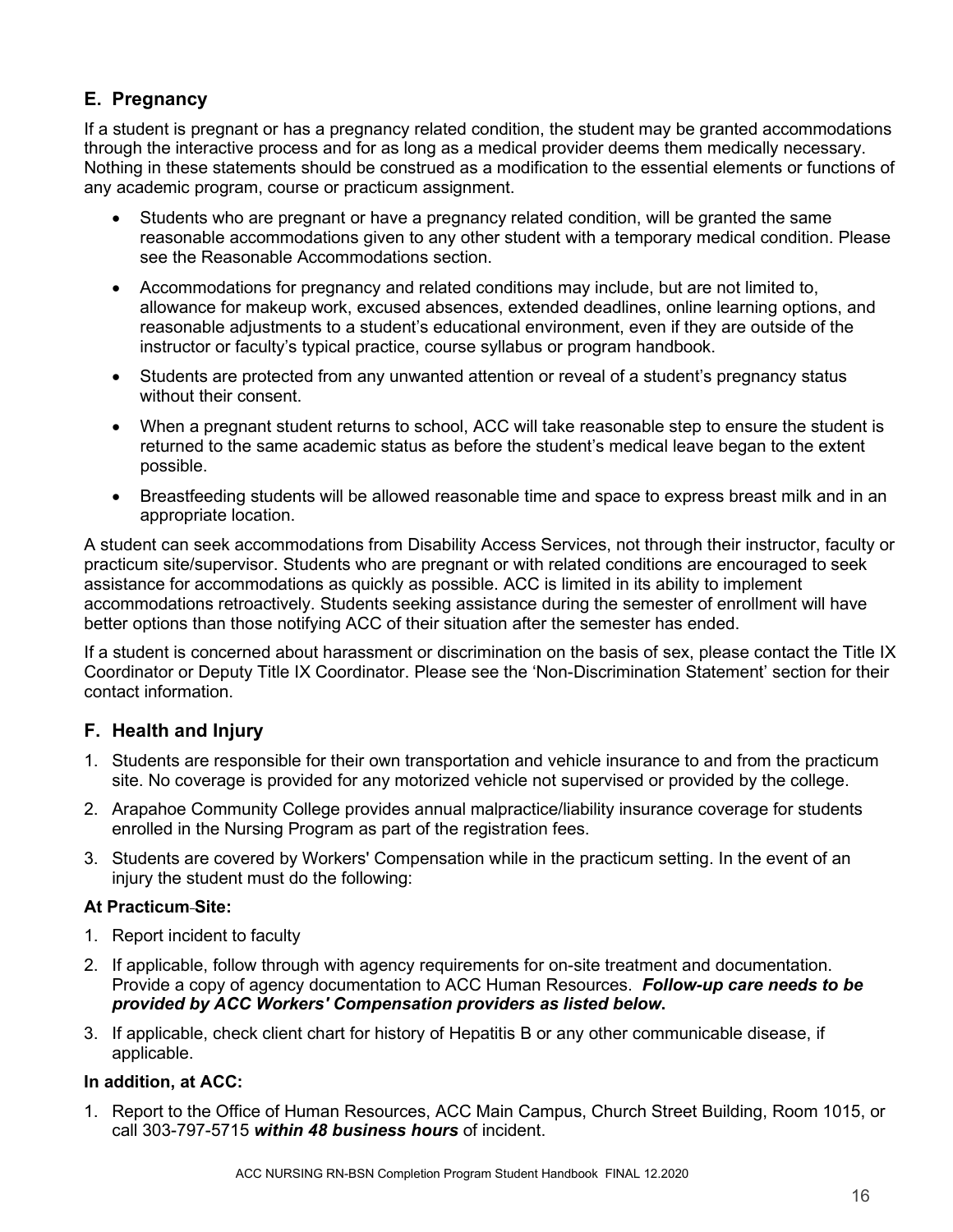- 2. Bring copies of agency report and any billings related to treatment.
- 3. Complete Worker's Compensation form, available from the Office of Human Resources.
- 4. Arrange follow-up care through the ACC Office of Human Resources:
	- Human Resources will contact Concentra Medical Center to let hospital personnel know that you are on your way or to make an appointment for you and will provide you with a claim number.
	- Human resources will provide you with a list of Concentra Medical center sites. All work-related injuries are to be treated at any one of the 11 Concentra facilities (during regular business hours).
	- Upon treatment from Concentra, submit the necessary paperwork back to the Human Resources Office for further processing no later than 72 hours after the accident.
- 5. For emergencies that occur after hours, if possible, seek treatment at: HealthOne/Swedish Medical Center, 501 East Hampden Avenue, Englewood, CO 80110.

All Non-paid Cooperative Education Students Worker's Compensation: *Practicum experiences are considered non-paid, cooperative education for Worker's Compensation purposes.*

**Purpose:** This is to notify you of a Worker's Compensation Workcomp Program that Arapahoe Community College has implemented for non-paid Cooperative Education students. Arapahoe Community College's designated providers are Concentra Medical Center and Swedish Medical Center in Englewood for all medical care associated work-related injuries and illnesses.

The purpose is two-fold, to assure the employees/students access to quality medical care and, at the same time, to assure that the employees/students receive necessary and appropriate medical care. Arapahoe Community College feels this goal can be met by Concentra Medical Center and Swedish Medical Center in Englewood.

This program requires all non-paid cooperative education students incurring work-related injuries and illnesses to receive their medical care from Concentra Medical Center and HealthOne/Swedish Medical Center in Englewood. Medical care received from providers other than Concentra Medical Center and HealthOne/Swedish Medical Center will be considered "UNAUTHORIZED" and may not be reimbursed by the insurance company. Life-threatening emergencies are, of course, an exception to the rule. In those instances, the closest medical facility should be accessed. For information concerning Worker's compensation claims call Arapahoe Community College Human Resources Office: 303-797-5715.

# <span id="page-16-0"></span>**G. Safety Advisory and Guidelines**

All nursing personnel and nursing students are professionally and ethically obligated to provide client care with compassion and respect for human dignity. Hence, they may not ethically refuse to care for clients solely because the client is at risk of contracting, or has an infectious disease such as HIV, AIDS or HBV. All rules of confidentiality are followed when working with clients. The following information is provided to reduce risks to students that may occur in health care settings (this may not be applicable to the practicum settings).

- 1. Radiation: Proper measures need to be taken when observing or working in areas of close proximity to radiation exposure.
	- a. Leave client and stand behind a lead wall.
	- b. Student is never required to hold or steady a client during radiation exposure.
	- c. If student chooses to hold a client, protective gloves, and apron covering reproductive organs must be worn.
	- d. Follow any other procedures expected/suggested by radiation department, i.e., wearing a monitoring device (film, badge, etc.).
	- e. Students who are under 18 or are pregnant are not to observe or participate in radiation procedures.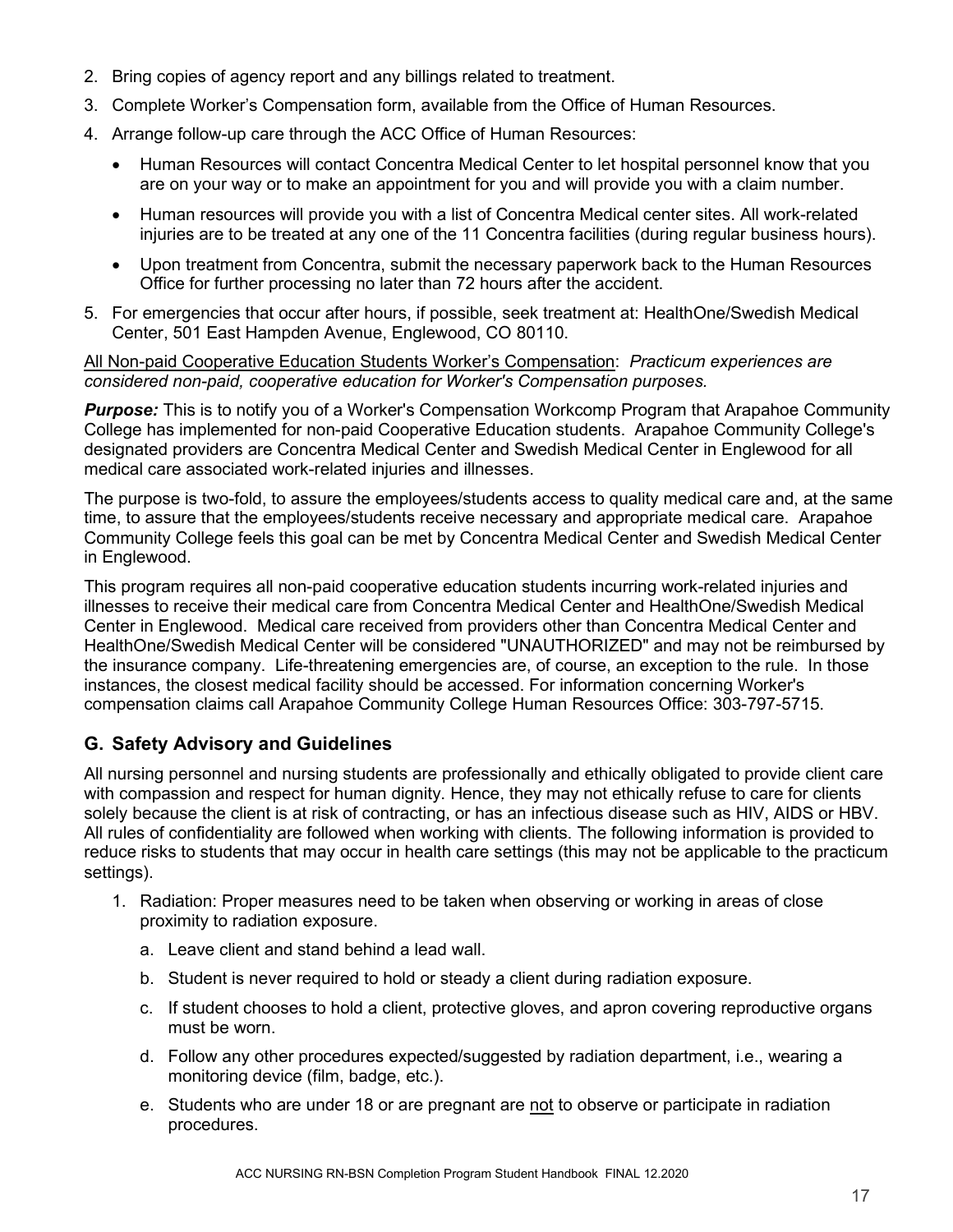- 2. Standard Precautions for Exposure to Body Fluids: All blood and body fluids are considered potentially infectious and are treated as if known to be infectious for HIV, HBV and other bloodborne pathogens.
	- a. Contaminated sharps shall not be bent, recapped or reopened. Shearing or breaking of contaminated needles is prohibited.
	- b. Contaminated sharps must be placed in appropriate container as soon as possible.
	- c. Eating, drinking, smoking, applying cosmetics or lip balm and handling contact lenses are prohibited in the work area where there is a likelihood of occupational exposure. Mouth pipetting/suctioning of blood or other potentially infectious materials is prohibited.
	- d. When exposure is possible, personal protective equipment shall be used, as follows:
	- Gloves shall be worn when it can be reasonably anticipated that the individual may have hand contact with blood, mucous membranes, other potentially infectious materials, non-intact skin, when performing vascular access procedures and when touching contaminated items or surfaces.
	- Masks, eye protection and face shields shall be worn whenever splashes, spray splatter or droplets of blood other potentially infectious materials may be generated and eye, nose or mouth contamination can be reasonably anticipated.
	- Gowns, aprons and other protective clothing shall be worn in occupational exposure situations and will depend upon the task and the degree or exposure anticipated.
	- Surgical caps or boots and shoe covers shall be worn in instances when gross contamination can be reasonably anticipated.
	- Wash hands immediately after removal of gloves or other personal protective equipment.
- 3. Exposure Guidelines
	- a. Students must wear appropriate protective clothing/equipment when performing any tasks that may involve exposure to body fluids or radiation.
	- b. Any direct exposure to body fluids occurring while functioning as a nursing student must be reported immediately to the practicum instructor.
	- c. Students exposed to body fluids shall follow hospital or practicum facility protocol.

# <span id="page-17-0"></span>**H. Drug Screening Guidelines**

All newly admitted students will be required to submit to a urine drug screening as a condition of acceptance into the nursing program prior to beginning the practicum courses (NUR409 and NUR410).

- 1. Students, when eligible to register for NUR409 or NUR410, will be advised to prepay for a random drug screen through the [Colorado Community College System contractor.](https://cccs.castlebranch.com/)
- 2. The drug screen is random and administered any time within three months before registration for NUR409 or NUR410. Students who are continuously enrolled at ACC may be able to use their admission drug screen unless update is required by the practicum agency.
- 3. The ACC Human Resources Department receives drug screen reports and notifies the Nursing Program if a student has passed or failed.
- 4. Be aware that although marijuana/cannabis use is not considered a criminal offense in Colorado, it remains so under Federal law, and, if present in the drug screen, will disqualify the student from participation in the ACC Nursing Program.
- 5. Students who fail the drug screen are disqualified from the Nursing Program.

Below is a list of drugs that are being tested on the drug screen:

 $\checkmark$  Amphetamines (1000 ng/mL Screen)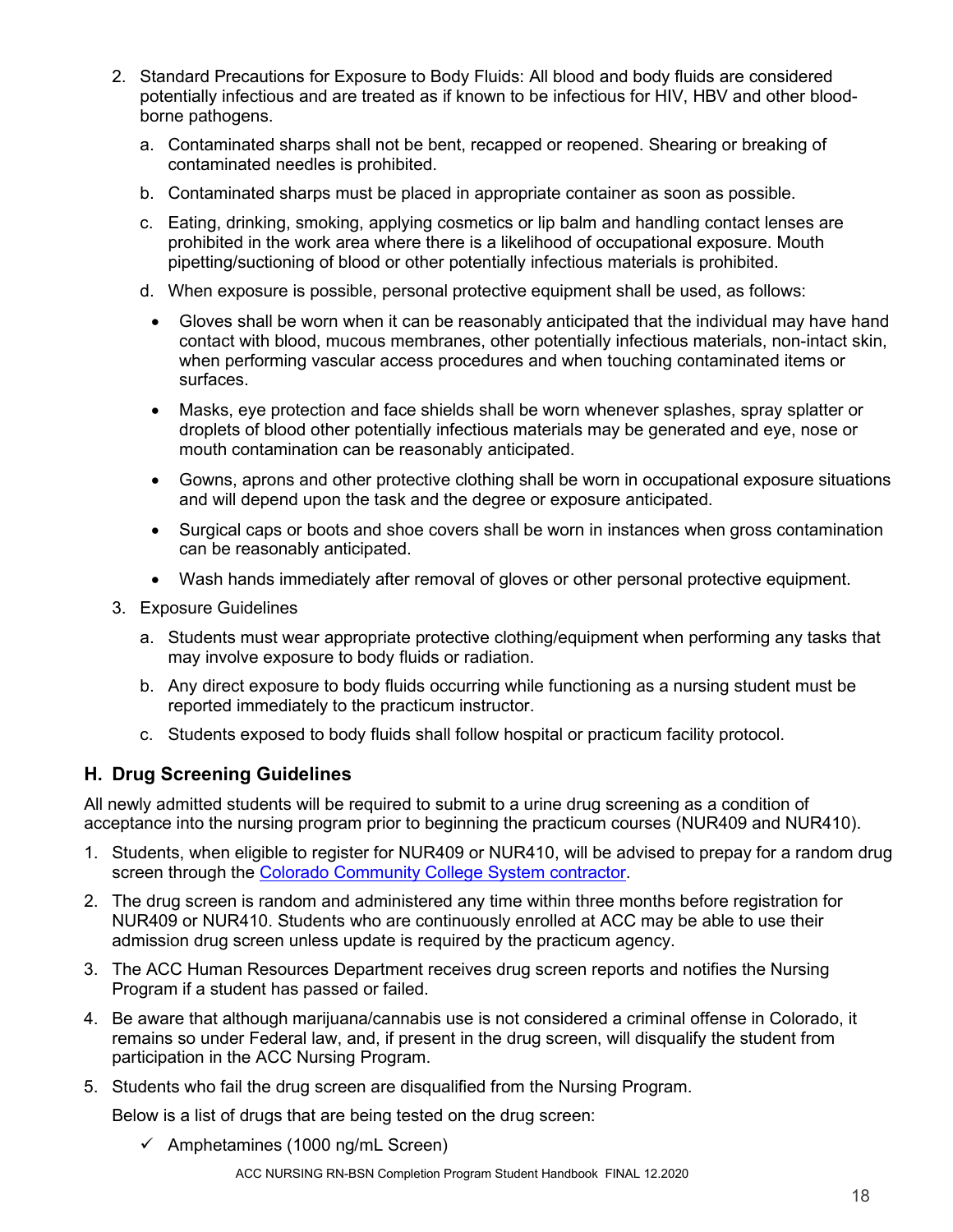- $\checkmark$  Barbiturates
- $\checkmark$  Benzodiazepines
- $\checkmark$  Cocaine Metabolites
- $\checkmark$  Marijuana Metabolites, (50 ng/mL Screen)
- $\checkmark$  Methadone
- $\checkmark$  Methaqualone
- $\checkmark$  Opiates (2000 ng/mL Screen)
- $\checkmark$  Phencyclidine
- $\checkmark$  Propoxyphene

# <span id="page-18-0"></span>**I. "Reasonable Suspicion Based" Drug Testing**

This procedure refers to the use/misuse of, or being under the influence of: alcoholic beverages, illegal drugs or drugs which impair judgment while on duty in any health care facility, school, institution or other work location as a representative of the Nursing Program. The Nursing Department may test students on a reasonable cause basis.

- 1. When a faculty/practicum instructor perceives the odor of alcohol or observes behaviors such as, but not limited to, slurred speech, unsteady gait or confusion and these behaviors cause the faculty or practicum instructor to suspect the student is impaired by alcohol or drugs, the following actions will be taken:
	- a. The instructor will remove the student from the client care or assigned work area and notify the practicum agency supervising personnel.
	- b. The instructor will then follow facility policies regarding suspected alcohol/drug use.
	- c. Drug screening will be required whether or not the student admits to drug or alcohol use.
	- d. The Student will be required to pay all costs associated with the "Reasonable Suspicion Based" drug testing.
- 2. If the results of the test(s) are negative for drugs, alcohol, and other illegal substances or for nonprescribed legal substances, the student must meet with the Nursing Program Director within 24 hours of the test results to discuss the circumstances surrounding the impaired behavior. Based on the information provided and further medical evaluation if warranted, the Nursing Program Director will make a decision regarding a return to the practicum setting.
- 3. If the results of the test(s) are positive for drugs, alcohol, and other illegal substances or for nonprescribed legal substances, the student will be suspended from the Nursing Program and administratively withdrawn from all nursing courses for two consecutive semesters.
- 4. The results of the positive drug screening will be reported to the State Board of Nursing.
- 5. If a student refuses "Reasonable Suspicion Based" drug testing:
	- a. The instructor will remove the student from the practicum setting pending a full investigation through established college procedures and system policies.
	- b. The instructor will arrange for transport from the practicum site. If the student refuses transportation, law enforcement will be contacted for assistance.
	- c. The student will not be allowed to participate in the Nursing Program until the investigation is completed.
- 6. A refusal to test will be considered a positive result and will be subject to appropriate disciplinary action.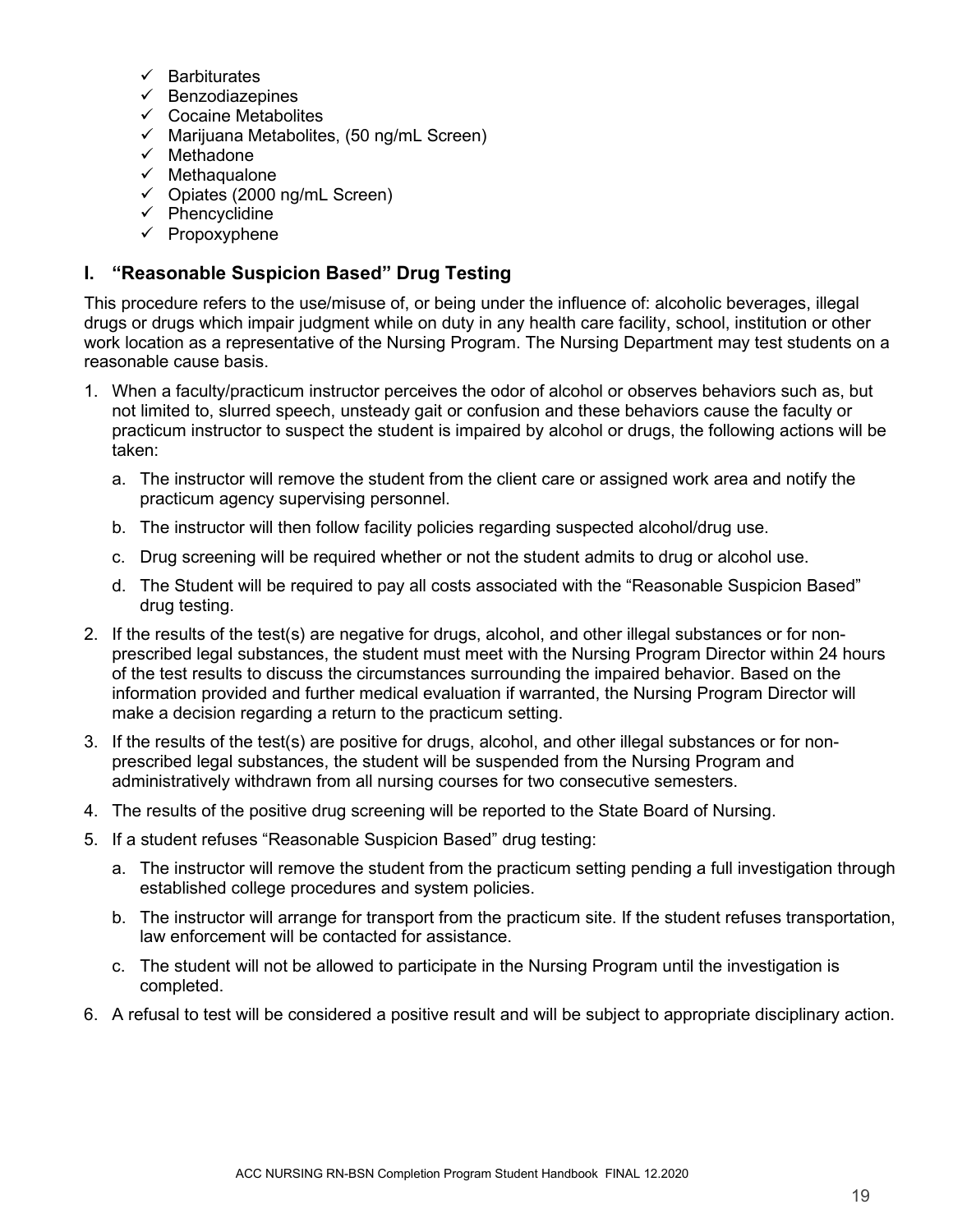# <span id="page-19-0"></span>**J. Readmission Guidelines related to Substance Abuse**

Students who are administratively withdrawn from Nursing courses for reasons related to substance abuse will:

- 1. Submit a letter requesting readmission to the Nursing Program.
	- a.Include documentation from a therapist specializing in addiction indicating status of abuse, addiction, recovery and/or documented rehabilitation related to the alcohol/drug abuse.
	- b. Include documentation of compliance of a treatment program as identified by the therapist including a statement that the student will be able to function effectively and provide safe therapeutic care for clients in a practicum setting.
- 2. Repeat drug screening for alcohol/drug use immediately prior to readmission.
- 3. If a student, after being readmitted to the Nursing Program, has positive results on a drug/alcohol screening, the student will be permanently dismissed from the Nursing Program and may be subject to college disciplinary sanctions.

# <span id="page-19-1"></span>**GUIDELINES FOR STUDENT CONDUCT**

# <span id="page-19-2"></span>**A. Standards of Professional Conduct**

The Nursing Faculty believe standards of professional conduct are an inherent part of professional socialization and expect students enrolled in the Nursing Program to adhere to these standards. Students practice within the boundaries of the Colorado State Board of Nursing policies, the ANA Code of Ethics for Nurses, the guidelines of the Arapahoe Community College Nursing Program and the policies and regulations of the healthcare agencies where they are assigned for practicum learning. In addition, students are subject to college authority and civil-criminal authority. Students enrolled in specialized programs, like the Nursing Program, are required to follow the standards specified in their respective program student handbook, the Arapahoe Community College Student Handbook, as well as local, state and federal laws.

Standards of professional conduct are those behaviors, along with nursing discipline specific skills or knowledge, vital for successful completion of the Nursing Program. The expectation is that students will adhere to the Standards of Professional Conduct in all settings – the online classroom, practicum facilities, the college and the community when representing the Nursing Program.

### *Standards of Professional Conduct include:*

- *Confidentiality:* Respects the privacy of clients and respects privileged information.
- *Communication:* Effectively uses various methods of communication to interact appropriately with various constituents.
- *Accountability:* Accepts responsibility and answers for one's actions and resulting outcomes; seeks out constructive feedback in order to improve skills and interpersonal interactions.
- *Dependability:* Displays reliability and is trustworthy.
- *Responsibility:* Fulfills commitments and executes duties associated with the nurse practitioner's role.
- *Active Learner:* Identifies sources of learning to improve and grow knowledge, skills and understanding.
- **Veracity:** Exhibits truthfulness; adheres to precision and honesty.
- *Critical Thinking and Problem Solving:* Recognizes and defines problems in a logical and thoughtful manner; develops fact-based solutions and effectively evaluates outcomes;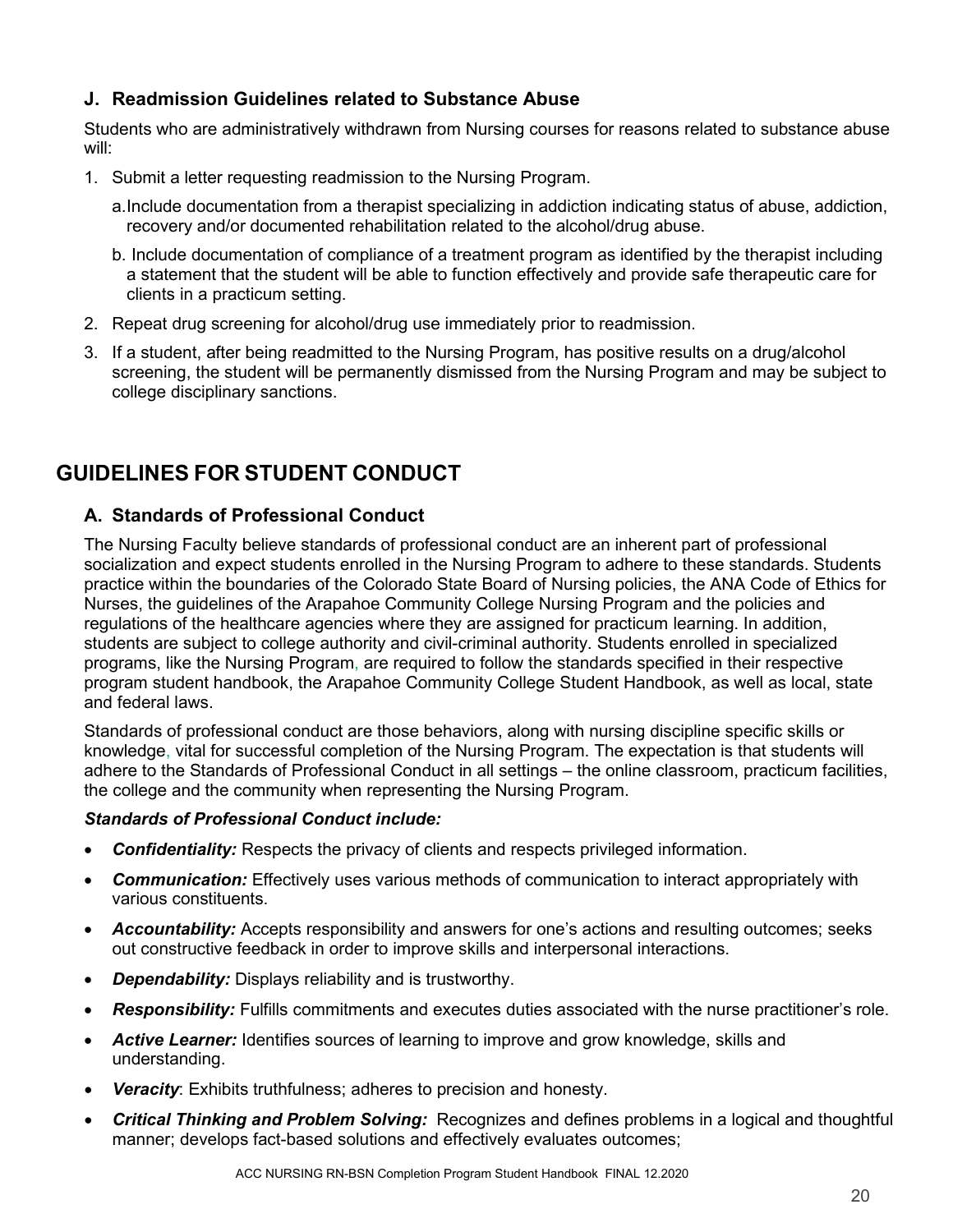- *Respectfulness:* Treats others with consideration and courtesy; reads and adheres to agency policies and procedures.
- *Punctuality and Promptness:* Presents oneself on time and ready to begin at prescribed times for classroom and practicum assignments.
- *Professional Appearance:* Adheres to established dress code in all practicum and professional settings.
- *Ethical and Legal:* Adheres to the ANA Code of Ethics and operates within the standards of care established for the role of student nurse.
- *Safety:* Prevents or minimizes risks for physical, psychological or emotional jeopardy, injury or damage.
- *Civility:* Practice reflective, courteous, empathetic behaviors when interacting with classmates, instructors, college and practicum staff, clients and their families.

# <span id="page-20-0"></span>**B. Expectation in Reporting Unprofessional Conduct**

During the course of study in the Nursing Program, a student may observe behaviors in others that appear to violate standards of academic or professional integrity or actions that have a potential to harm another person. Each student has the responsibility to report any questionable activity or behavior to the instructor or Nursing Director.

# <span id="page-20-1"></span>**C. Professional Boundaries**

Students enrolled in the Nursing Program are expected to learn and understand the importance of establishing and maintaining professional boundaries. In a student role, professional boundaries exist between student and faculty and between student and client. Students unclear of proper behavior or of an appropriate response should consult the instructor for guidance.

- 1. Faculty and students will maintain a professional relationship:
	- a. Students should not expect an instructor to act as a personal counselor or therapist. Students may seek counseling referrals through the [Dean of Students Office,](https://www.arapahoe.edu/advising-support/student-support/dean-students) located in the Student Engagement Center, M2720, 303.797.5730 or [counseling.services@arapahoe.edu.](mailto:counseling.services@arapahoe.edu)
	- b. Students should not ask or expect an instructor to join an individual, group or class in any social situations while the course is in progress.
	- c. Students should not offer an instructor gifts or money as gratitude for instruction. Instructors may accept cards or notes when students wish to thank an instructor.
- 2. Students will maintain a professional nurse-client relationship:
	- a. Professional Boundaries: Students providing nursing care should strive to inspire the confidence of the client. Students must treat all clients, as well as other health care providers, professionally. Clients should expect those providing nursing care to act in their best interests and respect their dignity. The student should never attempt to obtain personal gain at the client's expense and should refrain from inappropriate involvement in a client's personal relationships.
	- b. Boundary violations can result when there is confusion between the needs of the student and those of the client. These may be characterized by excessive personal disclosure by the student, secrecy or reversal of roles and may cause additional distress to the client
	- c. Students should not care for a family member, friend or acquaintance as it may be a conflict of interest; this is a general standard of practice in health care professions.

# <span id="page-20-2"></span>**D. Health Insurance Portability and Accountability Act (HIPAA)**

All verbal, electronic and written information relating to clients and contracted practicum agencies is considered confidential and is not to be copied or discussed openly. Information may be disclosed only as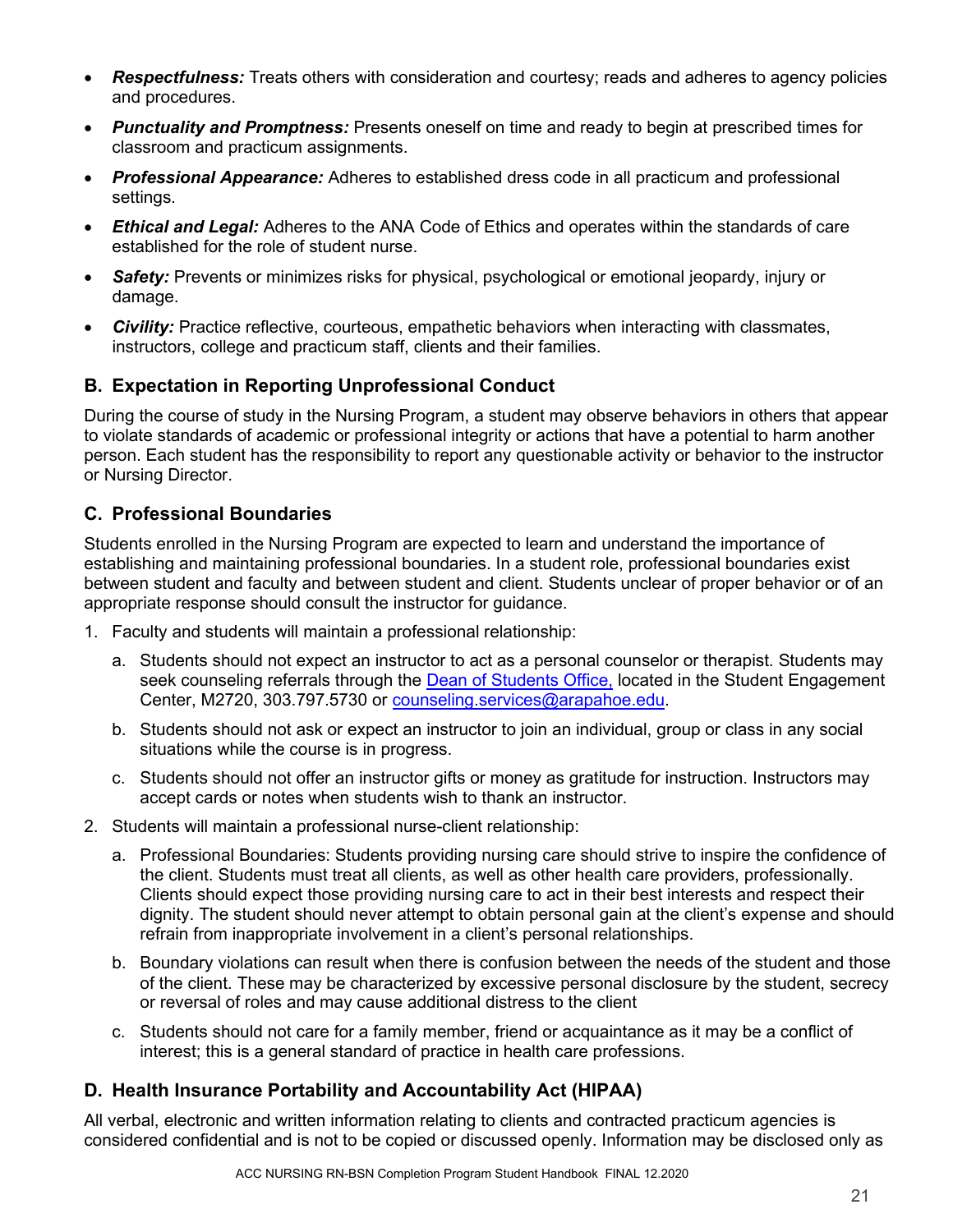defined in HIPAA guidelines for educational purposes. A breach of confidentiality may result in disciplinary action, up to and including dismissal from the course, program or college.

# <span id="page-21-0"></span>**E. Disciplinary Procedures**

The relationship between nurse and client is based on a high degree of trust. Students entering nursing have a particular obligation, therefore, to conduct themselves in a manner that reflects honesty, integrity and respect for others.

Students in the Nursing Program should display the qualities of honesty and integrity, and each student should apply these principles to his or her academic and subsequent professional career. Students are expected to achieve a level of maturity that is reflected by appropriate conduct at all times.

When a nursing student is alleged to have violated any of the requirements or guidelines outlined in the RN-BSN Nursing Student Handbook or in the ACC Student Code of Conduct, the college will adhere to the student disciplinary procedure. All students should review the [ACC Student Handbook,](https://www.arapahoe.edu/campus-life/student-handbook) *Student Rights and Responsibilities: Student Code of Conduct*, AP 4-30a; *Student Disciplinary Procedure*, SP 4-30; *Student Grievance Procedure,* SP 4-31; *Civil Rights Grievance and Investigation Process for Students*, SP 4-31a; and *Sexual Misconduct Procedure*, SP 4-120a.

Any nursing student found to be in violation of requirements or guidelines outlined in the Nursing Student Handbook or the ACC Student Handbook, including academic misconduct or Student Code of Conduct, may be subject to discipline up to and including program dismissal and expulsion from the college.

# <span id="page-21-1"></span>**F. Academic Misconduct**

Students should adhere to the highest standards of academic honesty and integrity. Examples of behavior that violate these standards include but are not limited to: plagiarism, cheating, illegitimate possession and/or use of examinations and falsification of official records. See *Student Rights and Responsibilities: Student Code of Conduct*, AP 4-30a for a detailed explanation of academic misconduct.

# <span id="page-21-2"></span>**G. Nursing Student Conduct and Demeanor**

Online format classes will be conducted through ACC's Littleton Campus. Practicum experiences will occur at various sites in the Denver Metropolitan area. It is expected that the student will find their own practicum experience within guidelines provided in the course syllabi and share the proposal with their course faculty and the ACC RN-BSN Coordinator. During this experience, it is expected that students will conduct themselves in accordance with the expectations set forth in the [ACC RN-BSN Student Handbook.](https://www.arapahoe.edu/sites/default/files/programs/nursing/bsn-nursing-program-handbook.pdf)

Nursing students shall not commit or omit any act which constitutes a violation of any law, rules, regulations, procedure or directives of the nursing department, its staff or faculty. The Nursing Program Director must be informed of any violations occurring during enrollment in the program.

In the online setting and at the practicum site, students shall not use insulting, threatening, profane or uncomplimentary language which defames or demeans in any way to include the age, race, sex, sexual identity, religion, ethnic origin, or nationality of any individual, organization or group including staff, faculty, hospital staff, other students or the program.

# <span id="page-21-3"></span>**H. Practicum Misconduct**

A student may be dismissed from a practicum site for violating the guidelines in the RN-BSN Nursing Student Handbook or the ACC Student Code of Conduct. Some examples of such behavior include, but are not limited to:

- Intentionally or recklessly causing physical harm to any person at a practicum site.
- Appearing under the influence of alcohol or drugs.
- Failure to meet uniform requirements per practicum agency recommendations.
- Failure to call and to attend a scheduled practicum rotation without notifying the contact person at the facility (a rotation that was arranged between the agency and the student).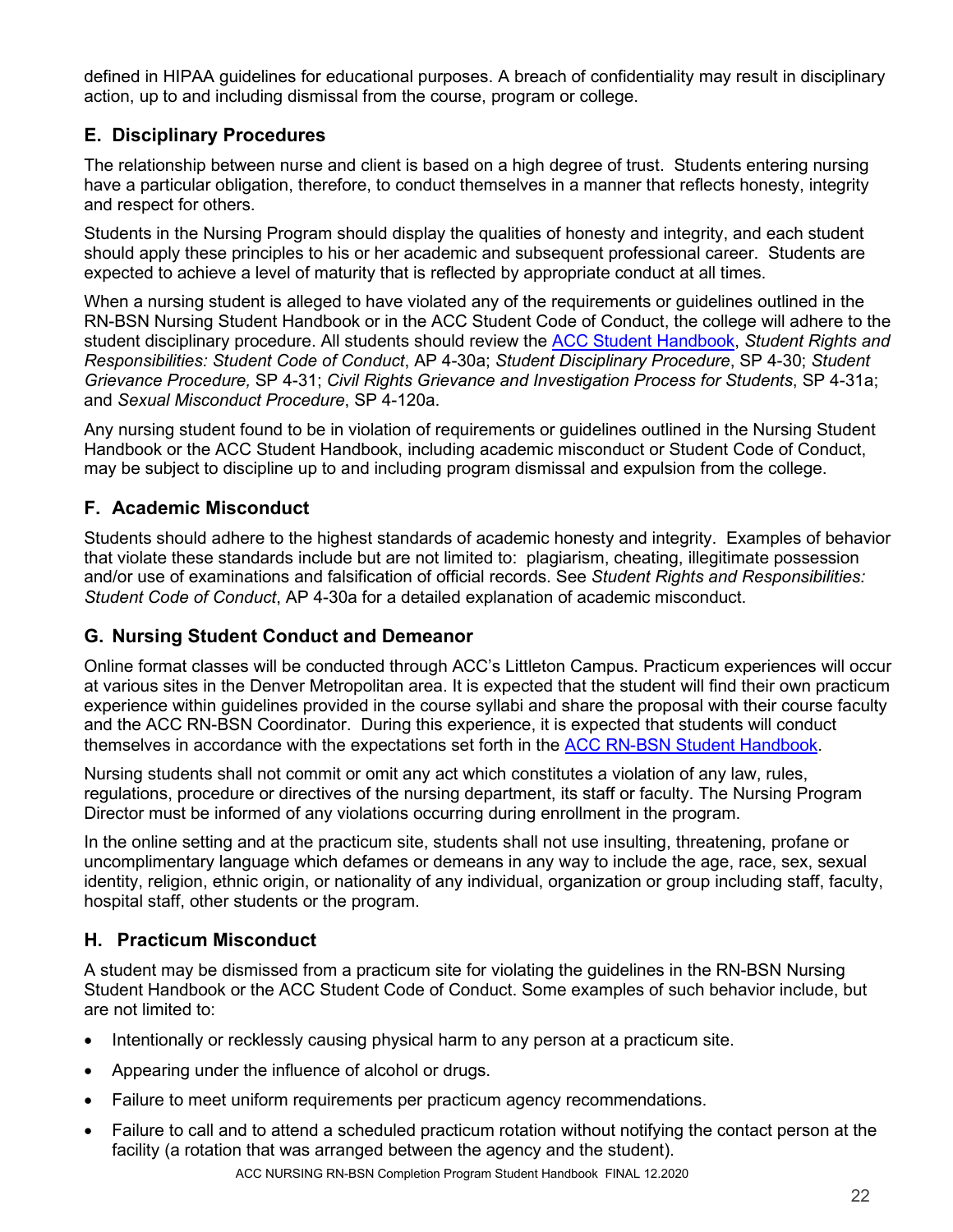- Failure to maintain client or facility confidentiality, privacy and safety.
- Failure to communicate pertinent client information to staff/instructor.
- Any behavior that may adversely impact future use of practicum site.

# <span id="page-22-0"></span>**I. Student Due Process**

In cases of alleged student misconduct, faculty will report the matter to the Dean of Students Office. Students will be provided with notice from the Dean of Students Office and an opportunity to be heard regarding the alleged misconduct. Those found in violation of the Student Code of Conduct or RN-BSN Nursing Student Handbook guidelines and requirements may be subject to disciplinary sanctions up to and including program dismissal and college expulsion. Students should review the Disciplinary Procedures found in the ACC Student Handbook for more detailed information.

# <span id="page-22-1"></span>**ONLINE CLASSROOM AND PRACTICUM INFORMATION**

# <span id="page-22-2"></span>**A. Written Assignments**

Directions, explanations, and guidance regarding the preparation and evaluation of written assignments will be discussed in each course. Written papers will be expected to follow the professional standards of a formal college paper using the APA format. It is recommended that students utilize the American Psychological Association (APA) manual, 7<sup>th</sup> edition. standards for format, style, citations and references. An APA tutorial is available for students by going to [APA Style](http://apastyle.org/) and searching "APA style free tutorial" then selecting "Basics of APA style tutorial". The ACC Library and Learning Commons also provides an online [library guide for APA requirements.](https://arapahoe.libguides.com/citations/apa)

All deadlines for written assignments must be met unless the course instructor has granted an extension. Extension of the published deadlines may be granted by the instructor due to hardship emergencies only. To be granted an extension, contact the instructor prior to the deadline. Failure to meet this deadline may result in points deducted for each day late. Please see instructions in each course syllabus for specific grade penalties for late assignment submission.

# <span id="page-22-3"></span>**B. Examinations**

- 1. Students are expected to take all exams or quizzes as scheduled and should contact the faculty on or before the day of the exam or quiz when they are unable to take the exam at the scheduled date/time (unless an emergency exists) and arrange a date to take an alternate exam in the college testing center if applicable.
- 2. Refer to course syllabi for further exam policies.
- 3. Students must notify faculty prior to scheduled exam if they are unable to take the exam during the time allotted. Failure to notify faculty may result in a zero on the exam.
- 4. If a student is late in taking an examination an alternate test may scheduled.
- 5. Unscheduled quizzes may be part of the course grade. See individual course syllabi for policies related to unscheduled quizzes.

Instruments that store information are not allowed at any exams. Hand-held (personal data assisted) computers may not be used unless authorized by course faculty. Electronic devices including cell phones, dictionaries, headphones, or any other printed materials are not allowed during testing unless authorized by course faculty. Students are expected to initiate interactions with the course faculty regarding their academic standing. Any student not achieving a grade of C or greater on an exam or assessment should make an appointment with the course faculty as soon as possible or before the next scheduled examination or assessment.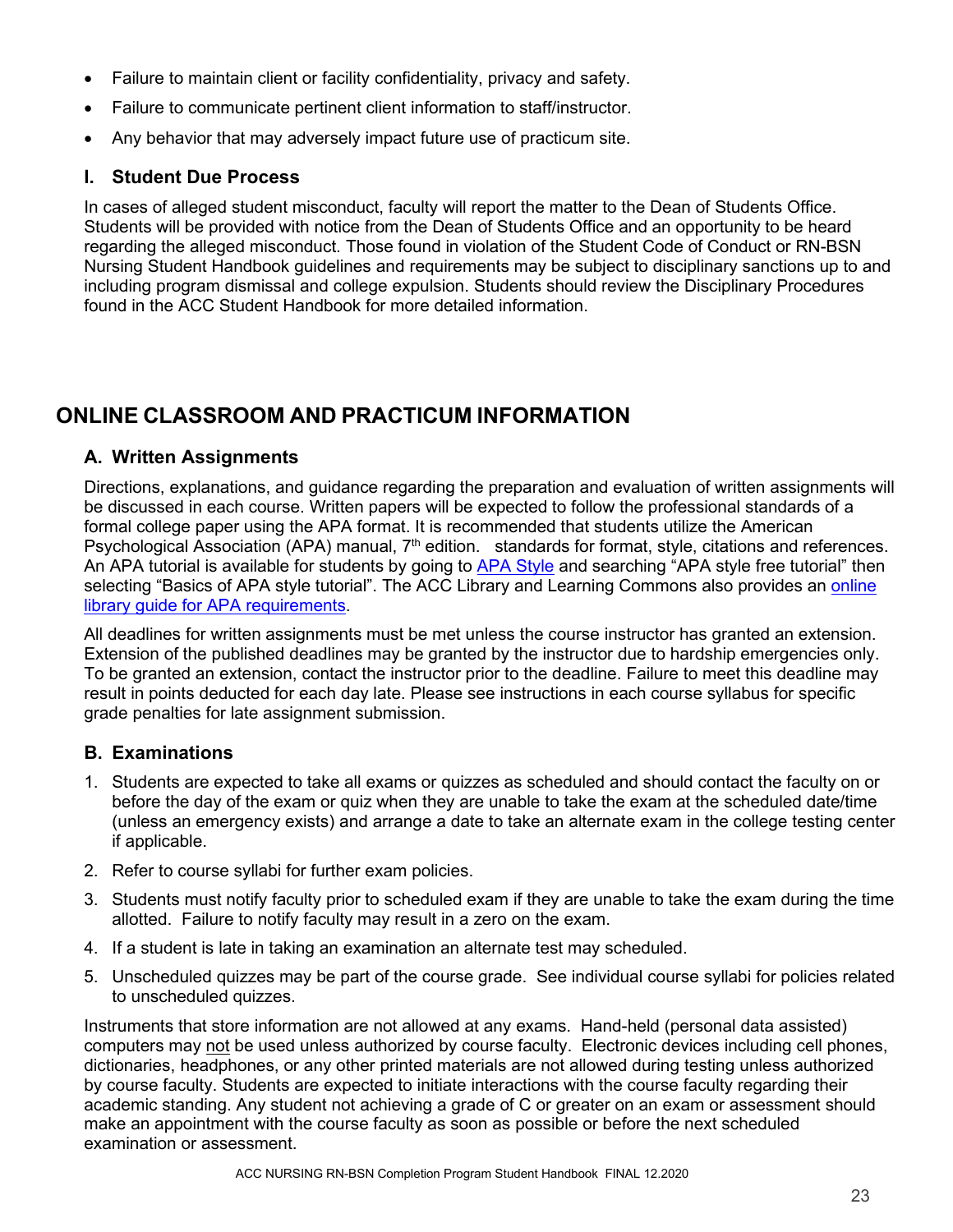# <span id="page-23-0"></span>**C. Practicum Rotations**

Students are guests in the practicum facilities and must abide by agency policies and procedures. If for any reason the agency representative asks a student to leave the facility or requests the student does not return, the student, may face disciplinary action up to and including course failure and dismissal from the program.

### **Assignments**

Students will secure their own practicum experience in collaboration with faculty. **All practicum experiences must be approved by faculty prior to starting the experience.** Students must hold an active unencumbered RN license from the state in which they are practicing prior to starting the practicum experience. Students are responsible for providing their own transportation to the practicum site.

Student data including, but not limited to, full name, last four digits of social security number, date of birth, address, CCCS email address, and telephone may be required by the practicum agency in order to facilitate access to client data records. Compliance documentation will be supplied to the agency with student permission. The Nursing Department follows all applicable HIPAA and FERPA regulations to ensure student privacy.

### **Preparation**

Success in the practicum setting depends a great deal on the student's preparation. **Early collaboration with course faculty is required to assure compliance with legal requirements and educational goals**. Students are responsible to contact the practicum facility and discuss expectations during the experience. In addition, students are expected to be thoroughly prepared for the practicum experience.

#### **Practicum Site Responsibilities**

- a. Arrive at the facility at least 15 minutes prior to the beginning of the practicum day.
- b. Confidentiality must be respected at all times. No portion of the client's or facility's confidential information may leave the facility. This includes but is not limited to any type of client print out, summary, or lab report. Obliterating or cutting off identifying information is not adequate Student assignments must not contain client identifiers, i.e. names or initials, etc.
- c. Any violation of HIPAA regulations may result in disciplinary action up to and including course failure and dismissal from the program.
- d. Each student must become familiar with and follow policies and procedures of the

### **Smoking and Tobacco Use**

Since none of the practicum sites allow smoking and many do not allow even the smell of smoke on one's person while working in the facility, the ACC Nursing Program has established a "NO SMOKING" policy (this also includes vaping). No smoking is allowed either in the practicum facility nor preceding or during a practicum shift. If there is any detectable odor of smoke on a person or their clothing, the student will be released from the practicum setting and incur an unexcused absence.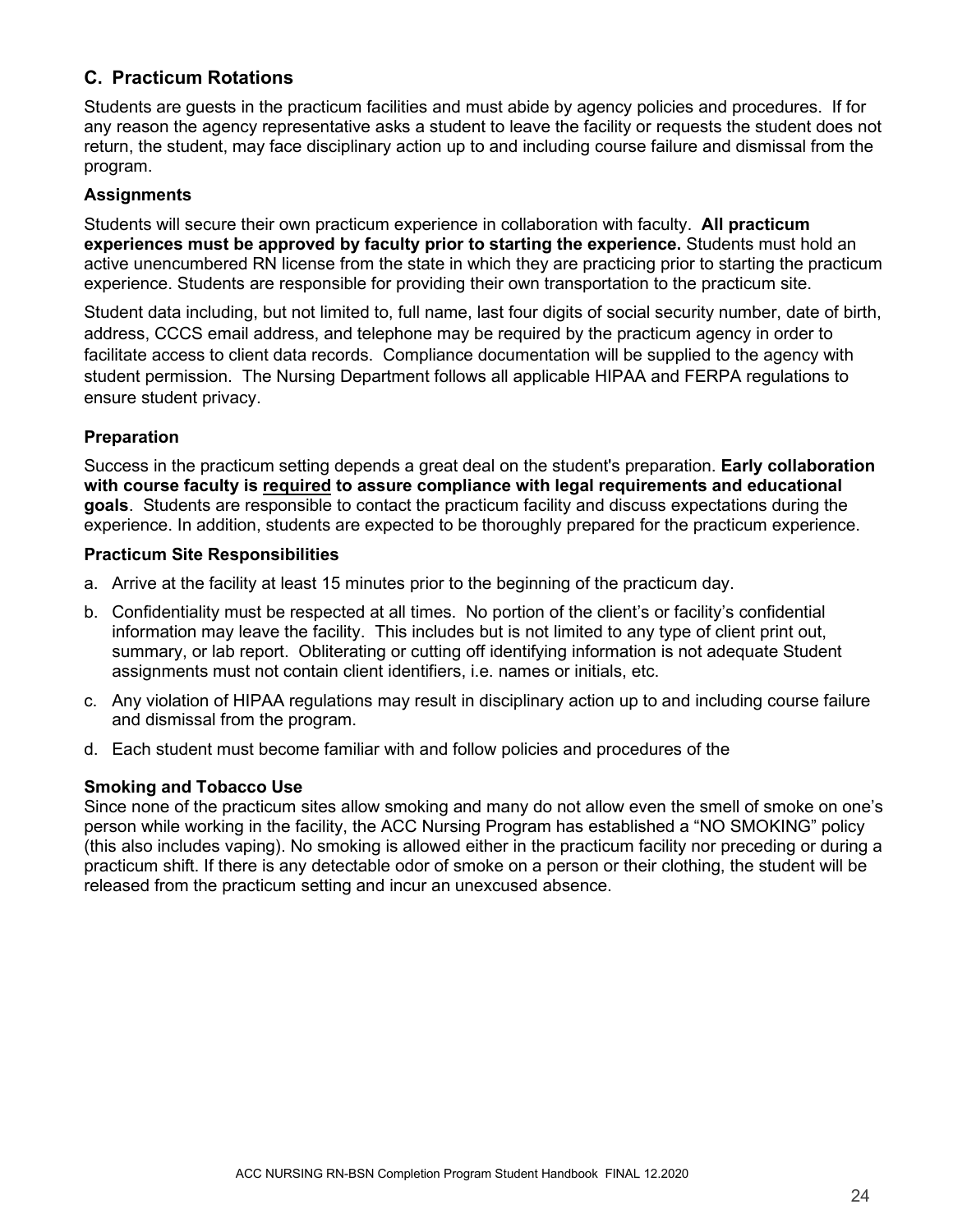

# **GENERAL EDUCATION REQUIREMENTS**

<span id="page-24-0"></span>

| <b>SUBJECT AND</b><br><b>COURSE NUMBER</b> | <b>COURSE NAME</b>                     | <b>CREDITS</b> |
|--------------------------------------------|----------------------------------------|----------------|
| <b>ENG 122</b>                             | English Composition II: CO2            | 3              |
| <b>MAT 135</b>                             | <b>Introduction to Statistics: MA1</b> | 3              |
| GT-HI1                                     | <b>History Course</b>                  | 3              |
| GT-AH 1,2 or 3                             | <b>Arts and Humanities Courses</b>     | 6              |
| GT-SS 1, 2, or 3                           | <b>Social Sciences Course</b>          | 3              |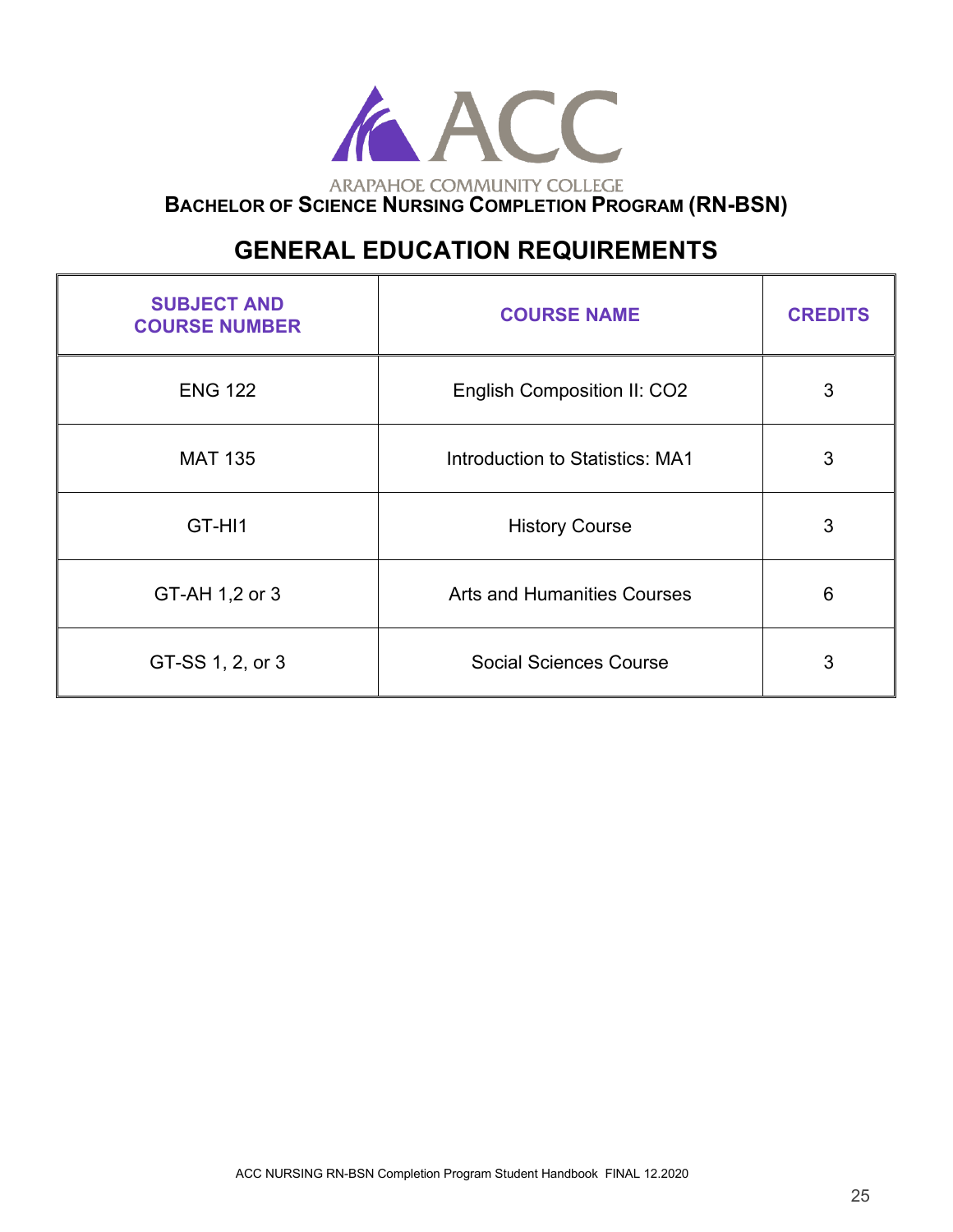# Academic Plan: Bachelor of Science – Nursing Catalog Year: 2021/2022 Total Credits: 120 Credits

<span id="page-25-0"></span>The RN‐BSN Program is designed for Registered Nurses who wish to earn the baccalaureate nursing degree or for current nursing students (dual enrollment) who are enrolled in a Colorado Nursing AAS program who wish to earn the baccalaureate nursing degree. The focus of the program is to add value to nursing education through the interpretation of research, broaden perspectives of population and community care, enhance leadership and care coordination skills and promote life‐long learning within the nursing profession.

# <span id="page-25-1"></span>Required Courses

# <span id="page-25-2"></span>General Education Courses

- Arts / Humanities GT-AH1-AH3 (3 Cr.) Available Fall, Spring, Summer
- Arts / Humanities GT-AH1-AH3 (3 Cr.) Available Fall, Spring, Summer
- ENG 122 English Composition II: GT-CO2 (3 Cr.) Available Fall, Spring, Summer
- History GT-HI1 (3 Cr.) Available Fall, Spring, Summer
- MAT 135 Introduction to Statistics: GT-MA1\* (3 Cr.) Available Fall, Spring, Summer
- Social / Behavioral Science GT-SS3 (3 Cr.) Available Fall, Spring, Summer

# <span id="page-25-3"></span>Major Courses

- NUR 301 Integration into Baccalaureate Nursing Practice (3 Cr.) Available Fall, Spring, Summer
- NUR 302 Trends in Nursing Practice (3 Cr.) Available Fall, Spring, Summer
- NUR 303 Research / Evidence Based Practice (3 Cr.) Available Fall, Spring, Summer
- NUR 408 Legal and Ethical Issues Related to Professional Nursing Practice (3 Cr.) Available Fall, Spring, Summer
- NUR 409 Leadership in the Nursing Profession (3.5 Cr.) Available Fall, Spring, Summer
- NUR 410 Community Health Nursing Practicum (6 Cr.) Available Fall, Spring, Summer
- NUR 411 Senior Seminar (3 Cr.) Available Fall, Spring, Summer
- Upper Division Nursing Elective (3 Cr.) Available Fall, Spring, Summer
- Upper Division Nursing Elective (3 Cr.) Available Fall, Spring, Summer

# <span id="page-25-4"></span>Pre-requisite

• Associate Degree 71.5 Credits

# <span id="page-25-5"></span>Pre-Requisites, Co-Requisites, and Recommendations (grade C or better required)

Where requirements are listed as course categories (e.g. Electives, Arts/Humanities) rather than as specific courses, please note that depending upon course choice, pre-requisites may be required.

- ENG 122 English Composition II: GT-CO2 (3 Cr.)
	- Pre-Requisite: ENG 121 English Composition I OR ENG 131 Technical Writing I
- MAT 135 Introduction to Statistics: GT-MA1\* (3 Cr.)
	- Pre-Requisite: MAT 050 Quantitative Literacy (4 Cr.)/MAT 055 Algebraic Literacy (4 Cr.)
- NUR 301 Integration into Baccalaureate Nursing Practice
	- Requirement: Department approval and/or NUR 302 Trends in Nursing Practice
- NUR 302 Trends in Nursing Practice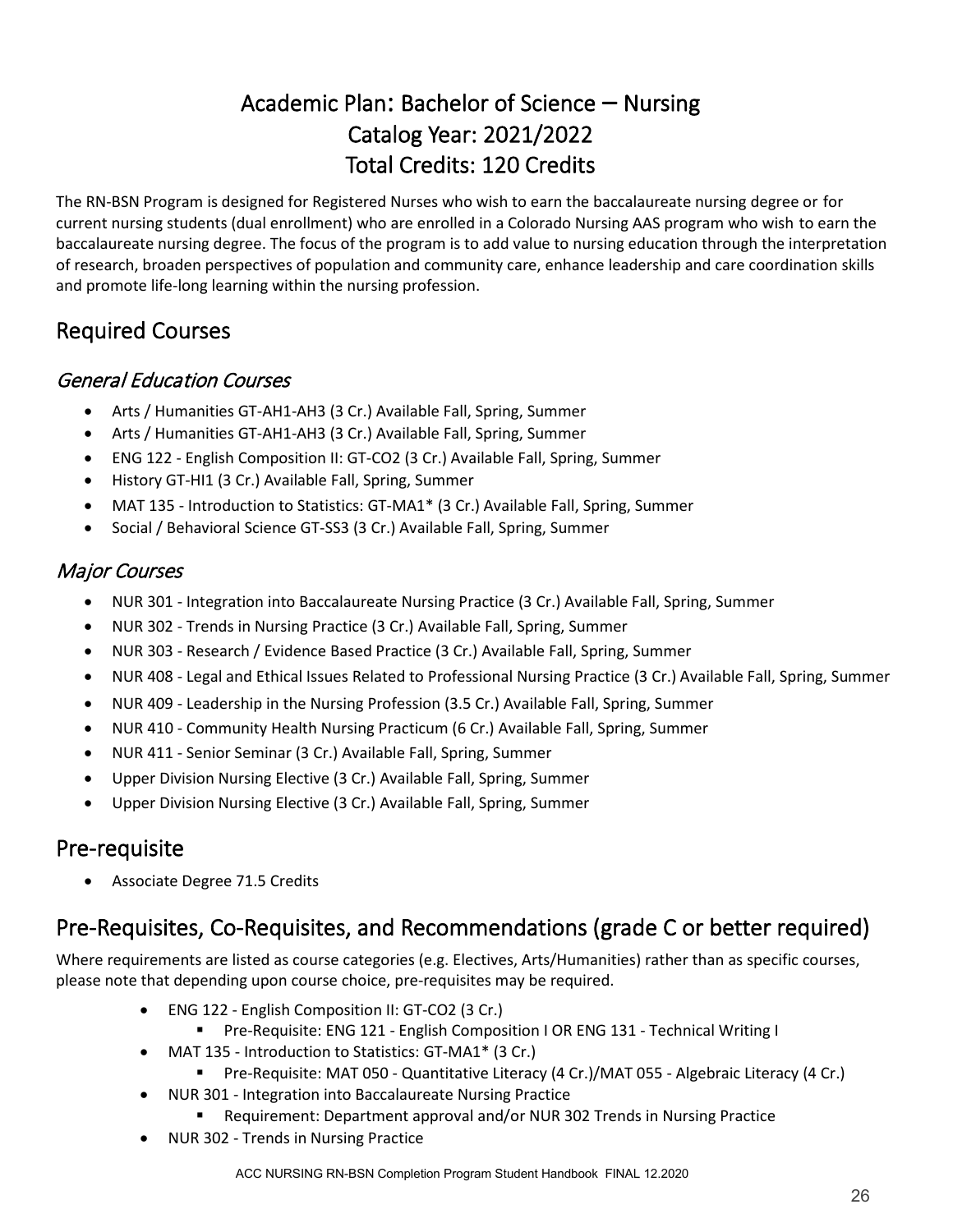- Pre-Requisite: NUR 301 Integration into Baccalaureate Nursing Practice and/or Department
- NUR 303 Research / Evidence Based Practice
	- **Pre-Requisite: ENG 121 English Composition I: GT-CO1\***
	- Pre-Requisite: MAT 135 Introduction to Statistics: GT-MA1\*
	- Pre-Requisite: NUR 302 Trends in Nursing Practice or NUR 301 Integration into Bacclaureate Nursing Practice
- NUR 408 Legal and Ethical Issues Related to Professional Nursing Practice
	- **Requirement: Department approval**
	- NUR 409 Leadership in the Nursing Profession
		- Pre-Requisite: NUR 303 Research / Evidence Based Practice
		- **Requirement: Department approval Must be licensed to practice in one of the 50 states prior** to clinical practicum
- NUR 410 Community Health Nursing Practicum
	- Pre-Requisite: NUR 303 Research / Evidence Based Practice
	- Requirement: Departmental approval must be licensed to practice in one of the 50 states prior to clinical practicum
- NUR 411 Senior Seminar
	- Co-Requisite: NUR 410 Community Health Nursing Practicum
	- Pre-Requisite or Co-Requisite: NUR 409 Leadership in the Nursing Profession OR NUR 410 -Community Health Nursing Practicum
- Upper Division Nursing Elective
	- Pre-Requisite: NUR 301 Integration into Baccalaureate Nursing Practice or NUR 302 Trends in Nursing Practice
	- Pre-Requisite: NUR 301 Integration into Baccalaureate Nursing Practice or NUR 302 Trends in Nursing Practice

# <span id="page-26-0"></span>Program Outcomes

- Quality Care: Interpret research to employ best practice. Use data to monitor the outcomes of care processes. Propose an evaluation process to continuously improve the quality and safety of health care systems and deliver quality care to individuals, and diverse populations.
- Professionalism: Formulate a plan that demonstrates an enhanced commitment to professionalism embracing excellence, caring, legal and ethical practice, civility, accountability, and professional development.
- Communication: Evaluate communication and collaboration with colleagues, interprofessional groups and members of the community to promote health, safety and well-being across the lifespan and across the continuum of healthcare environment.
- Leadership: Evaluate the contribution of leadership, quality improvement principles, and impact of organizational systems in transforming, managing, and coordinating safe, quality, cost effective, personcentered care.
- Critical Thinking/Clinical Reasoning: Integrate a systematic process of critical inquiry with nursing science, natural and behavioral sciences, arts and humanities to make evidence-based practice decisions to improve the care of individuals, families, populations, and communities.

# **Notes**

- Background check and drug screen must be successfully passed prior to enrolling into NUR 409 and NUR 410 clinical practicum courses.
- Courses are subject to cancelation depending on enrollment numbers.
- If Associate Degree is less than 71.5 credits, balance of credits may be satisfied with elective credits or credits for prior learning.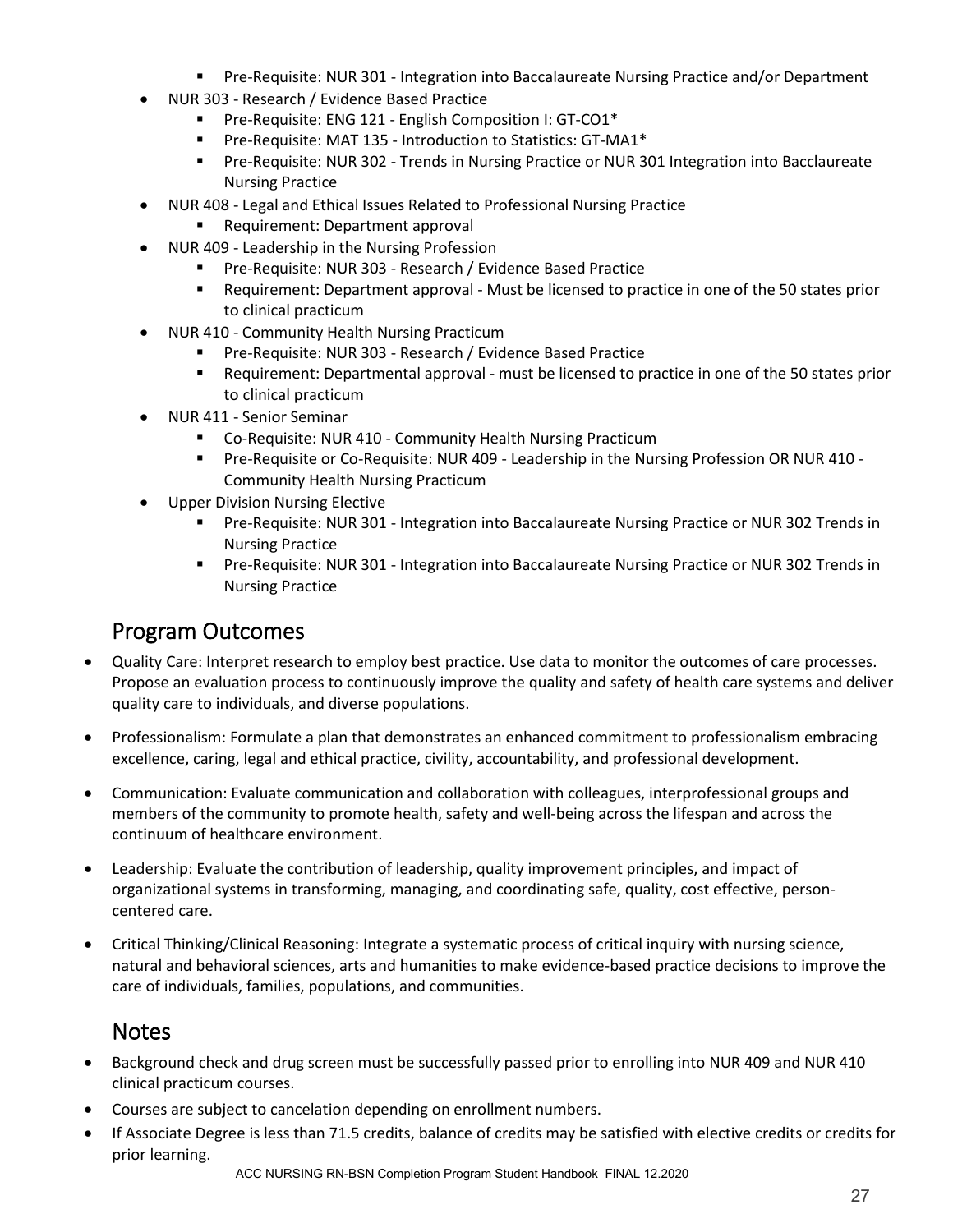- Out of state students will require authorization by the State Board of Nursing in their state of residence in order for ACC to provide instruction. In addition, depending on the state, limitations may exist with ACC providing an education experience to them.
- Students must be accepted into the program prior to enrollment and will need to enroll into NUR 301 or NUR 302 initially as part of the major nursing coursework.
- <span id="page-27-0"></span>• Students must complete a minimum of 25% of the 120 credits required for the degree at Arapahoe Community College in order to earn this degree from ACC.

# EXAMPLE OF COURSE SEQUENCE FULL-TIME TRACK ( 4 Semesters includes General Education Requirements)

# Semester 1

- ENG 122 English Composition II: GT-CO2 (3 Cr.)
- MAT 135 Introduction to Statistics: GT-MA1 (3 Cr.)
- NUR 301 Integration into Baccalaureate Nursing Practice (3 Cr.)
- NUR 302 Trends in Nursing Practice (3 Cr.)

# Semester 2

- Arts / Humanities GT-AH1-AH3 (3 Cr.)
	- ~Recommended Arts / Humanities Course(s)~
		- HUM 115 World Mythology: GT-AH2\* (3 Cr.)
		- LIT 115 Introduction to Literature I: GT-AH2\* (3 Cr.)
		- LIT 205 Ethnic Literature: GT-AH2\* (3 Cr.)
		- PHI 111 Introduction to Philosophy: GT-AH3\* (3 Cr.)
		- PHI 112 Ethics: GT-AH3\* (3 Cr.)
		- PHI 114 Comparative Religions: GT-AH3\* (3 Cr.)
		- PHI 220 Philosophy-Death & Dying: GT-AH3\* (3 Cr.)
- History GT-HI1 (3 Cr.)
	- ~Recommended History Course(s)~
		- HIS 101 Western Civilization: Antiquity-1650: GT-HI1\* (3 Cr.)
		- HIS 122 United States History Since the Civil War: GT-H1\* (3 Cr.)
		- HIS 225 Colorado History: GT-HI1\* (3 Cr.)
		- HIS 236 U.S. History since 1945: GT-HI1\* (3 Cr.)
		- HIS 247 20th Century World History: GT-HI1\* (3 Cr.)
- NUR 303 Research / Evidence Based Practice (3 Cr.)
- Upper Division Nursing Elective (3 Cr.)
	- ~Recommended Elective(s)~
		- NUR 304 Informatics and Healthcare Technology (3 Cr.)
		- NUR 305 Emergency Preparedness (3 Cr.)
		- NUR 306 Gerontology (3 Cr.)
		- NUR 307 Behavioral Health (3 Cr.)

# Semester 3

- NUR 408 Legal and Ethical Issues Related to Professional Nursing Practice (3 Cr.)
- NUR 410 Community Health Nursing Practicum (6 Cr.)
- Social / Behavioral Science GT-SS3 (3 Cr.)
	- ~Recommended Social / Behavioral Science Course(s)~
		- ANT 101 Cultural Anthropology: GT-SS3\* (3 Cr.)
		- ECO 101 Economics of Social Issues: GT-SS1\* (3 Cr.)

ACC NURSING RN-BSN Completion Program Student Handbook FINAL 12.2020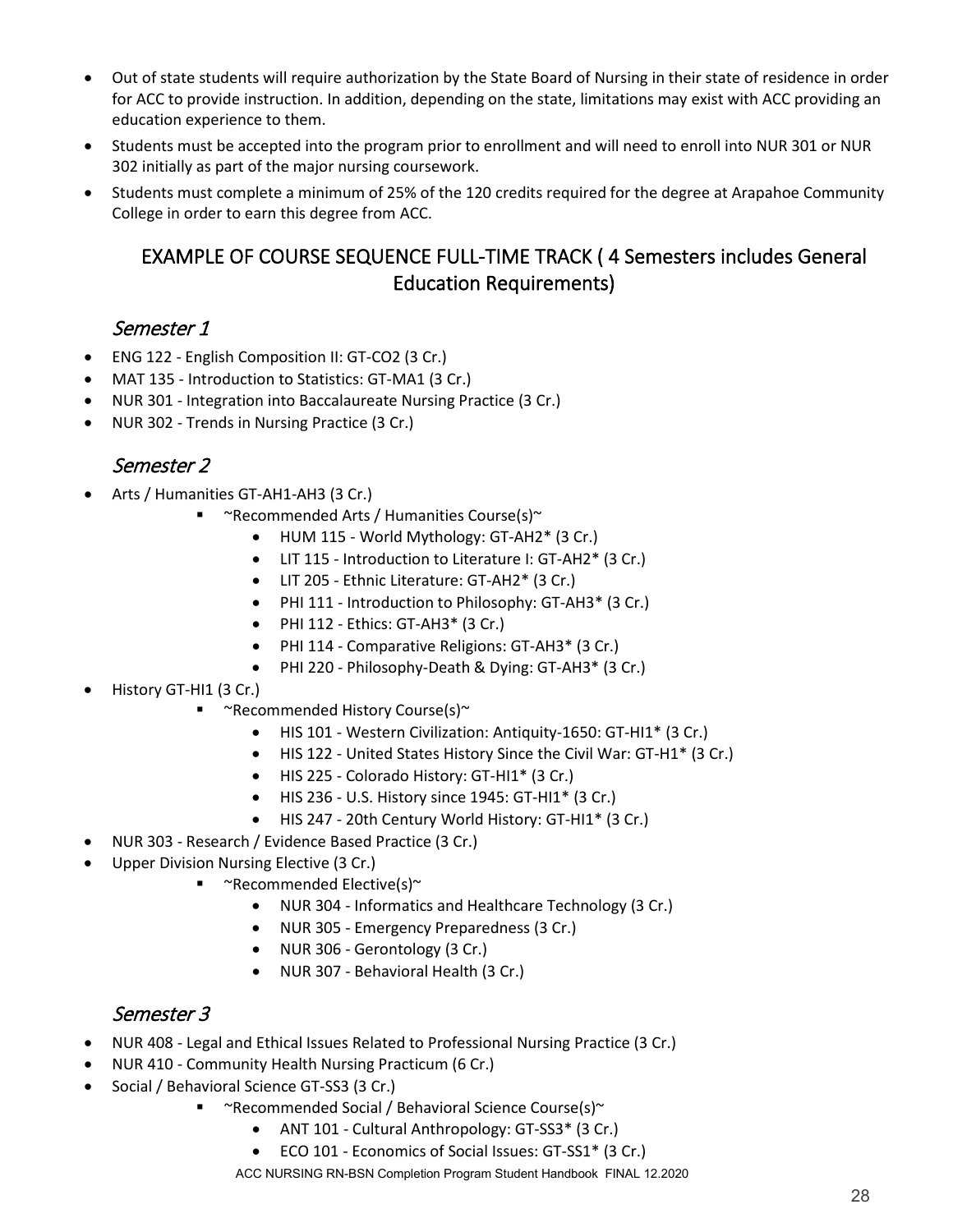- GEO 106 Human Geography: GT-SS2\* (3 Cr.)
- POS 105 Introduction to Political Science: GT-SS1\* (3 Cr.)
- POS 111 American Government: GT-SS1\* (3 Cr.)
- POS 225 Comparative Government: GT-SS1\* (3 Cr.)
- SOC 102 Introduction to Sociology II: GT-SS3\* (3 Cr.)

# Semester 4

- Arts / Humanities GT-AH1-AH3 (3 Cr.)
	- **•**  $\sim$ Recommended Arts / Humanities Course(s) $\sim$ 
		- HUM 115 World Mythology: GT-AH2\* (3 Cr.)
		- LIT 115 Introduction to Literature I: GT-AH2\* (3 Cr.)
		- LIT 205 Ethnic Literature: GT-AH2\* (3 Cr.)
		- PHI 111 Introduction to Philosophy: GT-AH3\* (3 Cr.)
		- PHI 112 Ethics: GT-AH3\* (3 Cr.)
		- PHI 114 Comparative Religions: GT-AH3\* (3 Cr.)
		- PHI 220 Philosophy-Death & Dying: GT-AH3\* (3 Cr.)
- NUR 409 Leadership in the Nursing Profession (3.5 Cr.)
- NUR 411 Senior Seminar (3 Cr.)
- Upper Division Nursing Elective (3 Cr.)
	- **•**  $\sim$ Recommended Elective(s) $\sim$ 
		- NUR 304 Informatics and Healthcare Technology (3 Cr.)
		- NUR 305 Emergency Preparedness (3 Cr.)
		- NUR 306 Gerontology (3 Cr.)
		- NUR 307 Behavioral Health (3 Cr.)

# <span id="page-28-0"></span>EXAMPLE OF COURSE SEQUENCE FULL-TIME TRACK (Three Semesters for students who have completed General Education Requirements)

# Semester 1

- NUR 301 Integration into Baccalaureate Nursing Practice (3 Cr.)
- NUR 302 Trends in Nursing Practice (3 Cr.)
- NUR 303 Research / Evidence Based Practice (3 Cr.)
- Upper Division Nursing Elective (3 Cr.)
	- **•**  $~\sim$ Recommended Elective(s) $\sim$ 
		- NUR 304 Informatics and Healthcare Technology (3 Cr.)
		- NUR 305 Emergency Preparedness (3 Cr.)
		- NUR 306 Gerontology (3 Cr.)
		- NUR 307 Behavioral Health (3 Cr.)

# Semester 2

- NUR 410 Community Health Nursing Practicum (6 Cr.)
- Upper Division Nursing Elective (3 Cr.)
	- ~Recommended Elective(s)~
		- NUR 304 Informatics and Healthcare Technology (3 Cr.)
		- NUR 305 Emergency Preparedness (3 Cr.)
		- NUR 306 Gerontology (3 Cr.)
		- NUR 307 Behavioral Health (3 Cr.)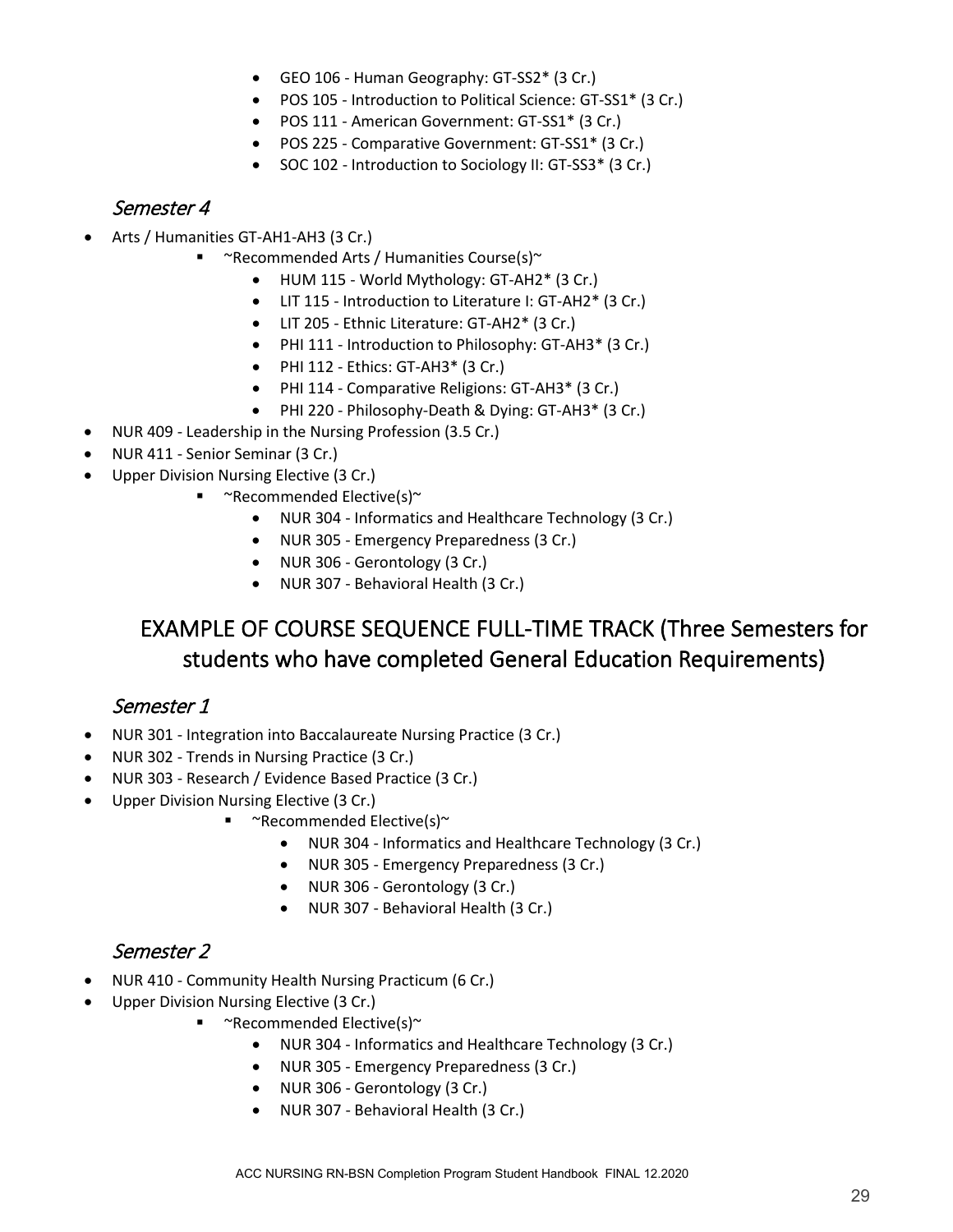# Semester 3

- NUR 408 Legal and Ethical Issues Related to Professional Nursing Practice (3 Cr.)
- NUR 409 Leadership in the Nursing Profession (3.5 Cr.)
- <span id="page-29-0"></span>• NUR 411 - Senior Seminar (3 Cr.)

# EXAMPLE OF COURSE SEQUENCE PART-TIME TRACK (includes required General Education)

# Semester 1

- ENG 122 English Composition II: GT-CO2 (3 Cr.)
- MAT 135 Introduction to Statistics: GT-MA1 (3 Cr.)
- NUR 301 Integration into Baccalaureate Nursing Practice (3 Cr.)

# Semester 2

- NUR 302 Trends in Nursing Practice (3 Cr.)
- NUR 303 Research / Evidence Based Practice (3 Cr.)
- Upper Division Nursing Elective (3 Cr.)
	- ~Recommended Elective(s)~
		- NUR 304 Informatics and Healthcare Technology (3 Cr.)
		- NUR 305 Emergency Preparedness (3 Cr.)
		- NUR 306 Gerontology (3 Cr.)
		- NUR 307 Behavioral Health (3 Cr.)

# Semester 3

- NUR 408 Legal and Ethical Issues Related to Professional Nursing Practice (3 Cr.)
- NUR 409 Leadership in the Nursing Profession (3.5 Cr.)

# Semester 4

- Arts / Humanities GT-AH1-AH3
	- **•**  $\sim$ Recommended Arts / Humanities Course(s) $\sim$ 
		- HUM 115 World Mythology: GT-AH2\* (3 Cr.)
		- LIT 115 Introduction to Literature I: GT-AH2\* (3 Cr.)
		- LIT 205 Ethnic Literature: GT-AH2\* (3 Cr.)
		- PHI 111 Introduction to Philosophy: GT-AH3\* (3 Cr.)
		- PHI 112 Ethics: GT-AH3\* (3 Cr.)
		- PHI 114 Comparative Religions: GT-AH3\* (3 Cr.)
		- PHI 220 Philosophy-Death & Dying: GT-AH3\* (3 Cr.)
- NUR 410 Community Health Nursing Practicum (6 Cr.)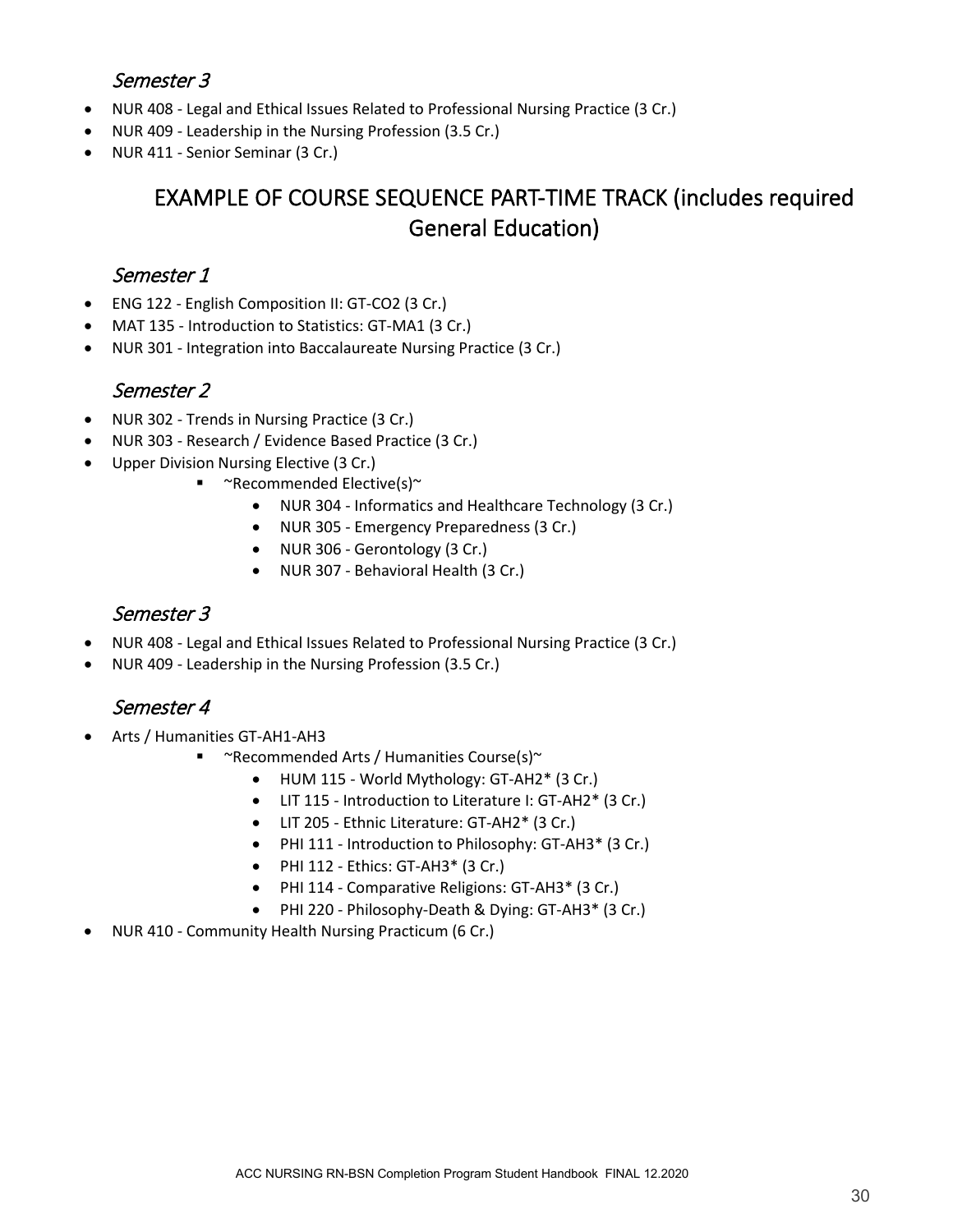# Semester 5

- History GT-HI1 (3 Cr.)
	- ~Recommended History Course(s)~
		- HIS 101 Western Civilization: Antiquity-1650: GT-HI1\* (3 Cr.)
		- HIS 122 United States History Since the Civil War: GT-H1\* (3 Cr.)
		- HIS 225 Colorado History: GT-HI1\* (3 Cr.)
		- HIS 236 U.S. History since 1945: GT-HI1\* (3 Cr.)
		- HIS 247 20th Century World History: GT-HI1\* (3 Cr.)
- Upper Division Nursing Elective (3 Cr.)
	- **•**  $\sim$ Recommended Elective(s) $\sim$ 
		- NUR 304 Informatics and Healthcare Technology (3 Cr.)
		- NUR 305 Emergency Preparedness (3 Cr.)
		- NUR 306 Gerontology (3 Cr.)
		- NUR 307 Behavioral Health (3 Cr.)

# Semester 6

- Arts / Humanities GT-AH1-AH3 (3 Cr.)
	- **•**  $\sim$ Recommended Arts / Humanities Course(s) $\sim$ 
		- HUM 115 World Mythology: GT-AH2\* (3 Cr.)
		- LIT 115 Introduction to Literature I: GT-AH2\* (3 Cr.)
		- LIT 205 Ethnic Literature: GT-AH2\* (3 Cr.)
		- PHI 111 Introduction to Philosophy: GT-AH3\* (3 Cr.)
		- $\bullet$  PHI 112 Ethics: GT-AH3\* (3 Cr.)
		- PHI 114 Comparative Religions: GT-AH3\* (3 Cr.)
		- PHI 220 Philosophy-Death & Dying: GT-AH3\* (3 Cr.)
- NUR 411 Senior Seminar (3 Cr.)
- Social / Behavioral Science GT-SS3 (3 Cr.)
	- ~Recommended Social / Behavioral Science Course(s)~
		- ANT 101 Cultural Anthropology: GT-SS3\* (3 Cr.)
		- ECO 101 Economics of Social Issues: GT-SS1\* (3 Cr.)
		- GEO 106 Human Geography: GT-SS2\* (3 Cr.)
		- POS 105 Introduction to Political Science: GT-SS1\* (3 Cr.)
		- POS 111 American Government: GT-SS1\* (3 Cr.)
		- POS 225 Comparative Government: GT-SS1\* (3 Cr.)
		- SOC 102 Introduction to Sociology II: GT-SS3\* (3 Cr.)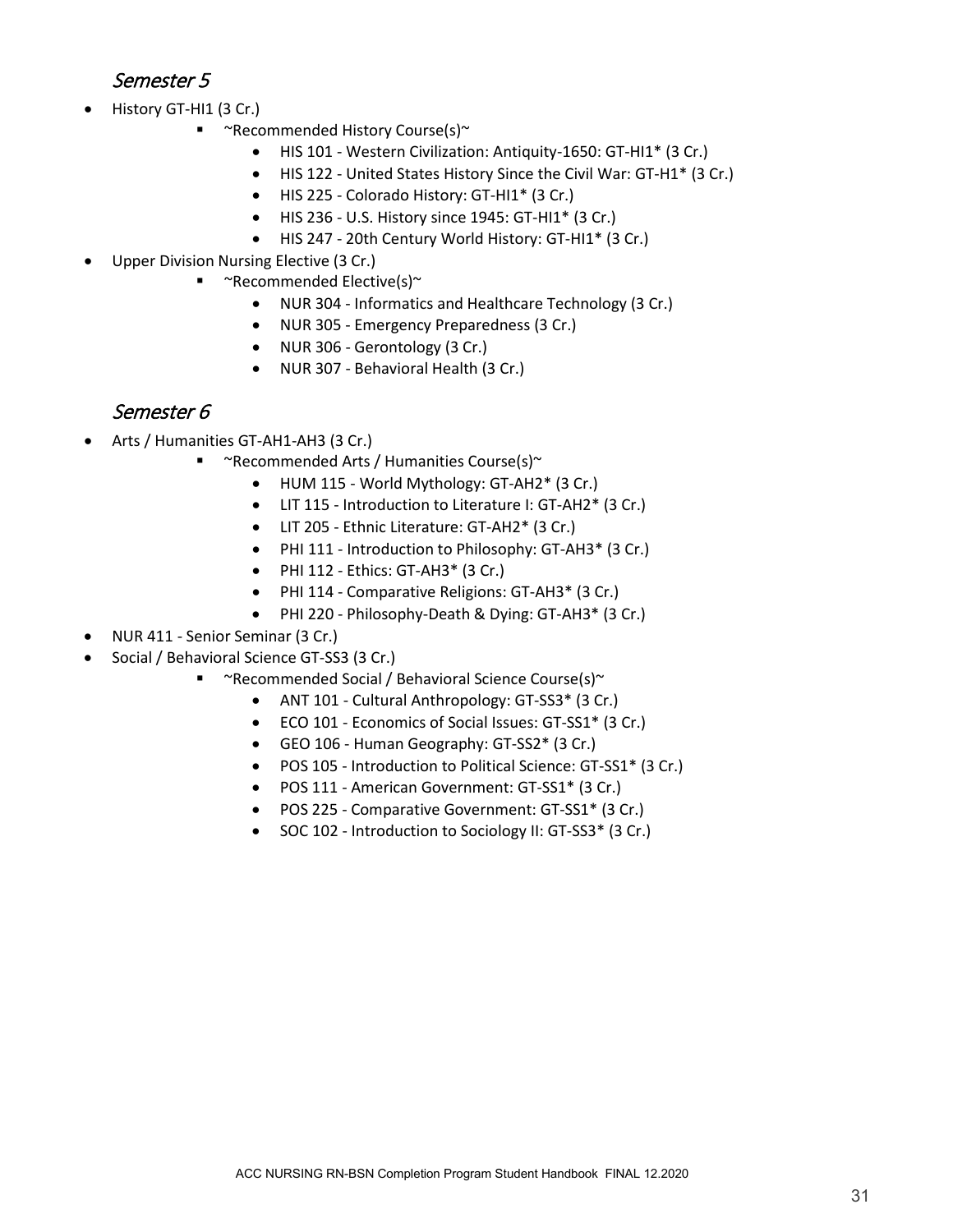#### <span id="page-31-0"></span>**STUDENT FORMS**

### **A. RN-BSN NURSING PROGRAM STUDENT HANDBOOK AGREEMENT**

I have received, read, and understand the policies and statements contained in this Nursing Program Student Handbook. I understand while I am enrolled in the Nursing Program, I will be subject to the current RN-BSN Nursing Program Student Handbook and ACC Student Handbook, which I can access online through the ACC website or request a hard copy from the appropriate offices. I do elect to abide by these policies in pursuit of my goal to become a baccalaureate prepared nurse.

I understand violations of standards, regulations, or code of conduct may result in disciplinary sanctions up to and including expulsion and/or program dismissal.

I am aware this RN-BSN Program Student Handbook does not cover every policy. I will avail myself of the ACC Catalog, Student Handbook and other publications. I indicate my willingness to adhere to these policies and statements by my signature.

 $\_$  , and the set of the set of the set of the set of the set of the set of the set of the set of the set of the set of the set of the set of the set of the set of the set of the set of the set of the set of the set of th

 $\_$  ,  $\_$  ,  $\_$  ,  $\_$  ,  $\_$  ,  $\_$  ,  $\_$  ,  $\_$  ,  $\_$  ,  $\_$  ,  $\_$  ,  $\_$  ,  $\_$  ,  $\_$  ,  $\_$  ,  $\_$  ,  $\_$  ,  $\_$  ,  $\_$  ,  $\_$  ,  $\_$  ,  $\_$  ,  $\_$  ,  $\_$  ,  $\_$  ,  $\_$  ,  $\_$  ,  $\_$  ,  $\_$  ,  $\_$  ,  $\_$  ,  $\_$  ,  $\_$  ,  $\_$  ,  $\_$  ,  $\_$  ,  $\_$  ,

Student Signature Date

Printed Name Solution and Solution and Solution and Solution and Solution and Solution and Solution and Solution and Solution and Solution and Solution and Solution and Solution and Solution and Solution and Solution and S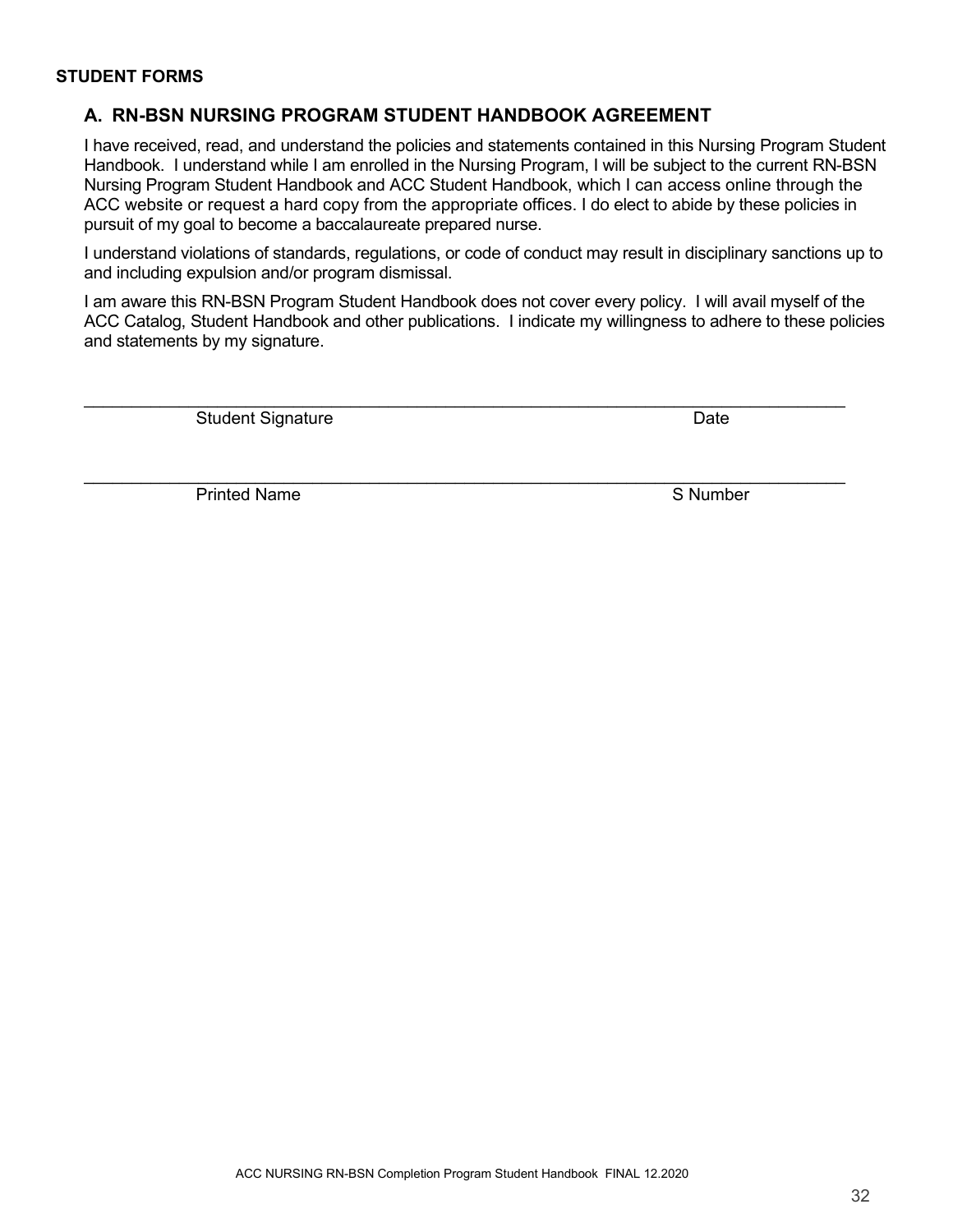ACC NURSING RN-BSN Completion Program Student Handbook FINAL 12.2020

# <span id="page-32-0"></span>**B. ACC RN-BSN NURSING PROGRAM GUIDELINES AND EXPECTATIONS FOR PRACTICUM STUDENT AGREEMENT**

As a student enrolled in the ACC Nursing Program I agree to the following:

- 1. I will complete all requirements to participate fully in the Nursing Program (i.e. background clearance, proof of vaccinations and drug test, etc. (see complete list located under Health and Safety Requirements).
- 2. I will provide safe client care in accordance with the guidelines provided the ACC RN-BSN Nursing Student Handbook, along with the practicum agencies policies and procedures.
- 3. I will follow Professional Appearance Guidelines as outlined in the ACC RN-BSN Nursing Student Handbook
- 4. I understand if I am tardy, I may be issued a mandatory absence, and this will count against my practicum hours which are required for successful completion of the course.
- 5. I will adhere to the Standards of Professional Conduct as outlined in the ACC RN-BSN Nursing Student Handbook along with the standards of behavior in the ACC Student Code of Conduct. I understand violations may result in disciplinary action up to and including expulsion from the college and/or program dismissal.
- 6. I understand while I am enrolled in the ACC Nursing Program, I will be subject to the current RN-BSN Nursing Student Program Handbook and ACC Student Handbook which I can access online through the ACC website or request a hard copy from the appropriate offices.

I have read and understand the above and by my signature acknowledge my willingness to comply with and follow the guidelines, expectations, policies and procedures required of a nursing student in the ACC Nursing Program.

 $\_$  , and the set of the set of the set of the set of the set of the set of the set of the set of the set of the set of the set of the set of the set of the set of the set of the set of the set of the set of the set of th

Student Signature Date Date Controller and Date Date Date

Printed Name Solution and Solution and Solution and Solution and Solution and Solution and Solution and Solution and Solution and Solution and Solution and Solution and Solution and Solution and Solution and Solution and S

33

 $\_$  ,  $\_$  ,  $\_$  ,  $\_$  ,  $\_$  ,  $\_$  ,  $\_$  ,  $\_$  ,  $\_$  ,  $\_$  ,  $\_$  ,  $\_$  ,  $\_$  ,  $\_$  ,  $\_$  ,  $\_$  ,  $\_$  ,  $\_$  ,  $\_$  ,  $\_$  ,  $\_$  ,  $\_$  ,  $\_$  ,  $\_$  ,  $\_$  ,  $\_$  ,  $\_$  ,  $\_$  ,  $\_$  ,  $\_$  ,  $\_$  ,  $\_$  ,  $\_$  ,  $\_$  ,  $\_$  ,  $\_$  ,  $\_$  ,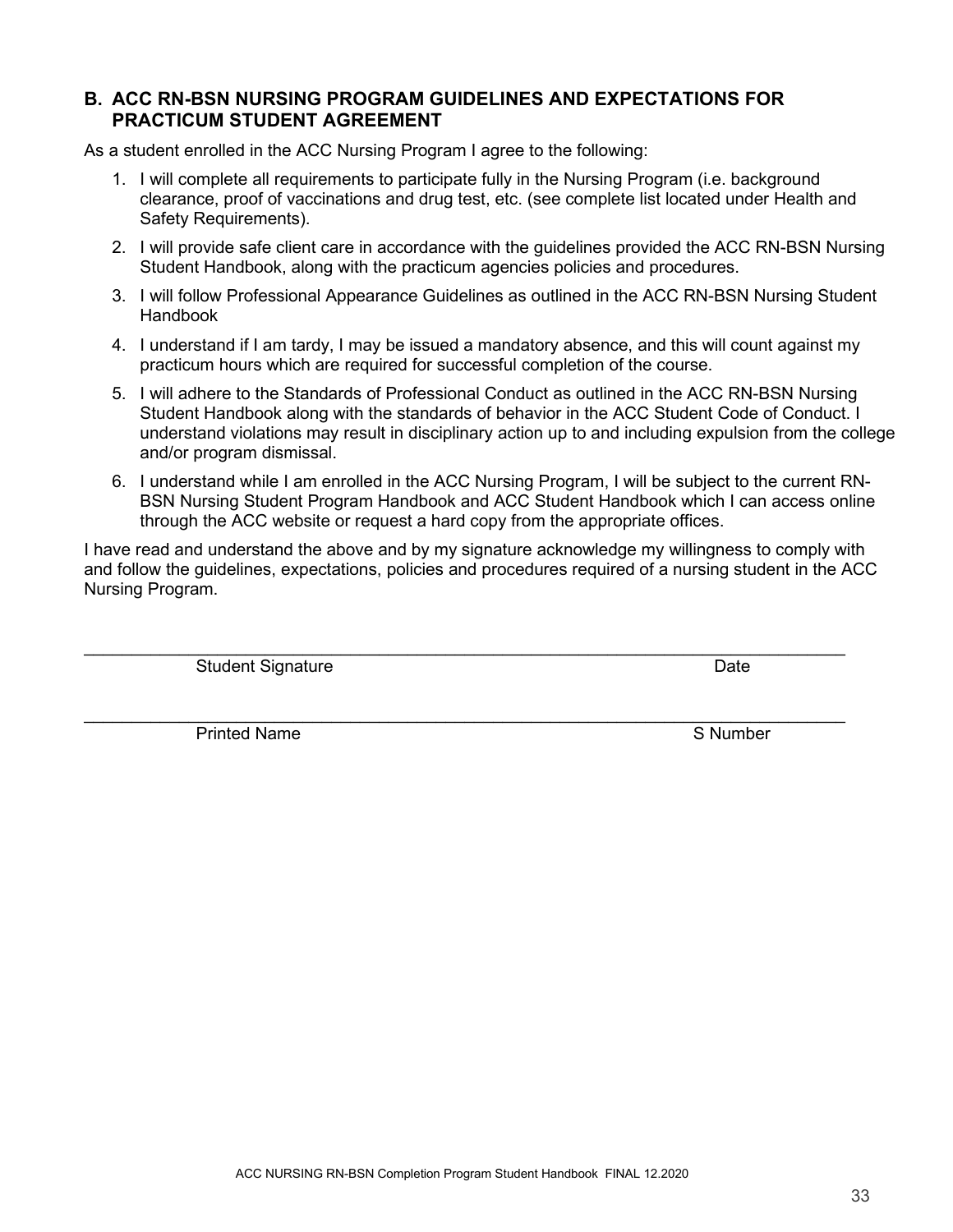### <span id="page-33-0"></span>**C. ACC NON-PAID COOPERATIVE EDUCATION STUDENT VERIFICATION FORM FOR WORKER'S COMPENSATION\***

*\*Practicum Experiences are considered non-paid cooperative education for worker's Compensation purposes.*

I have been notified by the Cooperative Education office of the procedure to follow in the event I incur a work-related injury or illness while working in a non-paid cooperative education or internship position connected with the college. I understand that Arapahoe Community College has designated Concentra Medical Center and Swedish Medical Center in Englewood as the primary provider for all work-related injuries and illnesses. I understand if I do not receive my medical care for work-related injuries or illnesses from Concentra Medical Center or Swedish Medical Center in Englewood, I will be financially responsible for that care.

I have received my student identification card and I have been informed that phone or written authorization is required from Arapahoe Community College Human Resources Department 303- 797-5741 (Campus Police Department after hours 303-797-5800) before I access care for nonemergency, work-related injuries and illnesses.

\_\_\_\_\_\_\_\_\_\_\_\_\_\_\_\_\_\_\_\_\_\_\_\_\_\_\_\_\_\_\_\_\_\_\_\_\_\_\_\_\_\_\_\_\_\_\_\_\_\_\_\_\_\_\_\_\_\_\_\_\_\_\_\_\_\_\_\_\_\_\_\_\_\_\_\_

Student Signature Date Date Controller and Date Date Date

Printed Name S Number S Number

# <span id="page-33-1"></span>**D. NURSING STUDENT CONFIDENTIALITY AGREEMENT**

I understand that in the course of my assignment as a nursing student, I may come into the possession of health information. I have a legal and ethical responsibility to safeguard the privacy of all clients and to protect the confidentiality of the clients' health information. I understand the facilities in which I may be placed must assure the confidentiality of human resources, payroll, fiscal, research, internal reporting, strategic planning, communications, computer systems and management information, collectively, with client identifiable health information.

In the course of my assignments, I understand I may come into the possession of this type of confidential information. I will access and use this information only when it is necessary to perform my job-related duties in accordance with the Arapahoe Community College and health care facility privacy and security policies. I understand that by signing this Agreement, I will comply with this Nursing Student Confidentiality Agreement.

\_\_\_\_\_\_\_\_\_\_\_\_\_\_\_\_\_\_\_\_\_\_\_\_\_\_\_\_\_\_\_\_\_\_\_\_\_\_\_\_\_\_\_\_\_\_\_\_\_\_\_\_\_\_\_\_\_\_\_\_\_\_\_\_\_\_\_\_\_\_\_\_\_\_\_\_

Student Signature Date Date Controller and Date Date Date

\_\_\_\_\_\_\_\_\_\_\_\_\_\_\_\_\_\_\_\_\_\_\_\_\_\_\_\_\_\_\_\_\_\_\_\_\_\_\_\_\_\_\_\_\_\_\_\_\_\_\_\_\_\_\_\_\_\_\_\_\_\_\_\_\_\_\_\_\_\_\_\_\_\_\_\_ Printed Name S Number S Number

 $\mathcal{L}_\mathcal{L} = \{ \mathcal{L}_\mathcal{L} = \{ \mathcal{L}_\mathcal{L} = \{ \mathcal{L}_\mathcal{L} = \{ \mathcal{L}_\mathcal{L} = \{ \mathcal{L}_\mathcal{L} = \{ \mathcal{L}_\mathcal{L} = \{ \mathcal{L}_\mathcal{L} = \{ \mathcal{L}_\mathcal{L} = \{ \mathcal{L}_\mathcal{L} = \{ \mathcal{L}_\mathcal{L} = \{ \mathcal{L}_\mathcal{L} = \{ \mathcal{L}_\mathcal{L} = \{ \mathcal{L}_\mathcal{L} = \{ \mathcal{L}_\mathcal{$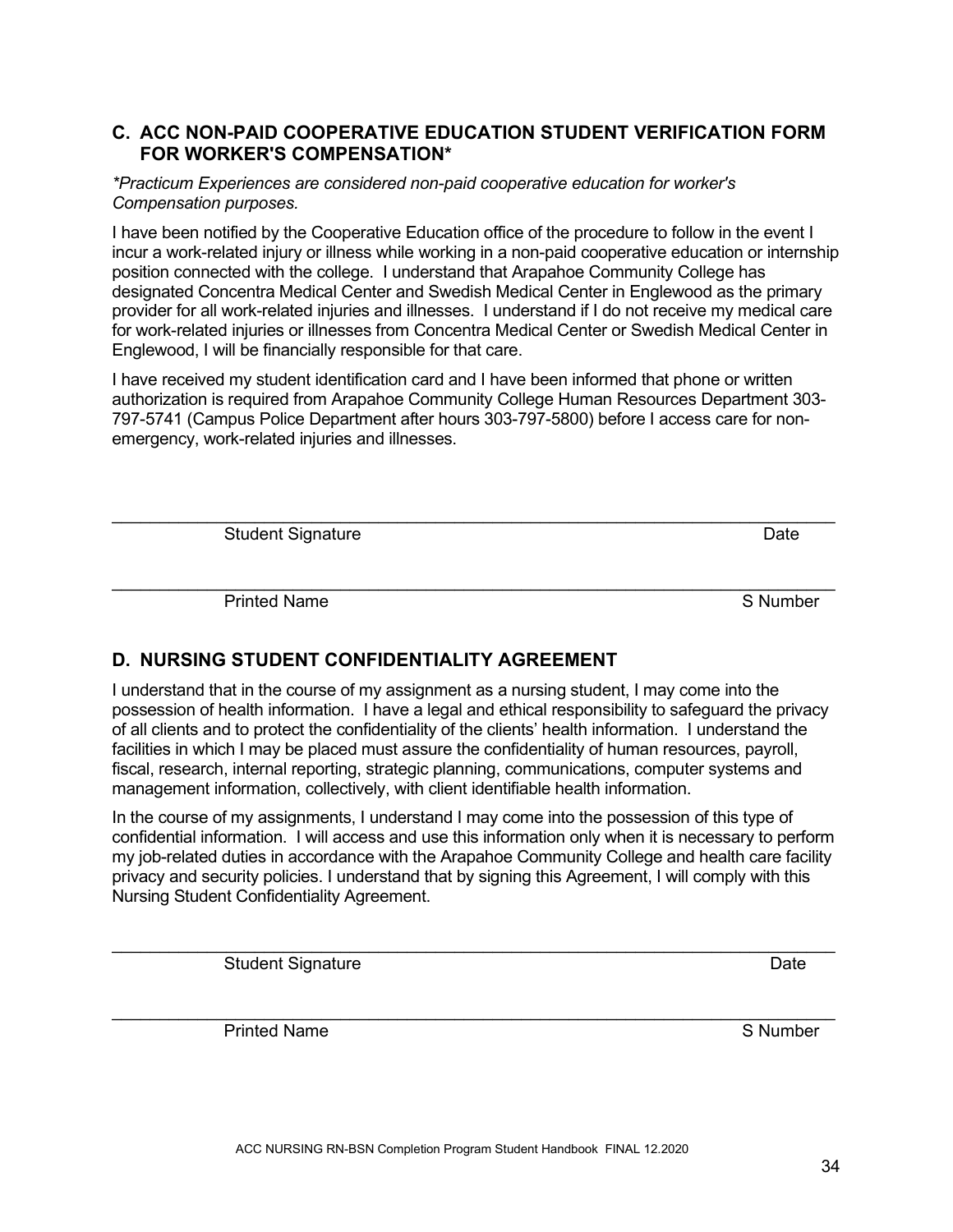# <span id="page-34-0"></span>**E. EXAM RESPONSIBILITIES**

# **I affirm the following regarding academic honesty:**

In submitting this exam, I hereby affirm this is my work alone and I have neither received nor given assistance to another student on this exam. I understand all evaluation materials are secure and no questions in whole or in part were copied, photographed, or transmitted to any other person.

 $\mathcal{L}_\text{max}$  , and the contribution of the contribution of the contribution of the contribution of the contribution of the contribution of the contribution of the contribution of the contribution of the contribution of t Student Signature Date

 $\mathcal{L}_\text{max}$  , and the set of the set of the set of the set of the set of the set of the set of the set of the set of the set of the set of the set of the set of the set of the set of the set of the set of the set of the Printed Name **S** Number

# <span id="page-34-1"></span>**F. DISQUALIFYING OFFENSES**

I understand the Colorado Community College System (CCCS) Disqualifying Offenses for Nursing Programs may be different than Disqualifying Offenses for some health care facilities and/or hospitals. As a student, I understand I may be assigned to a practicum rotation with stricter disqualifying offenses than those required by the CCCS for admission; and could impact my progress in the Nursing Program.

 $\mathcal{L}_\text{max}$  , and the set of the set of the set of the set of the set of the set of the set of the set of the set of the set of the set of the set of the set of the set of the set of the set of the set of the set of the Student Signature Date

Printed Name S Number

 $\mathcal{L}_\text{max}$  , and the contribution of the contribution of the contribution of the contribution of the contribution of the contribution of the contribution of the contribution of the contribution of the contribution of t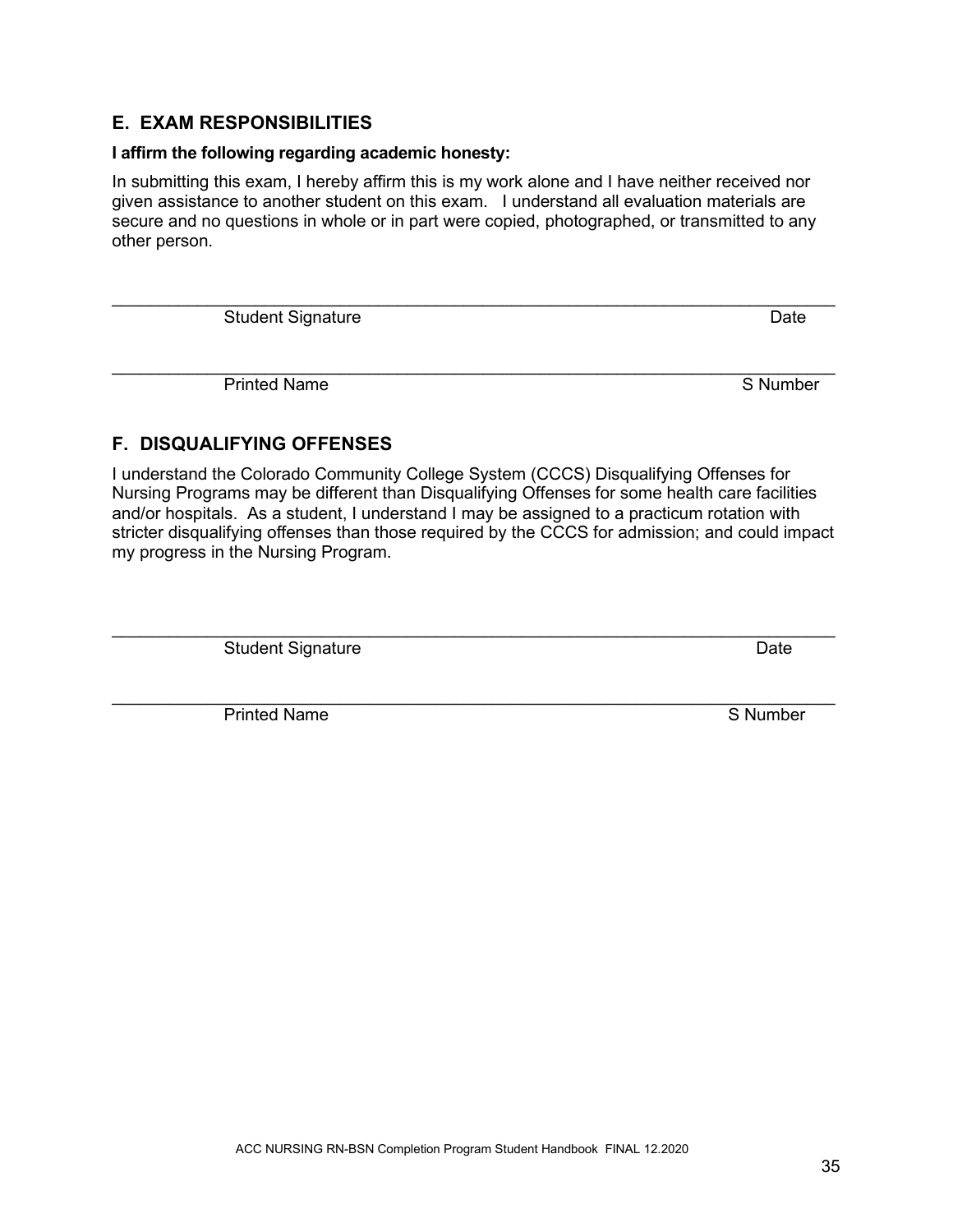# **ANA CODE OF ETHICS**

## <span id="page-35-0"></span>**Provision 1**

The nurse practices with compassion and respect for the inherent dignity, worth, and unique attributes of every person.

### **Provision 2**

The nurse's primary commitment is to the patient, whether an individual, family, group, community, or population.

### **Provision 3**

The nurse promotes, advocates for, and protects the rights, health, and safety of the patient.

### **Provision 4**

The nurse has authority, accountability, and responsibility for nursing practice; makes decisions; and takes action consistent with the obligation to promote health and to provide optimal care.

### **Provision 5**

The nurse owes the same duties to self as to others, including the responsibility to promote health and safety, preserve wholeness of character and integrity, maintain competence, and continue personal and professional growth.

### **Provision 6**

The nurse, through individual and collective effort, establishes, maintains, and improves the ethical environment of the work setting and conditions of employment that are conducive to safe, quality health care.

### **Provision 7**

The nurse, in all roles and settings, advances the profession through research and scholarly inquiry, professional standards development, and the generation of both nursing and health policy.

### **Provision 8**

The nurse collaborates with other health professionals and the public to protect human rights, promote health diplomacy, and reduce health disparities.

### **Provision 9**

The profession of nursing, collectively through its professional organizations, must articulate nursing values, maintain the integrity of the profession, and integrate principle of social justice into nursing and health policy.

To access the ANA Code of Ethics with Interpretive Statements: [American Nurses Association Code of Ethics](http://nursingworld.org/MainMenuCategories/EthicsStandards/CodeofEthicsforNurses/Code-of-Ethics-For-Nurses.html)

American Nurses Association, Code of Ethics for Nurses with Interpretive Statements, Washington, D.C.: American Nurses Publishing, 2015.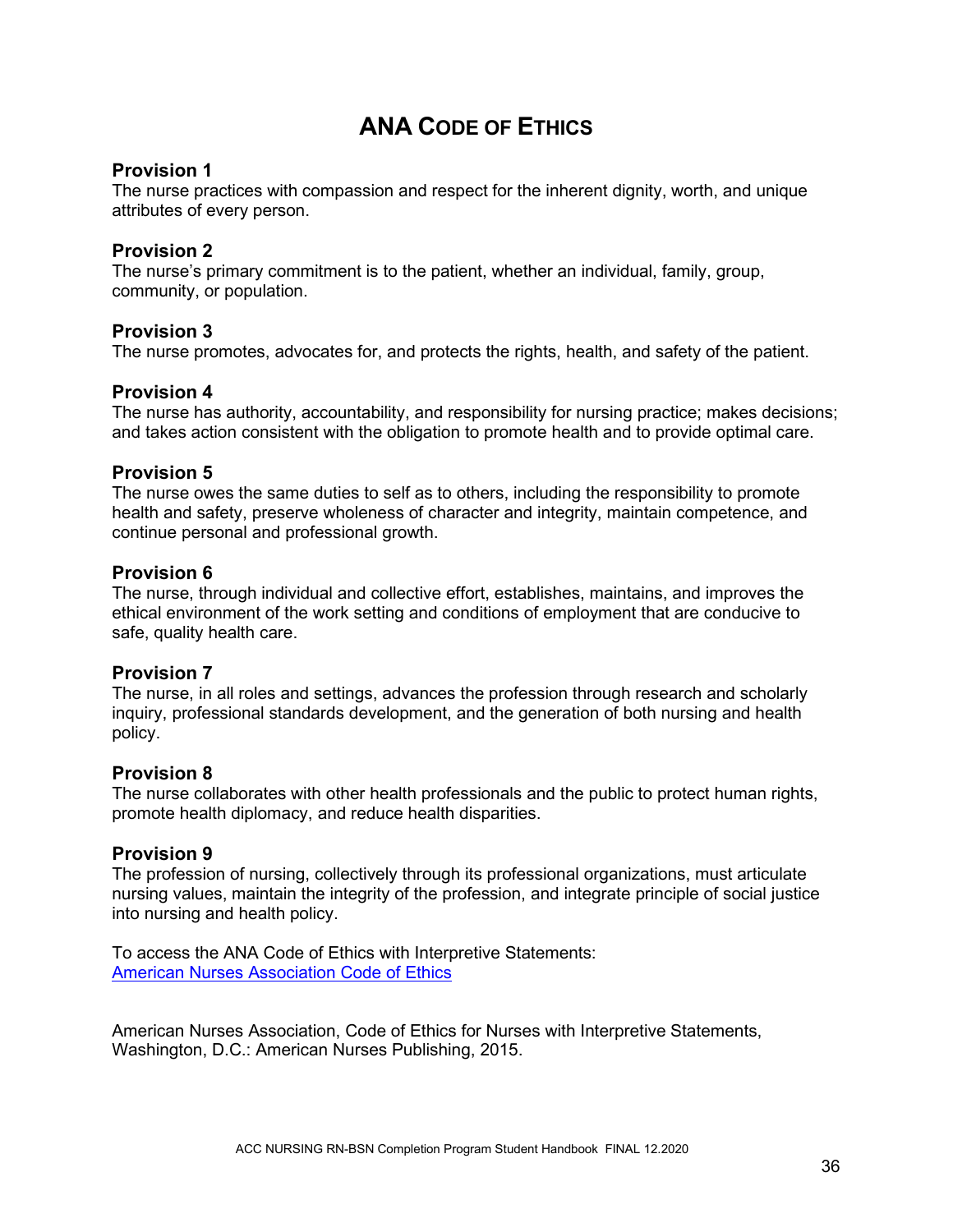# <span id="page-36-0"></span>**AMERICAN NURSES ASSOCIATION (ANA)- STANDARDS OF PRACTICE AND STANDARDS OF PROFESSIONAL PERFORMANCE**

Nurses provide care to clients using a set of generic standards that guide and direct their nursing practice. The following standards are approved by the American Nurses Association:

### *ANA Standards of Practice*

The Standards of Practice describe a competent level of nursing care as demonstrated by the critical thinking model known as the nursing process. The nursing process includes the components of assessment, diagnosis, outcomes identification, planning, implementation, and evaluation. Accordingly, the nursing process encompasses significant actions taken by registered nurses and forms the foundation of the nurse's decision-making.

#### *Standard 1. Assessment*

The registered nurse collects pertinent data and information relative to the healthcare consumer's health or the situation.

#### *Standard 2. Diagnosis*

The registered nurse analyzes the assessment data to determine actual or potential diagnoses, problems, and issues.

#### *Standard 3. Outcomes Identification*

The registered nurse identifies expected outcomes for a plan individualized to the healthcare consumer or the situation.

#### *Standard 4. Planning*

The registered nurse develops a plan that prescribes strategies to attain expected, measurable outcomes.

#### *Standard 5. Implementation*

The registered nurse implements the identified plan.

#### *Standard 5A. Coordination of Care*

The registered nurse coordinates care delivery. *Standard 5B. Health Teaching and Health Promotion* The registered nurse employs strategies to promote health and a safe environment.

#### *Standard 6. Evaluation*

The registered nurse evaluates progress toward attainment of goals and outcomes.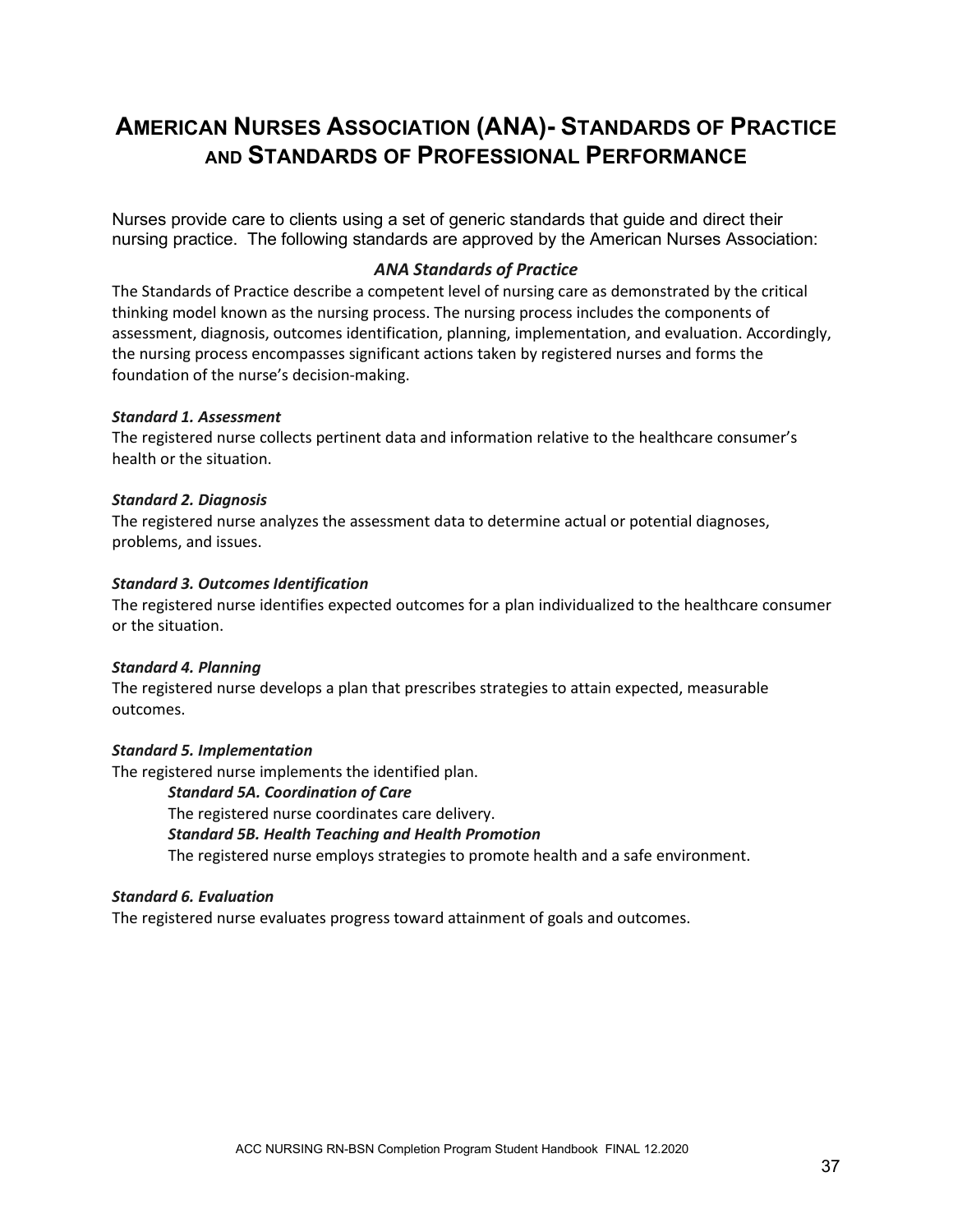# *ANA Standards of Professional Performance*

The Standards of Professional Performance describe a competent level of behavior in the professional role, including activities related to ethics, culturally congruent practice, communication, collaboration, leadership, education, evidence-based practice and research, quality of practice, professional practice evaluation, resource utilization, and environmental health. All registered nurses are expected to engage in professional role activities, including leadership, appropriate to their education and position. Registered nurses are accountable for their professional actions to themselves, their healthcare consumers, their peers, and ultimately to society.

#### *Standard 7. Ethics*

The registered nurse practices ethically.

#### *Standard 8. Culturally Congruent Practice*

The registered nurse practices in a manner that is congruent with cultural diversity and inclusion principles.

#### *Standard 9. Communication*

The registered nurse communicates effectively in all areas of practice.

#### *Standard 10. Collaboration*

The registered nurse collaborates with healthcare consumer and other key stakeholders in the conduct of nursing practice.

#### *Standard 11. Leadership*

The registered nurse leads within the professional practice setting and the profession.

#### *Standard 12. Education*

The registered nurse seeks knowledge and competence that reflects current nursing practice and promotes futuristic thinking.

#### *Standard 13. Evidence-based Practice and Research*

The registered nurse integrates evidence and research findings into practice.

#### *Standard 14. Quality of Practice*

The registered nurse contributes to quality nursing practice.

#### *Standard 15. Professional Practice Evaluation*

The registered nurse evaluates one's own and others' nursing practice.

#### *Standard 16. Resource Utilization*

The registered nurse utilizes appropriate resources to plan, provide, and sustain evidence-based nursing services that are safe, effective, and fiscally responsible.

#### *Standard 17. Environmental Health*

The registered nurse practices in an environmentally safe and healthy manner.

### [Access to ANA Scope &Standards 2015 Chapter 1:](https://www.nursingworld.org/%7E4af71a/globalassets/catalog/book-toc/nssp3e-sample-chapter.pdf)

American Nurses Association, (2015). Nursing: Scope and Standards of Practice, (3<sup>rd</sup> ed.). pp. 4-6. Washington, D.C.: American Nurses Publishing.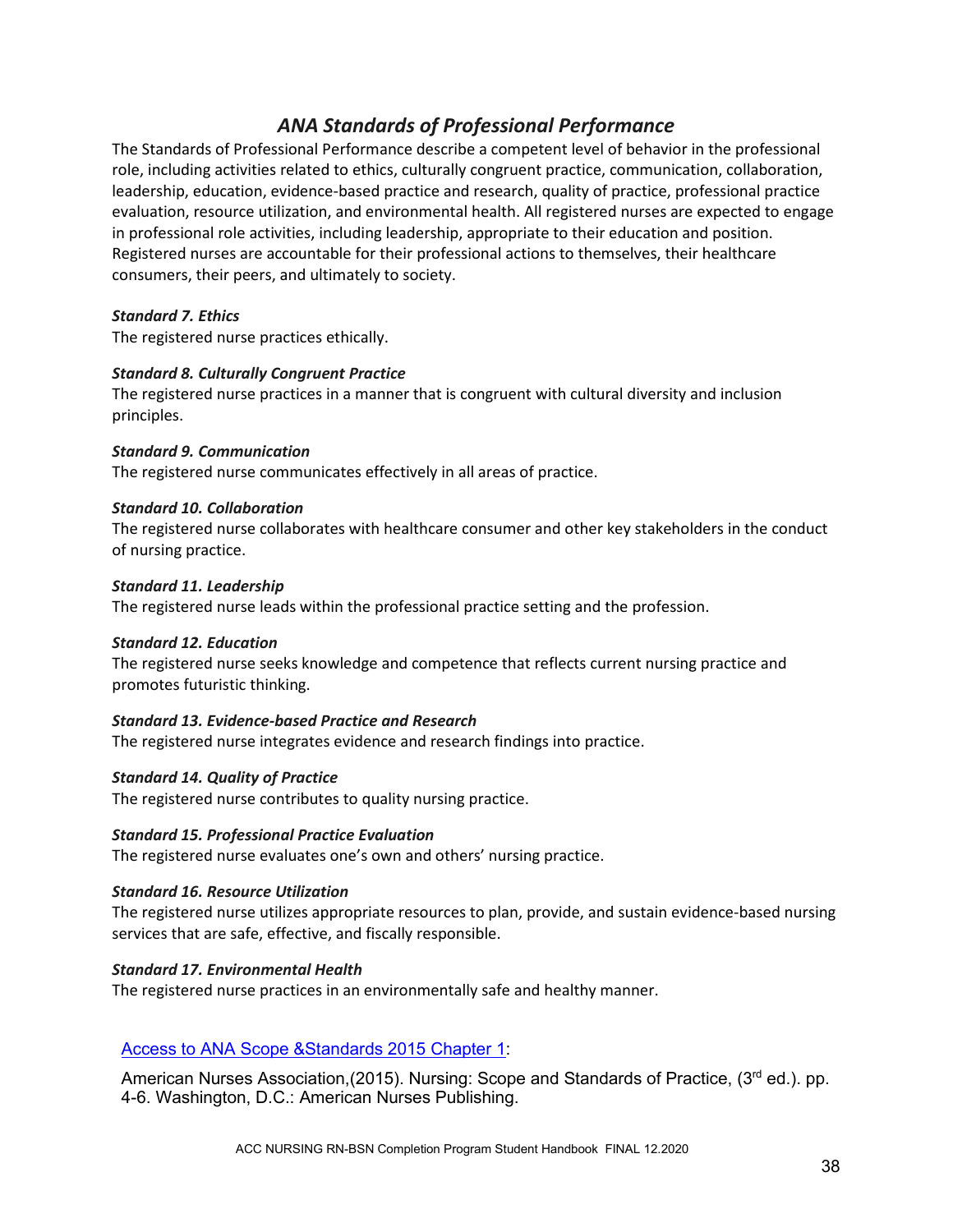# <span id="page-38-0"></span>**STUDY SKILLS GUIDE - DAY-TO-DAY STUDY SKILLS**

# **1. Tools**

- Use a separate loose-leaf-type notebook or binder for each course. Keep your notebook neat and organized. Divide the notebook into chapter or subject sections or exams.
- Do not be afraid to mark, underline, or make notes in your textbook. It is yours.
- If you are given a course syllabus or outline, use it. It is important. Most important, participate in the courses regularly! If you miss homework due to illness, be sure to communicate with your faculty and arrange making up the assignments.

# **2. Reading Your Textbook**

- Read your assignment before the lecture on the subject.
- First, preview the chapter; look at introduction, chapter headings, graphs, illustration, and summary.
- Now read assignment front to back underlining the main idea and key words as you read.
- The main idea is often, but not always, contained in the first or last sentence of the paragraph.
- Number in the margins to indicate the sequence of points the author makes in developing the main idea.
- Use the margin for questions you have on the material.

# **3. Taking Notes on Your Textbook**

- Be sure you label your notes well: chapter, page numbers, and dates.
- Put your textbook notes on the right side of your notebook, leaving the left side for lecture notes on the same subject.
- Turn your chapter headings into questions, leaving plenty of space for answers.
- Fill in data necessary to answer the question in short, concise lists or sentences.
- Make a short vocabulary list; look up meanings of any words you do not understand.
- Write a short summary of the chapter.
- If you have a syllabus or study manual for the course, coordinate that material and questions with what you have learned from the text.

# **4. Listening to the Lecture (if applicable)**

- Prepare for what you expect to hear. Read text, notes on text, review course outline.
- Listen for the main trend in the title and opening paragraph.
- Listen for the enunciation of the main point and for important divisions of a lecture.
- Listen for repetition of important ideas.
- Listen very closely after a dramatic pause.
- Listen for a summary at the close of the lecture.

# **5. Taking Notes During a Lecture**

- Label the date and topic on your page and write down any questions you wish answered.
- Never try to take word for word notes. You will not grasp the meaning and will be too busy writing to listen. Develop your listening skills until you can take notes.
- Notes should be a condensation of what you hear.